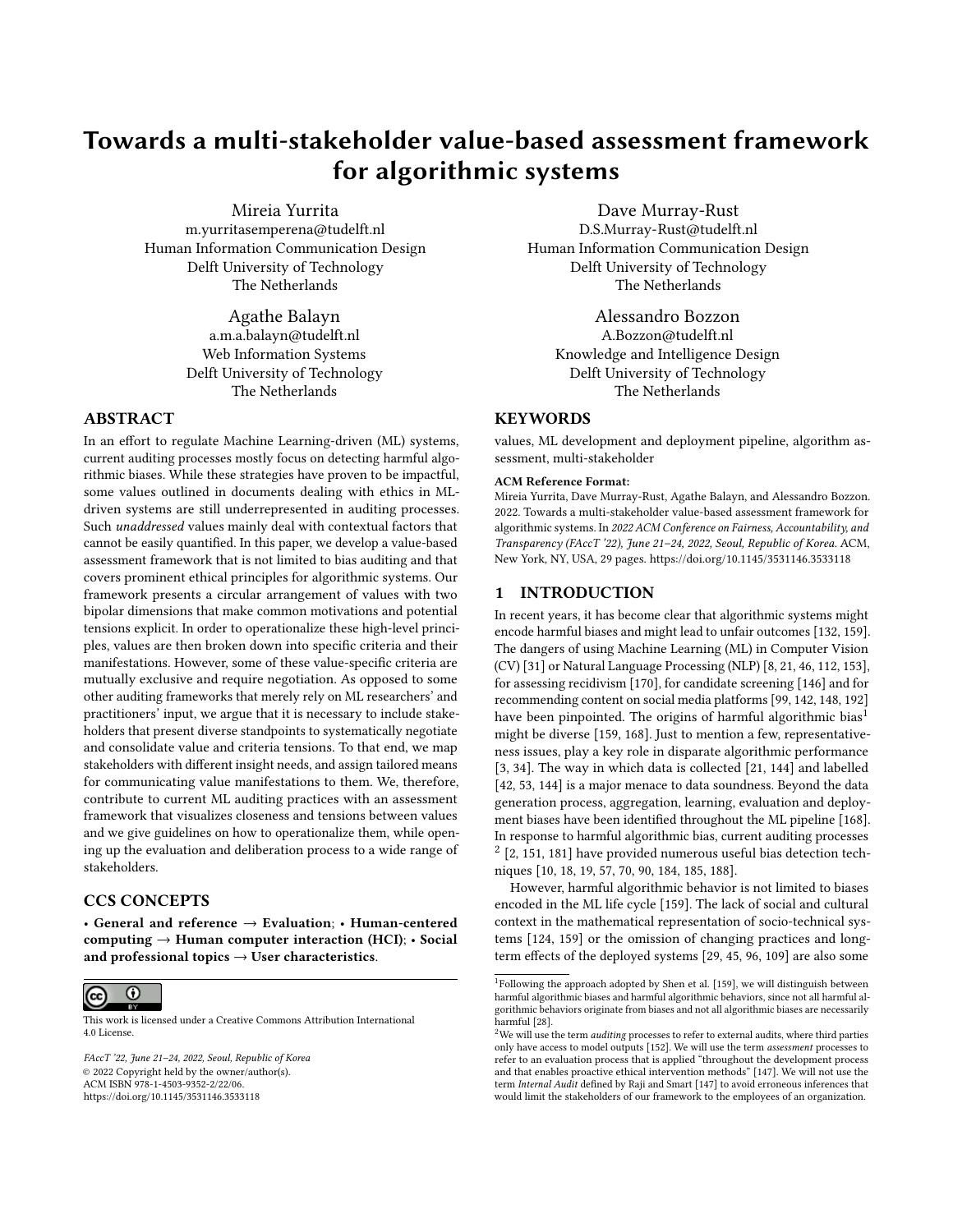problematic aspects that are hardly considered in current auditing processes. Such processes mostly consist of quantitative analysis for assessing the conformance of those systems to applicable standards [\[93\]](#page-12-6), rather than additionally gaining insights into their contextual implications [\[147,](#page-13-11) [159\]](#page-13-1). Furthermore, these auditing approaches solely rely on ML researchers, and practitioners, who can fail to detect issues that arise from context-dependent unanticipated circumstances during usage time [\[159\]](#page-13-1).

In this paper, we argue that: firstly, assessment processes for algorithmic systems should go beyond bias auditing and take into account additional high-level values  $^3$  $^3$  that are outlined in Artificial Intelligence (AI) ethics documents [\[39,](#page-11-7) [41,](#page-11-8) [60,](#page-11-9) [74,](#page-11-10) [92,](#page-12-7) [94,](#page-12-8) [95,](#page-12-9) [127,](#page-13-12) [138,](#page-13-13) [157,](#page-13-14) [164\]](#page-13-15). Contestability, for example, has been identified as a key value of algorithmic systems, but there is still little guidance on what contestability requires [\[121\]](#page-12-10). In order to provide a good coverage of values that deal with principled algorithmic behavior, we develop a value-based assessment framework, where contextual conditions are considered along with quantifiable measurements. We organize such values in a circular layout with two bipolar dimensions. As claimed by Friedman et al. [\[64\]](#page-11-11), values do not exist in isolation. They are situated in a delicate balance and touching one value might have implications in another value [\[64\]](#page-11-11). This means that value interactions need to be taken into account when making choices about value prioritization and situating algorithmic systems in a space of trade-offs [\[16\]](#page-10-10). The circularity of our framework makes such interactions explicit and facilitates the identification of common motivations and tensions among values.

Secondly, an assessment process should give tangible guidelines for the operationalization  $4$  of values, so as to eventually put ethics into practice following a context-aware approach [\[160\]](#page-13-16). To this end, each value in our framework is broken down into criteria manifested through quantifiable indicators, process-oriented practices or signifiers<sup>[5](#page-0-0)</sup>. These value-specific criteria and their manifestations can be used either as a checklist if our framework is applied for evaluating a system that is already developed, or for promoting such values if it is being used during design time.

Thirdly, assessment processes should allow critical reflection on algorithmic systems and engage in conflictual plurality $^6$  $^6$ . Inevitable value tensions inherent in the nature of socio-technical systems [\[77\]](#page-11-12) require spaces for ethical discussions [\[160\]](#page-13-16), that can benefit from the insights of multiple stakeholders beyond ML practitioners [\[16,](#page-10-10) [159\]](#page-13-1). To enable fruitful multi-stakeholder discussions [\[116\]](#page-12-11), we map and match value-specific communication means with different stakeholders. We, therefore, contribute with:

- A review of prominent high-level values in AI ethics and translation into specific criteria through the:
	- Design of an assessment framework that facilitates the identification of common motivations and tensions among values encoded in ML-driven systems.
	- Definition of guidelines to deal with the complex middle ground between abstract values and concrete system specifications.
- Translation of value-specific criteria into manifestations that are understandable for diverse stakeholders through the:
	- Review of available means to communicate value manifestations to different stakeholders based on their insight needs and nature of knowledge.
	- Definition of steps to introduce those communication means into multi-stakeholder deliberation dynamics.

The remainder of the paper is organized as follows: in section [2,](#page-1-0) we analyze related work for documenting and auditing ML systems. We also introduce the theoretical basis of our framework. Section [3](#page-3-0) describes and justifies the selected values, criteria and manifestations and their arrangement in our framework. Section [4](#page-7-0) maps the stakeholders involved in the algorithm evaluation process and reviews the available means for communicating system-specific information to them. In sections [3](#page-3-0) and [4,](#page-7-0) we illustrate the necessary steps for navigating our framework through an example in the area of life insurance application. We discuss our approach, its implications, and future lines of work in section [5,](#page-8-0) and we conclude this paper in section [6.](#page-9-0)

### <span id="page-1-0"></span>2 BACKGROUND AND RELATED WORK

In this section, we survey current practices for documenting and auditing technical specifications of algorithmic systems. We also provide the theoretical basis of our framework.

#### 2.1 Background

2.1.1 Standardized documentation. In order to facilitate the audit of ML-driven systems, it is important that technical specifications are collected and documented in a standardized way. So far, ML system documentation practices are limited to datasets and models.

Documenting datasets. Recent studies in documentation practices for ML datasets claim the need for greater data transparency [\[91\]](#page-12-12). Since the quality of the prediction made by the ML system highly depends on the way the data has been collected, the need for setting rigorous practices (as it is the case in other areas of knowledge, such as social sciences or humanities [\[69\]](#page-11-14)) has been highlighted [\[144\]](#page-13-8). Likewise, the choice of what data to collect and how to collect this data is in itself a value-laden decision [\[48,](#page-11-15) [155\]](#page-13-18). To standardize documentation for ML datasets and make data-related decisions more transparent for other practitioners, various methodologies have been suggested in the last years, "Datasheets" [\[68\]](#page-11-16) and "Dataset Nutrition Labels" [\[87\]](#page-12-13), for instance. For NLP techniques, "Data Statements" are regarded as a dataset characterization approach that helps developers anticipate biases in language technology and understand how these can be better deployed [\[20\]](#page-10-12).

Documenting models. In addition to documenting datasets, the importance of disclosing the technical characteristics of ML models has also been emphasized. A good example of model documentation practices are the "Model Cards" [\[129\]](#page-13-19).

<sup>&</sup>lt;sup>3</sup>We will adopt the definition of *values* used in philosophy of science, following Birhane et al. [\[26\]](#page-10-11). Values of an entity are, thus, defined as properties that are desirable for that kind of entity.

<sup>4</sup>Our strategy follows the definition by Shahin et al. [\[158\]](#page-13-17), where "operationalizing values" is defined as the process of identifying values and translating them into concrete

system specifications that can be implemented.<br><sup>5</sup>We adopt the definition given by Don Norman in his 2013 edition of "The Design of Everyday Things". Signifiers are perceivable cues of an affordance, affordances being "the relationship between the properties of an object and the capabilities of the agent that determine how the object could be possibly used". In this paper, the "object" in question is the ML-driven system.

 $6$ We understand *conflictuality* as a solution for dealing with the "figure of alterity". Unlike conflict, it represents a method for linking opposing views and opening out onto the exercise of thinking [\[65\]](#page-11-13)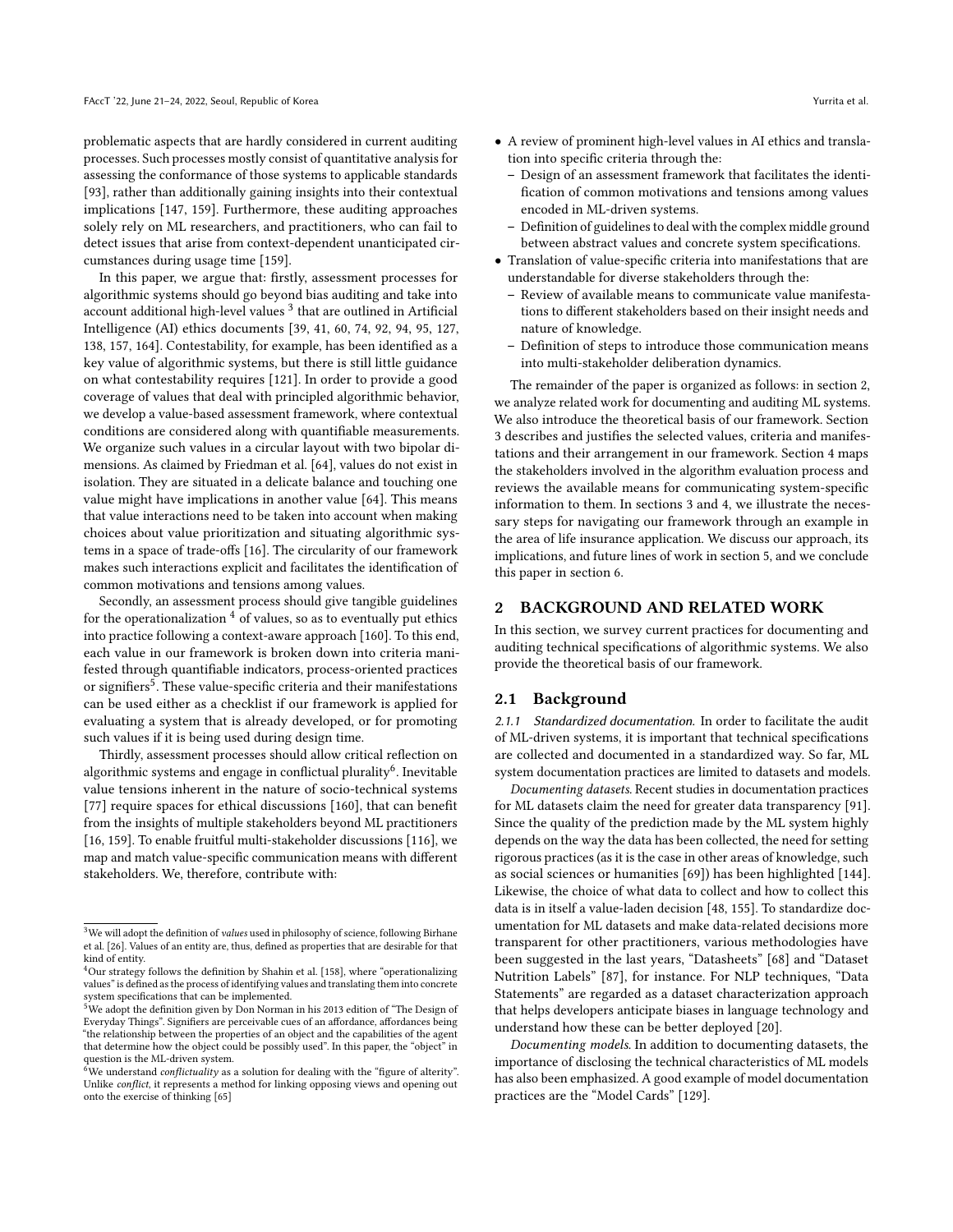2.1.2 Auditing techniques. Various methodologies and tools for incorporating auditing tasks into the Machine Learning workflow have been suggested. Aequitas [\[151\]](#page-13-9) is an open source toolkit to detect traces of bias in models. The toolkit designed by Saleiro et al. [\[151\]](#page-13-9) facilitates the creation of equitable algorithmic decisionmaking systems where data scientists and policymakers can easily use Aequitas for model selection, evaluation and approval. Wilson et al. [\[181\]](#page-14-1) described a framework that helps ensure fairness in socio-technical systems, and used it for auditing the model of the startup *pymetrics*. Adler et al.  $[2]$  studied auditing techniques for black-box models to discover whether proxy variables linked to sensitive attributes indirectly influence the predictions of the system. The end-to-end "Internal Audit Framework" suggested by Raji and Smart [\[147\]](#page-13-11) is of special interest for justifying the need of setting specific guidelines to enable multi-stakeholder deliberation in assessment processes. It consists of five main stages where the need for stakeholder diversity is highlighted, e.g. the scoping stage calls for covering a "critical range of viewpoints" to review the ethical implications of the system use case.

2.1.3 Motivation. While standardized documentation practices [\[20,](#page-10-12) [68,](#page-11-16) [87,](#page-12-13) [129\]](#page-13-19) and audits [\[2,](#page-10-4) [151,](#page-13-9) [181\]](#page-14-1) have been influential methodologies for dealing with harmful algorithmic bias, their scope is limited to performing quantitative analysis over data and model outputs so as to ensure compliance with applicable standards [\[93\]](#page-12-6). Such an approach does not deal with additional ethical values which cannot be easily quantified [\[116\]](#page-12-11) and that are essential for ensuring desirable algorithmic behavior. One could argue that "Datasheets" [\[68\]](#page-11-16) and "ModelCards" [\[129\]](#page-13-19) already devote a section to the description of ethical considerations of datasets and models. Yet, there are no specific guidelines on how to identify ethical issues. As Shklovski et al. [\[160\]](#page-13-16) discovered, technical people both in industry and academia struggle to identify what an ethical issue entails. To address this caveat, as part of our value-based framework, we give tangible guidelines for putting ethics into practice [\[132,](#page-13-0) [160\]](#page-13-16). We operationalize each high-level value into actionable value criteria and their manifestations. One could also argue that Raji and Smart [\[147\]](#page-13-11) already included an Ethics Review as part of their end-to-end internal audit framework. Indeed, they exemplified such a review by describing ethical considerations and potential mitigation strategies against bias and privacy threats for a smile detection system. However, this review does not address most of the values that are referred in AI ethics documents. We fill in this gap by offering a good coverage of values to examine, including those that normally go unnoticed in current documenting and auditing practices.

# 2.2 Accounting for human values in the assessment of algorithmic systems

Our ML assessment framework identifies and arranges values encoded in algorithmic systems by covering prominent principles in AI ethics and organizing them in a circular structure.

2.2.1 Addressing human values in technology. For the definition of our value-based framework, we followed other theoretically grounded approaches, such as Value Sensitive Design (VSD) [\[64\]](#page-11-11). VSD represents a pioneering endeavour where human values are proactively considered throughout the process of technology design

[\[47\]](#page-11-17). Just as VSD does with interactive systems, we address the need to account for human values during the design, implementation, use, and evaluation [\[47\]](#page-11-17) of algorithmic systems. To this end, we select and define values involved in ML-driven systems, and we identify stakeholders that will be in contact with such systems and whose standpoints need to be considered. Our approach resonates with conceptual investigations described in VSD literature [\[47\]](#page-11-17).

The circular nature of our framework is inspired by Schwartz's Theory of Basic Human Values [\[156\]](#page-13-20). This theory identifies individual value priorities based on ten basic personal values. Values are arranged in a circular form and categorized in four quadrants. These quadrants are located in two bipolar dimensions, which visualize "oppositions between competing values". In addition, adjacency between values denotes a common motivation, which results in these values forming a circular continuum. The advantage of adopting a circular arrangement, like the one suggested by Schwartz, for ML-driven systems is that value commonalities and trade-offs can be easily identified thanks to their positioning. Considering the struggles of technical people when addressing ethical issues [\[160\]](#page-13-16), an explicit representation of value interactions will facilitate the analysis of trade-offs and decision-making about value prioritization.

2.2.2 Ethical principles for ML-driven systems. The values considered in our assessment framework cover prominent principles outlined in AI ethics. In the last five years, many institutions have studied and defined high-level principles that AI systems should follow [\[60\]](#page-11-9). As a matter of fact, documents that aim at guiding the "ethical development, deployment and governance of AI" are converging into a common set of principles [\[131,](#page-13-21) [132\]](#page-13-0). However, high-level principles are far from being actionable [\[132\]](#page-13-0) and it is necessary to provide answers on how to proceed [\[4\]](#page-10-13). Efforts for going from "what" to "how" <sup>[7](#page-0-0)</sup> include the review carried out by Morley et al. [\[132\]](#page-13-0), where available tools for operationalizing ethical principles were examined. Similarly, the AI Ethics Impact (AIEI) Group designed a framework for rating the presence of ethical principles in AI systems, getting inspiration from energy efficiency labels [\[3\]](#page-10-3).

Our value-based framework differs from previous applied ethics frameworks [\[3,](#page-10-3) [132\]](#page-13-0) in various ways. Firstly, we arrange values in a circular form, which makes it easier to navigate common motivations and trade-offs between values. Although such common motivations and trade-offs can be inferred from current AI ethics documents, we make them explicit by arranging values in a geometrically meaningful way. This is especially useful for identifying overlaps between values that are adjacent to each other and for detecting potential value tensions that need to be negotiated and consolidated. Secondly, we do not limit our ethics framework to a mere checklist. We follow Shklovski et al. [\[160\]](#page-13-16) and combine the enumeration of tangible and actionable value manifestations with the generation of an open space for ethical debate. As opposed to the deterministic approach adopted by the AIEI group [\[3\]](#page-10-3), we map communication means for facilitating ethical reflections of algorithmic systems and for addressing ethical issues in practice

 $7$ Expression used by Morley et al. [\[132\]](#page-13-0) to refer to the operationalization of ethical principles in AI. The 'what' refers to the ethical principles themselves, whereas the 'how' refers to the act of putting such principles into practice.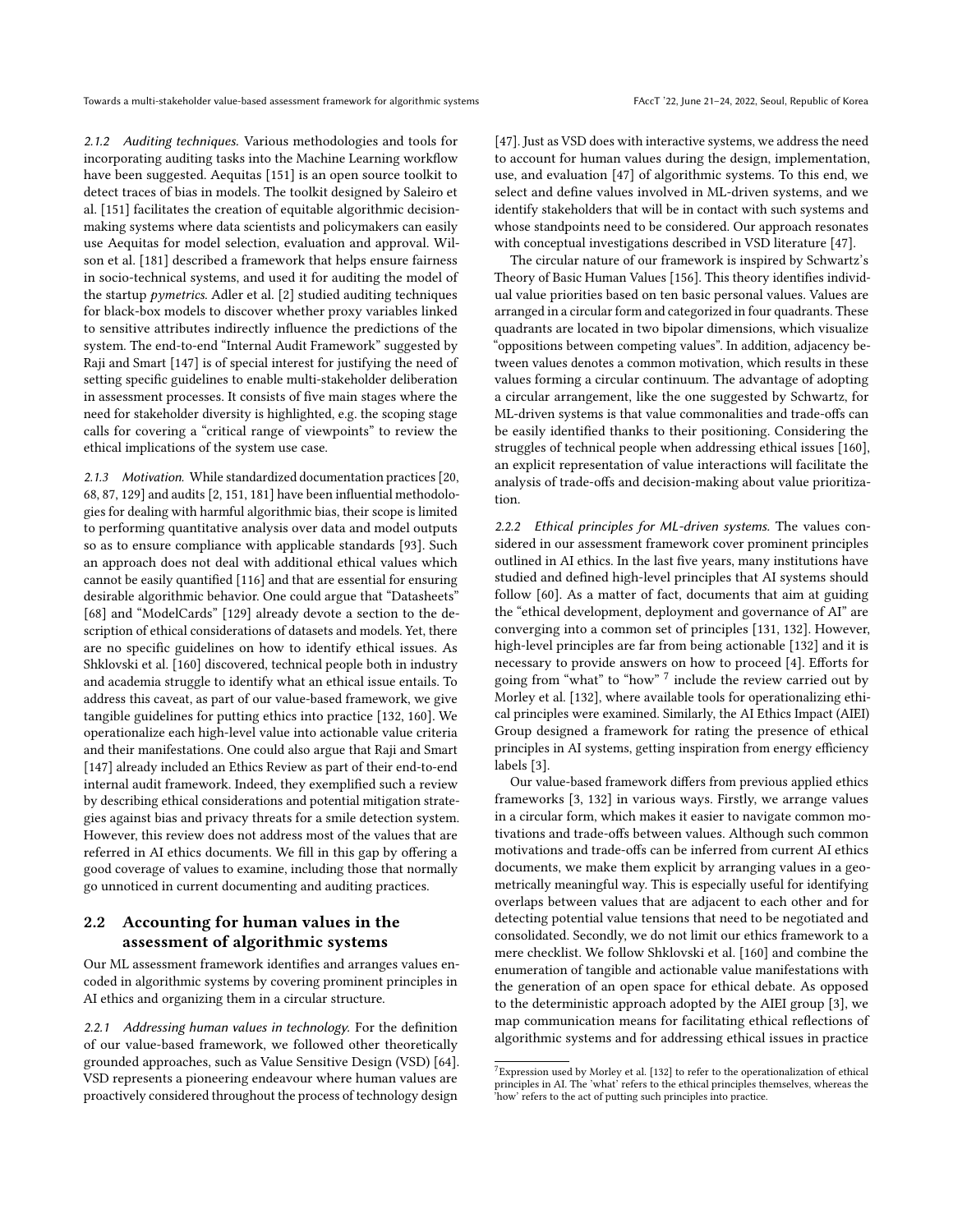[\[160\]](#page-13-16). Thirdly, as opposed to previous applied ethics frameworks [\[3,](#page-10-3) [132\]](#page-13-0), we embrace diversity in ethical reflections and deal with the complexities that arise from plurality. In order to facilitate multistakeholder discussions, we match available communication means for addressing different value manifestations with stakeholders that present different insight needs.

### <span id="page-3-0"></span>3 DESIGN OF OUR VALUE-BASED FRAMEWORK

In this section, we describe the composition of our value-based framework and justify its arrangement. We provide the definition of each of the selected values and the derived criteria and manifestations.

# 3.1 Methodology for reviewing values, criteria and manifestations in ML-driven systems

To design our framework, we analysed documents outlining highlevel ethical principles that ML systems should follow. Our starting point was the review performed by Fjeld et al. [\[60\]](#page-11-9), where principles coming from governments, inter-governmental organizations, multiple stakeholders, the private sector, and the civil society were examined. In their review, Fjeld et al. identify nine key themes, some of which overlap with the values outlined in our framework. The identification of prominent high-level values was also complemented with other reviews [\[3,](#page-10-3) [26,](#page-10-11) [85,](#page-12-14) [132,](#page-13-0) [163\]](#page-13-22). To identify the criteria that define the fulfilment of prominent high-level values, we navigated the visual representation provided by Fjeld et al. [\[60\]](#page-11-9) and accessed the documents that offer a higher coverage of the value in question. For instance, for the value of privacy, one of our main references has been the GDPR [\[38\]](#page-11-18).

We went from criteria to value manifestations through an extensive exploration of available value-specific reviews that identify such manifestations. For instance, for the value of security Xiong et al. [\[183\]](#page-14-5) presented a thorough study of mechanisms used for securing the ML pipeline against external threats. For explainability, Barredo-Arrieta et al. [\[13\]](#page-10-14) put together more than four hundred references and mapped strategies in the field of Explainable Artificial Intelligence [\[13\]](#page-10-14). We partly rely on such reviews for identifying value manifestations because our contribution lies in covering and putting together a set of values and their manifestations in ML-driven systems to end up with a "health-check" for assessing algorithmic systems, rather than rediscovering such value manifestations ourselves. Similarly, for the values of performance and fairness, we only included the main value manifestations that represent the basis for any other derived metrics. That is to say, just as Verma et al. [\[177\]](#page-14-6) did, we outline the main quantifiable indicators (false positives, false negatives etc) used for measuring performance and fairness, but we are aware that many other metrics that derive from these ones can be insightful for specific contexts. Dealing with such compound metrics is out of the scope of this work.

# <span id="page-3-2"></span>3.2 Assessment of algorithmic systems through a circular value-based framework

Our resulting ML assessment framework arranges values in a circular form (figure [1\)](#page-3-1). Adjacency between values denotes a common

<span id="page-3-1"></span>

Figure 1: Graphic representation of our circular valuebased assessment framework. Oppositions between competing values are illustrated through the arrangement of those values in bipolar dimensions and common motivations through adjacency between values, which form a circular continuum.

motivation and oppositions between competing values are represented through two bipolar dimensions. For instance, adjacency between privacy and security denotes a common objective towards the protection of sensitive information [\[60,](#page-11-9) [150\]](#page-13-23) and resilience to external threats [\[127\]](#page-13-12). The trade-off between privacy and explainability, on the other hand, is made explicit by their opposing positioning in our circular framework. High-level values are then broken down into specific criteria and their manifestations, as indicated in figure [2.](#page-5-0) Criteria defining a specific value ultimately represent a set of questions to be asked as part of the assessment process to ensure the fulfillment of the value in question —if the framework is being applied before deployment— or the promotion of a specific value —if the framework is being applied during design time—. These sets of criteria are not unique and exclusive to one value. For instance, when defining the criteria for privacy we refer to "data protection", which is also involved in security in the form of "resilience to attacks". These overlaps are precisely what we want to highlight and make explicit thanks to the circularity of our framework and adjacency between values.

Manifestations are classified in three groups depending on their nature: (1) *Quantifiable indicators* are specific measurable parameters that numerically manifest the (lack of) adequacy in the standards set for a criterion (magenta). (2) Process-oriented practices are actions and mechanisms implemented during the ML development or deployment process that advocate for a certain value (olive). (3)  $Signifiers$ <sup>[8](#page-0-0)</sup> are files and reports that describe the relationship between the properties of the algorithmic system and humans that determine how that system can be used (orange). There is a many-to-many relationship between criteria and manifestations.

<sup>8</sup>Check footnote 5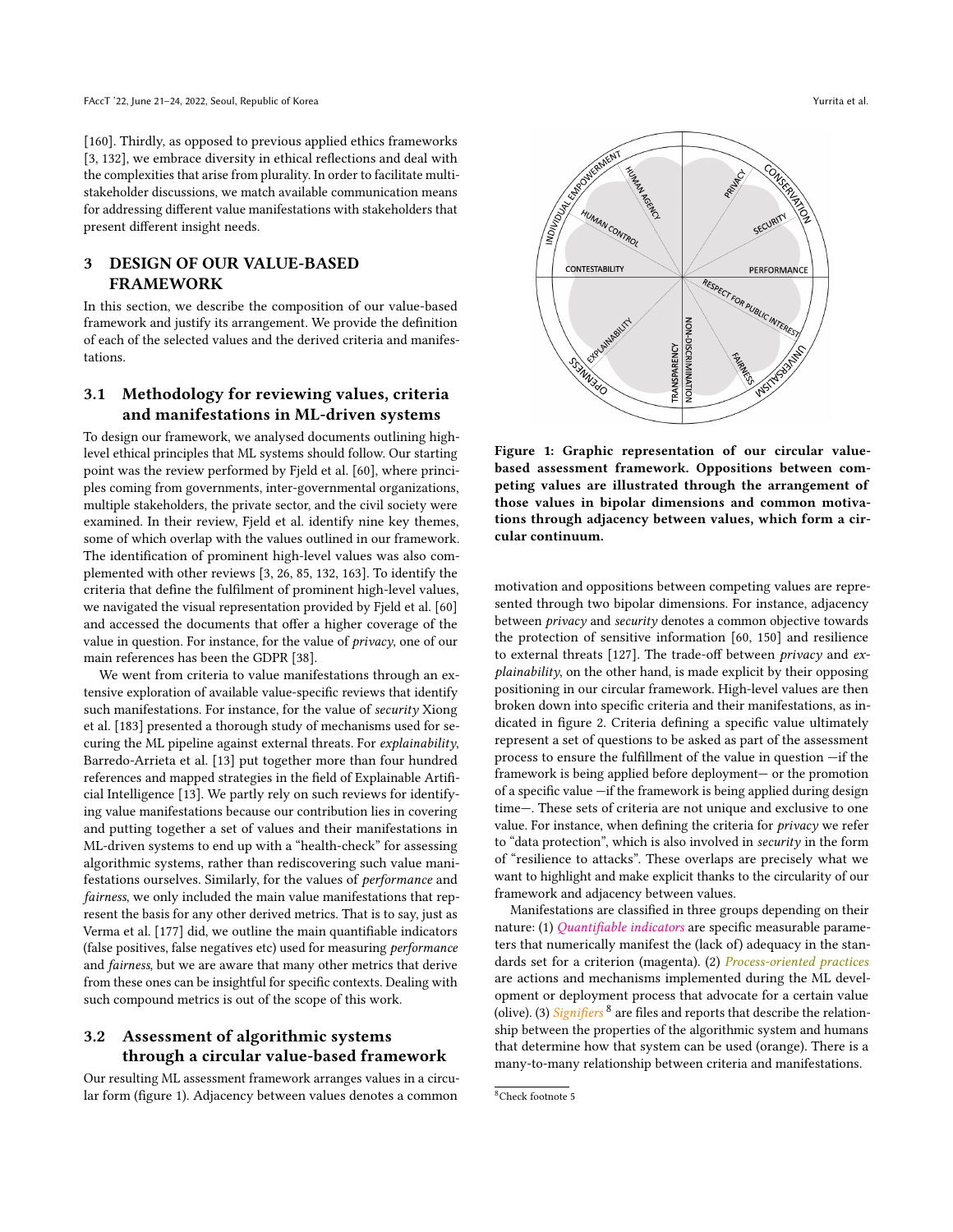In the next subsections, we present opposing value categories in pairs. We explain in detail the value of privacy, the criteria that define it and their manifestations. For the rest of values, we give a short definition in the main text, and detail their criteria and manifestations in appendix  $\mathrm{A}^{9}.$  $\mathrm{A}^{9}.$  $\mathrm{A}^{9}.$ 

Motivating example. For illustrative purposes, we guide the reader through each stage of our framework with a hypothetical yet plausible use case. Consider a team of researchers is developing an ML-driven system for automating life insurance application processes. The system shall accept or refuse the request of a life insurance based on the following data: physiological information of the candidate, details about their employment, insurance history, and individual and family medical history. As part of a new wave of ethical finance companies, the team would like to ensure that their work is ethically grounded. However, it is not clear what that means in practice. From looking at prominent literature, they can develop a sense that the model should be fair and unbiased, and potentially that there should be some level of human control or intervention possible. Yet, they cannot be sure if they have a good set of representative values covered, and they do not know how to go about communicating the way that their model embodies those values. They are now reading through our multi-stakeholder value-based assessment framework.

### 3.3 Conservation vs Openness

The first dimension of our value-based framework captures the conflict between conservation and openness. Values included within the conservation category emphasize the necessity of ML-driven systems to preserve confidentiality with regards to information, as well as, the need for the system to preserve adequate robustness when it comes to performance. On the contrary, the category of openness encompasses values that advocate for making system components and specifications more accessible to the public.

3.3.1 Conservation. Privacy, security and performance uphold confidentiality and robustness within ML systems [\[60\]](#page-11-9).

Privacy. The defining goal of privacy is the need for ML-driven systems to respect individual's informational confidentiality [\[3,](#page-10-3) [60\]](#page-11-9) as part of their user rights [\[26\]](#page-10-11). When applying this value to the ML development pipeline, data processing itself should integrate privacy standards [\[3,](#page-10-3) [60,](#page-11-9) [132\]](#page-13-0), so that there is no possibility of identifying sensitive information about individuals [\[85,](#page-12-14) [178\]](#page-14-7). Furthermore, the need to provide humans with agency over their data is emphasized [\[60\]](#page-11-9). Based on these definitions, we identified six main criteria for the fulfillment of privacy within ML systems (table [1\)](#page-5-1). (1) Consent for data usage [\[3,](#page-10-3) [38,](#page-11-18) [60\]](#page-11-9): data subjects should be appropriately informed when their data is being used and their explicit approval is needed. (2) Implementation of data protection mechanisms [\[3,](#page-10-3) [60,](#page-11-9) [61\]](#page-11-19): during the development of algorithmic systems, resources should be devoted to making user data management secure and confidential. (3) Users having control over their data and ability to restrict its processing [\[38,](#page-11-18) [60\]](#page-11-9): users should be able to limit the way their personal data is being used. (4) Users having the right to rectify [\[3,](#page-10-3) [38,](#page-11-18) [60\]](#page-11-9): users should be able to modify their data

at any time. (5) Users having the right to erase their data [\[3,](#page-10-3) [38,](#page-11-18) [60\]](#page-11-9): this criterion refers to the right that users have to be forgotten. (6) Users having right to access their data [\[38,](#page-11-18) [140\]](#page-13-24): this right empowers users to have agency over their data. These criteria manifest in various ways. Signifiers include: a written declaration of consent [\[38\]](#page-11-18), detailed descriptions of the collected data, how data is handled, how long it will be kept and the purpose of collecting that data [\[125\]](#page-13-25). These signifiers are necessary for users to fully understand what sharing their data entails. Process-oriented practices include the obfuscation of data [\[3\]](#page-10-3) and forms and submission mechanisms to object data collection and make complaints [\[27\]](#page-10-15).

Security. Definitions characterizing security highlight the need for ML systems to be (1) resilient to potential maleficent attacks [\[60,](#page-11-9) [132\]](#page-13-0) and to present a (2) predictable [\[3,](#page-10-3) [39,](#page-11-7) [60\]](#page-11-9) and (3) robust [\[3\]](#page-10-3) behavior at any time. This includes implementing mechanisms to protect user privacy, such as strategies that ensure that inferences about an individual cannot be made by interrogating the model [\[85,](#page-12-14) [127,](#page-13-12) [178\]](#page-14-7). Following the survey performed by Xiong et al. [\[183\]](#page-14-5), different methodologies that aim at protecting algorithmic systems against external threats (process-oriented practices) have been classified into two main groups. The first group consists of defence methods against integrity threats at two different stages of the ML pipeline: during training time [\[23,](#page-10-16) [43,](#page-11-20) [72\]](#page-11-21) and during prediction time [\[23,](#page-10-16) [73,](#page-11-22) [122,](#page-12-15) [141\]](#page-13-26). The second group aim at defending the ML system against privacy threats, namely membership inference attacks [\[55,](#page-11-23) [97,](#page-12-16) [135,](#page-13-27) [162,](#page-13-28) [187\]](#page-14-8).

Performance. The value of performance is defined by the (1) correctness of predictions [\[39,](#page-11-7) [60\]](#page-11-9), along with the (2-5) resources necessary to reach such predictions [\[3,](#page-10-3) [26,](#page-10-11) [110\]](#page-12-17). The conditions under which systems are evaluated will have a direct impact on the "appropriateness score" that these systems will obtain in the form of a quantifiable indicator [\[52\]](#page-11-24). In other words, if the level of performance is solely measured in terms of accuracy, regardless of the needed data, prerequisites will be inherently favoring big "data-hungry" [\[113\]](#page-12-18) models. As far as the measurement of performance is concerned, this is mainly done through quantifiable indicators, either referring to the preciseness of the results [\[129,](#page-13-19) [180\]](#page-14-9) or to the estimated consumption of environmental resources [\[15,](#page-10-17) [44,](#page-11-25) [66,](#page-11-26) [67,](#page-11-27) [123\]](#page-12-19).

3.3.2 Openness. Transparency and explainability advocate for making system components and specifications accessible.

Transparency. Documents providing high-level principles for AI define transparency as the property that enables traceability and monitoring of algorithmic systems [\[60,](#page-11-9) [132\]](#page-13-0). Transparency relates to the right to information [\[60\]](#page-11-9) and requires that data or algorithms present some level of accessibility [\[164\]](#page-13-15). That is to say, data and models should present some level of (1) interpretability [\[26,](#page-10-11) [164\]](#page-13-15), so as to (2) enable human oversight [\[60,](#page-11-9) [132\]](#page-13-0). Those data and models should also be (3) accessible [\[3,](#page-10-3) [60,](#page-11-9) [164\]](#page-13-15), as a step towards achieving (4) traceability [\[132\]](#page-13-0) and (5) reproducibility [\[26\]](#page-10-11). Manifestations of such criteria emerge mostly in the form of documentation detailing technical aspects of the algorithmic system (considered signifiers in our framework) [\[3,](#page-10-3) [20,](#page-10-12) [34,](#page-11-1) [68,](#page-11-16) [69,](#page-11-14) [129,](#page-13-19) [132,](#page-13-0) [164\]](#page-13-15). Process-oriented practices mostly focus on giving open access to data and algorithms

<sup>&</sup>lt;sup>9</sup>Additional material can be found in the appendices of this paper or on the companion page<https://mireiayurrita.github.io/valuebasedframework/>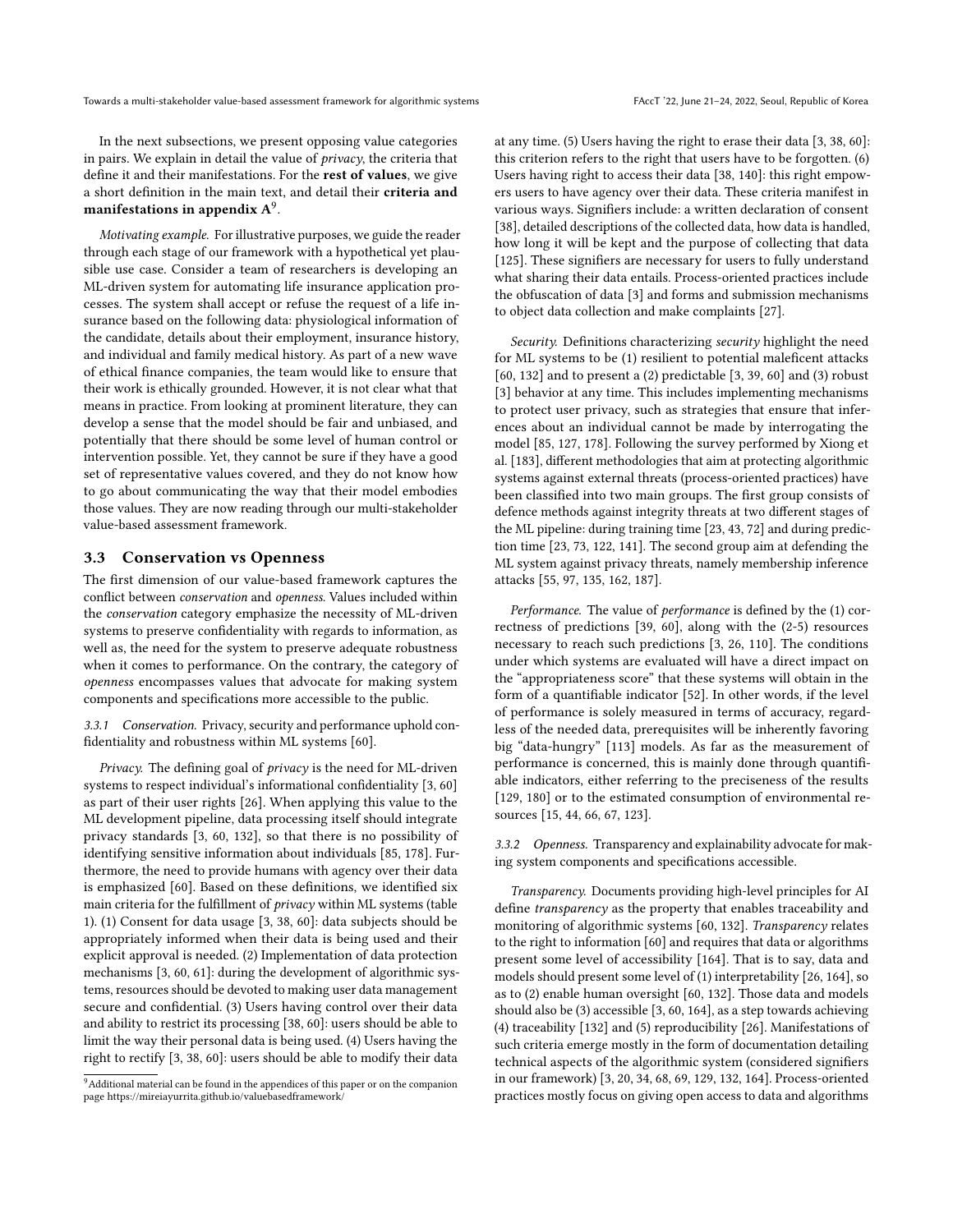<span id="page-5-0"></span>FAccT '22, June 21–24, 2022, Seoul, Republic of Korea Yurrita et al. And the Second Second Second Second Second Second Second Second Second Second Second Second Second Second Second Second Second Second Second Second Secon



Figure 2: Workflow for operationalizing high-level values and for enabling multi-stakeholder assessment of algorithmic systems. This workflow represents the methodology that we followed for structuring our framework and the steps that researchers and practitioners should take to make use of it. (1) Select and discuss project-specific values (V), (2) Decide on criteria (C) for embodying those values, (3) Select the manifestations (M) that enact value-specific criteria, (4) Map relevant stakeholders (S) to enable ethical reflection of value and criteria tensions, (5) Match adequate communication means (CM) to stakeholders.

<span id="page-5-1"></span>

| Value   | Criteria                                             | <b>Manifestations</b>                           |
|---------|------------------------------------------------------|-------------------------------------------------|
|         | • Consent for data usage $[3, 38, 60]$               | • Written declaration of consent [38]           |
|         | • Data protection $[3, 60, 61]$                      | • Description of what data is collected [125]   |
|         | • Control over data / ability to restrict processing | • Description of how data is handled [125]      |
|         | [38, 60]                                             | • Purpose statement of data collection [125]    |
| Privacy | • Right to rectification $[3, 38, 60]$               | • Statement of how long the data is kept [125]  |
|         | • Right to erase the data $[3, 38, 60]$              | • Form and submission mechanisms to object data |
|         | • Right of access by data subject, data agency [38,  | collection and to make complaints [27]          |
|         | 140]                                                 | • Obfuscation of data [3]                       |

Table 1: Illustration of how to move from values, to criteria and their manifestations with an example for privacy. The rest of the values, criteria and manifestations are detailed in appendix [A.](#page-15-0)

[\[3,](#page-10-3) [26,](#page-10-11) [60,](#page-11-9) [164\]](#page-13-15), regularly reporting key information about the system [\[60\]](#page-11-9) and notifying users whenever they are being subject to or interacting with an algorithmic system [\[60\]](#page-11-9).

Explainability. Explainable Artificial Intelligence (XAI) is formed by a set of techniques that allow a wide range of stakeholders to understand why or how a decision was reached by an algorithmic system [\[61,](#page-11-19) [164\]](#page-13-15). Explainability is, thus, conceived as an interface that translates reasoning mechanisms of the system into formats that are (1) comprehensible [\[13,](#page-10-14) [26,](#page-10-11) [39,](#page-11-7) [60](#page-11-9)[–62,](#page-11-28) [138,](#page-13-13) [164\]](#page-13-15). In addition, strategies for making black-box algorithms more interpretable facilitate their (2) monitoring [\[132\]](#page-13-0) and, therefore, make them (3) suitable for evaluation [\[60,](#page-11-9) [132\]](#page-13-0). XAI techniques (process-oriented practices) are very diverse in nature. As claimed by Vera Liao et al. [\[117\]](#page-12-20) and Barredo-Arrieta et al. [\[13\]](#page-10-14), explainability methodologies are usually classified by the scope of the explanation, complexity of the model, model specificity and the stage of the ML pipeline where such a strategy is to be used. For our framework, we will consider that explainable models can be either (a) interpretable by design or they can be (b) explained by additional post-hoc explanations [\[13\]](#page-10-14).

#### 3.4 Universalism vs Individual Empowerment

The second dimension captures the conflict between universalism and individual empowerment. Values included within the individual empowerment category emphasize the defense of the decision subjects' interests. These principles advocate for giving decision subjects the means to oppose to the conclusion reached and uphold the need for putting humans in the loop. Values within the universalism category emphasize the need to equalize system behavior to all and to ensure that such a system adheres to the interests of society as a whole, beyond the interests of a few individuals.

3.4.1 Universalism. Respect for public interest, fairness and nondiscrimination uphold the need to ensure equitable and socially acceptable system behavior for all.

Respect for public interest. The value of respect for public interest deals with the (1) appropriateness of developing algorithmic systems for a certain purpose within a specific context. As Keyes et al. [\[104\]](#page-12-21) claimed, making ML-driven systems fairer, more transparent and more accountable is insufficient if we ignore the purpose of developing and implementing these systems in a certain context in the very first place [\[107,](#page-12-22) [171\]](#page-13-29). Algorithmic systems should, therefore, (2) be beneficial to society and humanity as a whole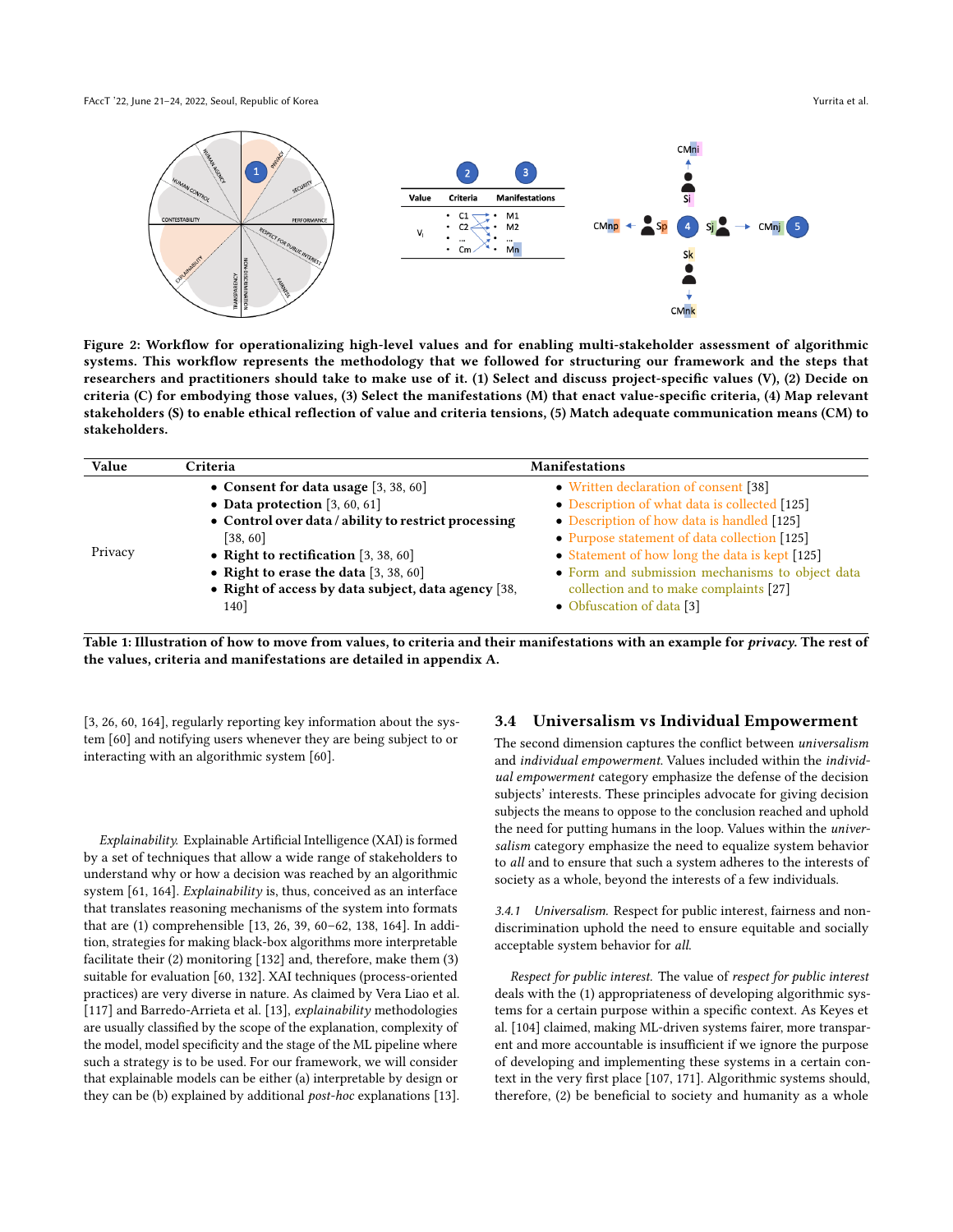[\[60](#page-11-9)[–62,](#page-11-28) [132\]](#page-13-0), respect law [\[26\]](#page-10-11) and be aligned with human norms [\[60\]](#page-11-9). This involves giving a clear justification of the purpose and benefits of building such a system [\[1,](#page-10-18) [34,](#page-11-1) [104,](#page-12-21) [132\]](#page-13-0), so that the deployment of the system in question upholds public-spirited goals [\[60\]](#page-11-9). Universalism aims at protecting the welfare of all, both people and nature [\[110\]](#page-12-17). AI systems' (3) negative impacts on environment should, therefore, be considered and valued [\[3,](#page-10-3) [21\]](#page-10-2). To this end, process-oriented practices include the creation of diverse and inclusive forums for discussion [\[14,](#page-10-19) [60\]](#page-11-9), whereas signifiers include the qualitative measurement of social and environmental impact [\[21,](#page-10-2) [132,](#page-13-0) [147\]](#page-13-11).

Fairness. The value of fairness represents a complex concept that accepts multiple definitions [\[16,](#page-10-10) [103\]](#page-12-23), some of which cannot be satisfied simultaneously [\[79,](#page-12-24) [85,](#page-12-14) [103\]](#page-12-23). Overall, we will understand fairness in terms of parity in output [\[51\]](#page-11-29) and equal treatment [\[3\]](#page-10-3) among individuals. When addressing more specific definitions of fairness (1-8), we will adopt the approach followed by Verma et al. [\[177\]](#page-14-6), which was also echoed by Mehrabi et al. [\[126\]](#page-13-30) (for a detailed enumeration and explanation of each of the definitions, the reader is encouraged to check appendix [A\)](#page-15-0). ML techniques generally conceive fairness in terms of statistical metrics [\[75\]](#page-11-30) and observe whether specific quantifiable indicators are above or below the thresholds set for a certain application. Even if error rates were equal across groups for a certain application, if those rates are too high, the system could still be considered unfair [\[79\]](#page-12-24). This means that for our value-based framework we outline the quantifiable indicators that are normally used for manifesting fairness-related criteria, but we do not determine the threshold for these indicators to be considered good enough for a specific application. Similarly, the quantifiable indicators relate to the output of the system, rather than the outcome that these outputs lead to.

Non-discrimination. The value of non-discrimination, as defined in our framework, deals with algorithmic systems not being socially biased [\[26\]](#page-10-11) and ensuring that equal accessibility is provided to all individuals [\[132\]](#page-13-0). This means that (1) quality and integrity of data should be evaluated and ensured [\[60,](#page-11-9) [69,](#page-11-14) [85,](#page-12-14) [132,](#page-13-0) [144\]](#page-13-8) in order to prevent "socially constructed biases, inaccuracies, errors, and mistakes" [\[132\]](#page-13-0) from being present in the data. Processes that safeguard inclusive data generation [\[3,](#page-10-3) [34,](#page-11-1) [69,](#page-11-14) [132\]](#page-13-0) and analysis procedures for identifying potential biases in data and for assessing its quality [\[60,](#page-11-9) [69,](#page-11-14) [85,](#page-12-14) [132,](#page-13-0) [144\]](#page-13-8) are strategies that avoid social stereotypes being codified, maintained and amplified [\[85\]](#page-12-14). Furthermore, non-discriminatory systems should (2) ensure diversity and inclusiveness in the design process [\[39,](#page-11-7) [60,](#page-11-9) [132\]](#page-13-0). From a processoriented perspective, participants involved in the development process should, thus, present diverse profiles [\[3,](#page-10-3) [60,](#page-11-9) [115,](#page-12-25) [189\]](#page-14-10). Finally, giving (3) equal access to the technology [\[3,](#page-10-3) [26,](#page-10-11) [60,](#page-11-9) [132\]](#page-13-0) avoids the growth of inequalities as a consequence of deploying AI systems [\[60\]](#page-11-9).

3.4.2 Individual empowerment. Contestability, human control and human agency address the politics behind algorithmic systems [\[12,](#page-10-20) [182\]](#page-14-11) and deal with the issues caused by power imbalances [\[26,](#page-10-11) [34,](#page-11-1) [100,](#page-12-26) [121,](#page-12-10) [173\]](#page-14-12).

Contestability. The value of contestability is defined as the value that ensures that users have the necessary information to (1) enable argumentation against conclusions reached by algorithmic systems [\[6,](#page-10-21) [17,](#page-10-22) [39,](#page-11-7) [60,](#page-11-9) [100,](#page-12-26) [114,](#page-12-27) [121,](#page-12-10) [164\]](#page-13-15). This involves (2) empowering citizens [\[17,](#page-10-22) [39,](#page-11-7) [100\]](#page-12-26) to investigate and influence AI [\[100\]](#page-12-26), as part of a broader regulatory approach [\[121\]](#page-12-10). As a matter of fact, contestability has been identified as a "critical aspect of future public decision-making systems" [\[6\]](#page-10-21). This implies that, from a documentation perspective (signifiers), users should be made aware of who determines what constitutes a contestable decision, who is accountable for it and who can contest a decision. This last point is particularly necessary to determine whether (legal) representatives of decision subjects can act on their behalf. The review mechanism in place and the workflow of contestations [\[121\]](#page-12-10) are policy-related details that users should also be informed about. From a processoriented standpoint, mechanisms for users to ask questions and to record disagreements should also be put in place [\[86,](#page-12-28) [130\]](#page-13-31).

Human Control. The value of Human control addresses the influence that data-driven technologies have over humans and that leads to a reduction of human agency, power and control [\[143\]](#page-13-32). Algorithmic systems should be controllable [\[26\]](#page-10-11) and (1) subject to user and collective influence [\[26,](#page-10-11) [114\]](#page-12-27). They should also be (2) subject to human review [\[60\]](#page-11-9). Governance mechanisms that ensure human oversight of automated decisions are, thus, necessary to maintain control and influence over such systems [\[132\]](#page-13-0). It should be possible to (3) choose how and even whether (in the very first place) to delegate a decision to an automated system [\[60\]](#page-11-9). From a development perspective, levels of human discretion should be established [\[39,](#page-11-7) [127\]](#page-13-12) and the ability to override decisions made by a system [\[39\]](#page-11-7) ought to be set up by design. Once the system is deployed, it should be continuously monitored to enable adequate intervention when necessary [\[39,](#page-11-7) [40,](#page-11-31) [60\]](#page-11-9).

Human Agency. The value of human agency deals with the risks of algorithmic systems displacing human autonomy [\[39,](#page-11-7) [60\]](#page-11-9). As claimed by Cila et al. [\[37\]](#page-11-32), algorithmic systems may displace human agency in governance processes and may undermine human autonomy. ML-driven systems advocating for human agency should, therefore, (1) respect human autonomy [\[39,](#page-11-7) [60,](#page-11-9) [132\]](#page-13-0) and (2) citizens' power to decide [\[26,](#page-10-11) [39\]](#page-11-7). In addition, (3) decision subjects should be able to opt out of an automated decision [\[39,](#page-11-7) [60\]](#page-11-9). The manifestations of such criteria involve giving knowledge and tools to users to comprehend and interact with AI systems [\[39\]](#page-11-7) (signifier) and, from a process-oriented perspective, providing strategies for users to self-assess the systems [\[39\]](#page-11-7).

Selecting values, criteria and manifestations for our example use case. Returning to the hypothetical insurance modelling team from our motivating example (section [3.2\)](#page-3-2), they decided to apply our value-based framework before launching their system. They quickly realised that they need to consider more values than those outlined in current auditing processes. For example transparency, nondiscrimination, supporting human agency and the public good. They also discovered a range of methods for enacting those values: from data handling processes that ensure anonymity and meaningful consent around the model, to models of fairness appropriate to their case.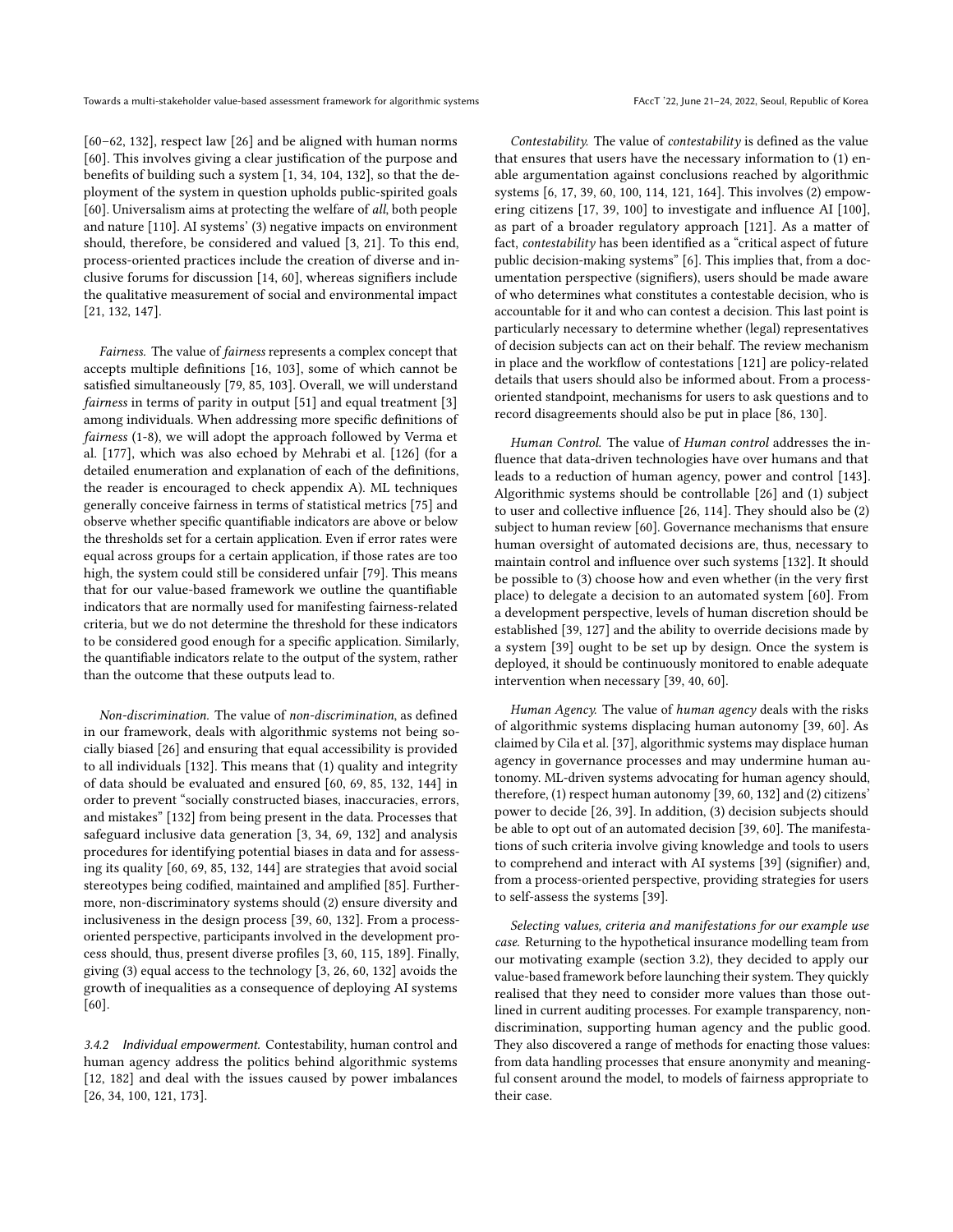Although we cover prominent ethical principles in AI and the assessment of the algorithmic system might include all of them, here we focus on a subset of those values for illustrative purposes. We imagine that the researchers developing the algorithmic life insurance application system want to focus on explainability and privacy (fig [2\)](#page-5-0). We assume that they are dealing with a blackbox algorithm that is not interpretable by design. The team needs to examine whether the algorithmic system and the decision reached are understandable. Additionally, the deployed XAI methods should enable traceability and evaluation of the system. As far as the ex $plainability$  manifestations are concerned, since they are dealing with a blackbox algorithm, they need to deploy adequate post-hoc explanations. When it comes to privacy, the data used for training and testing the algorithmic model should have been obtained through the explicit approval of the decision subjects. These subjects should have been informed about the nature and purpose of the data that is collected, the way this data is handled and stored. Decision subjects should also have agency and control over their data. Additionally, data protection mechanisms should have been implemented to make sure that there is no possibility of identifying sensitive (in this case medical) data about the subjects. These two values that the team needs to advocate for, represent some trade-offs: XAI methods uphold interpretability of algorithmic systems and some of them even rely on comparing data instances at inference time with those used for training the system. This would directly violate the subjects' right to have their data protected and confidentiality ensured.

# <span id="page-7-0"></span>4 TOWARDS A MULTI-STAKEHOLDER CRITICAL REFLECTION OF ALGORITHMIC **SYSTEMS**

Since there are value trade-offs, like the one outlined in our example use case, and certain value-specific criteria are mutually exclusive, we follow the claim made by Raji and Smart [\[147\]](#page-13-11), and advocate for standpoint diversity. This implies involving a wide range of stakeholders in the negotiation process [\[160\]](#page-13-16) to discuss and critically reflect on the degree to which each of the values should be promoted in detriment of the other one and how the prioritization process should take place. These stakeholders will possess different types of knowledge and will present different insight needs. In this section we map those stakeholders and match them with the most suitable communication means.

# <span id="page-7-1"></span>4.1 Methodology for identifying relevant stakeholders and communication means

To identify relevant stakeholders, we follow the stakeholder characterization of Suresh et al. [\[167\]](#page-13-33). They classified stakeholders in a two dimensional matrix, where one dimension captured the nature of the knowledge of the stakeholders (formal, instrumental or personal) and the second one identified the context in which that knowledge manifests (Machine Learning, data domain, and the general milieu). Formal knowledge entails a deep understanding of the theories of a certain domain. Instrumental knowledge refers to the capability of applying formal knowledge in one of the three contexts. Personal knowledge is acquired by the participation of

the subject in a specific context. The two dimensional-matrix classification results in nine different stakeholder profiles. To facilitate the process of mapping the stakeholders to tailored communication means, we narrow those stakeholders down into four categories  $^{10}$  $^{10}$  $^{10}$ .

We then proceed to identify the means to communicate systemrelated information to different stakeholders. We searched such means using arXiv and Google search, so as to cover the state of the art in terms of research papers and open source toolkits. Each search referred to specific value criteria and manifestations, although many of the found means address more than one value. This review does not intend to be exhaustive. We expect novel research to address value manifestations that still present scarce resources in our framework. Hence our review is just a snapshot of some of the available communication means until January 2022, but we host the latest version on an online repository  $11$  and is open to anyone's contribution. We aim at creating a living document that will keep growing and that will address current research gaps as time goes by.

### 4.2 Mapping stakeholders

We characterize four main stakeholders in our framework: (1) The development team: they have the formal, instrumental and personal knowledge in the domain of ML [\[167\]](#page-13-33). They want to ensure and improve product efficiency and research new functionalities [\[13\]](#page-10-14). (2) Auditing team: they have the formal and instrumental knowledge of the general milieu, meaning that they are aware of the social theories behind AI, and are able to evaluate technical specifications of ML systems. They aim at verifying model compliance with legislation [\[13\]](#page-10-14) (3) Data domain experts: they have the theoretical (formal) and instrumental knowledge of the application context (healthcare, economics etc.). They look forward to gaining scientific or domain-specific knowledge [\[13,](#page-10-14) [167\]](#page-13-33), trust the model [\[13,](#page-10-14) [167\]](#page-13-33) and act based on the model output [\[167\]](#page-13-33). And (4) Data subjects: they have the personal knowledge of the data domain in which the AI is being applied and the general milieu. They aim at understanding their situation [\[13\]](#page-10-14), verifying that the decision is fair [\[13\]](#page-10-14), contesting the decision (if needed) [\[167\]](#page-13-33) and understanding how their data is being used [\[167\]](#page-13-33).

Mapping stakeholders in our example use case. Going back to our example, once explainability and privacy have been broken down into specific criteria manifestations, the team needs to map the stakeholders who will take part in the assessment process (fig [2\)](#page-5-0). Based on the mapping presented in appendix [B,](#page-18-0) the development team represents the stakeholders who have the knowledge of the math behind the system. An external auditing team will join the discussion to make sure that the model is aligned with current legislation. Since the algorithmic life insurance application system deals with medical data, the data domain experts will be represented by a medical team and a life insurance expert. Decision subjects will be laypeople who seek to understand and verify their situation with regards to data usage and the decision reached by the system.

 $10$ This reduced classification is backed up by the framework employed by Barredo-Arrieta et al. [\[13\]](#page-10-14) when identifying the explainability needs of various stakeholders. <sup>11</sup><https://github.com/mireiayurrita/valuebasedframework>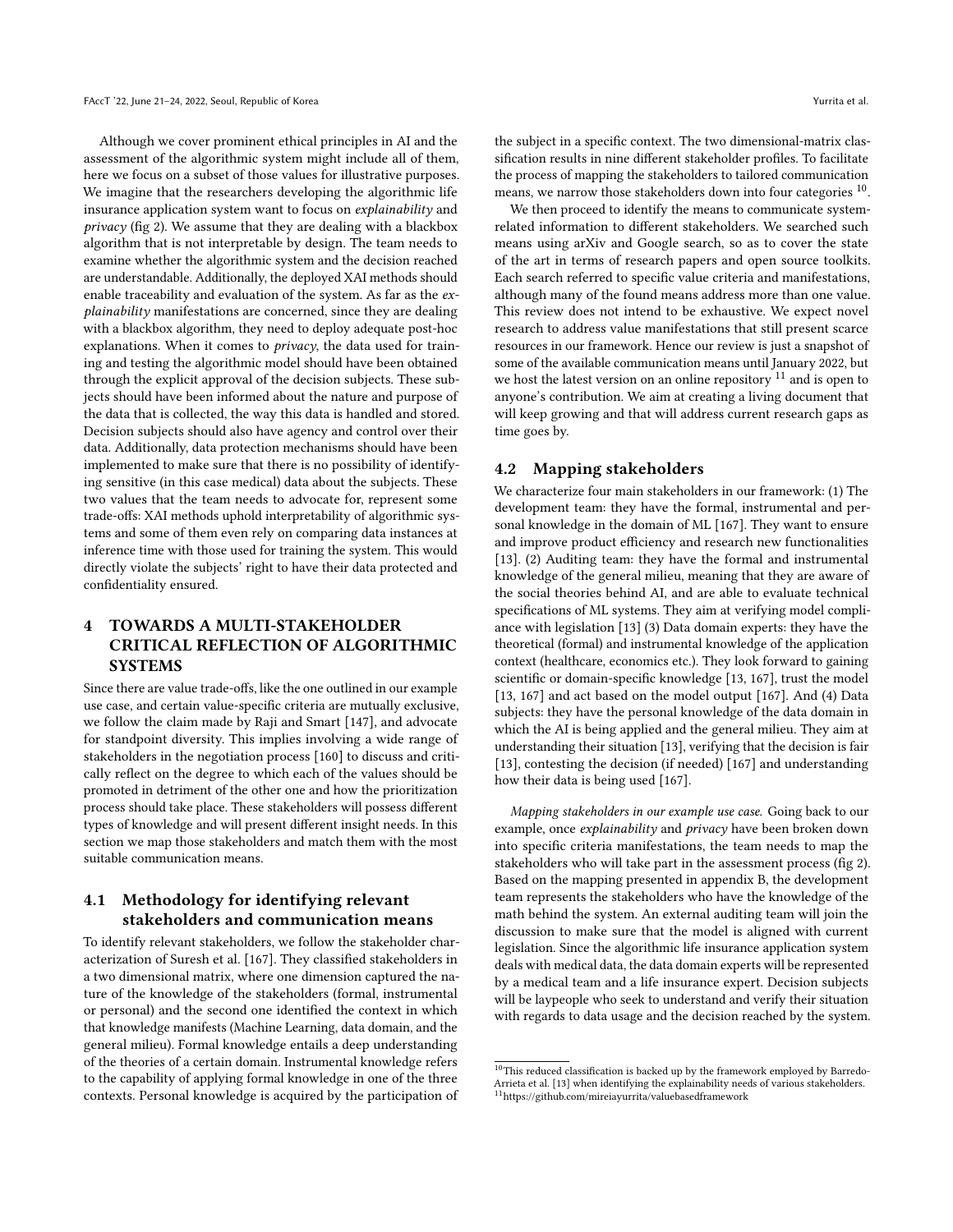### 4.3 Mapping tailored communication means

We then examine each of the reviewed means and identify their typology, the value manifestations that they cover and the stakeholders that can make use of it, as illustrated in table [2](#page-9-1) for privacy dashboards. The objective of mapping value manifestations, stakeholder profiles and communication means is that of enabling a fruitful and informed discussion among stakeholders. We classify these means in three categories: (1) Descriptive documents (red), (2) Design strategies (blue), and (3) Ready-to-use tools (green). Appendix [C](#page-19-0) summarizes the rest of the communication means and maps them to value manifestations and stakeholders for whom such methods are suitable.

The stakeholders assigned to a specific communication means are based on the audience addressed by the original authors of such methodologies. In some cases, the characterization of the intended audience was not as granular as our stakeholder mapping and the authors merely differed experts in ML from non-experts. Based on the nature of knowledge that we assigned to each of the mentioned stakeholders in section [4.1,](#page-7-1) we considered that the development and auditing teams are able to understand technically formulated system details (experts) whereas data domain experts and decision subjects would require more accessible communication means (non-experts). Similarly, some of the communication means identified for explainability are suitable for any stakeholder, but the original authors formulated the post-hoc explanations with varying degrees of complexity, which should be taken into account when trying to deploy such strategies. If the target audience are data subjects, we echo van Berkel et al. [\[174\]](#page-14-13) and Cheng et al. [\[35\]](#page-11-33) and recommend to limit presentation complexity and to instruct participants throughout the session.

It should be noted that this mapping process represents a first step to making a wide range of stakeholders with different backgrounds understand each other. We are aware that communicating system-related information in a tailored way does not directly lead to the resolution of value trade-offs, and that design strategies are necessary for facilitating such conversations [\[80\]](#page-12-29). In any case, the exercise of resolving value tensions should be a communicative process, rather than a simple explanation [\[139\]](#page-13-34). However, the means used for communicating specifications of the system will play a key role in the dynamics that will take place in those sessions.

Assigning communication means to each stakeholder in our example use case. The life insurance researchers are now looking into appropriate methods for communicating values to different stakeholders (fig [2\)](#page-5-0), so that they can develop a comprehensive plan that ensures both compliance and communication of values.

Based on the mapping presented in appendix [C,](#page-19-0) for the value of explainability and its manifestations in the form of post-hoc explanations, the team can use various design strategies and tools as part of their assessment process. To facilitate the navigation of the available communication means, they first examine appendix [C](#page-19-0) to locate the type of means (tool, strategy, or documentation), values and stakeholders they are interested in. Once they select the codes associated to each communication means, they check the selected communication means to see whether the value manifestations in question are addressed and to explore the details related to those means. If the team working on the life insurance case prefers a

ready-to-use tool over the description of design strategies for assessing explainability, they can use InterpretML [\[136\]](#page-13-35) and especially the DiCE [\[133\]](#page-13-36) functionality, (code [AC]) with the development and auditing teams to evaluate counterfactual examples. These counterfactual examples tell how input features should change in order for the output of the system to be different. That is to say, how the individual applying for life insurance should be different, physically, or when it comes to insurance or medical history, for them to accept the application (if the original output was a refusal). However, this tool might not be suitable for non-experts who are not familiar with ML-related concepts. In the life insurance use case, the medical and insurance team and the decision subjects should receive a description of how the output changes if a feature is perturbed, absent or present adapted to their insight needs. This can be done by describing the answers to the questions "Why, Why not and How to be that" for a certain output  $[117]$  (code  $[P]$ ). As for *privacy* manifestations, the development and auditing teams can examine data collection and storage specifications through the Datasheet [\[68\]](#page-11-16) associated to the dataset in question (code  $[K]$ ). Special attention should be paid to the "Collection" and "Preprocessing/cleaning/labelling" sections. For decision subjects, iconsets [\[38,](#page-11-18) [88,](#page-12-30) [125,](#page-13-25) [149\]](#page-13-37) (code [A]) and privacy dashboards [\[56,](#page-11-34) [58,](#page-11-35) [59,](#page-11-36) [84,](#page-12-31) [191\]](#page-14-14) (code [B]) are means for them to explore how their data is being used. It should be noted that the cell that intersects between data domain experts and privacy is blank. Based on the characterization of stakeholders that we provided, data privacy-related matters are not directly linked to the purpose that data domain experts show when willing to explore algorithmic systems. This is translated into scarcity of methodologies related to privacy manifestations that directly address data domain experts.

### <span id="page-8-0"></span>5 DISCUSSION AND FUTURE WORK

We discuss important aspects of our framework below.

Design choices for creating a value-based framework. We aim at examining values that characterize ML-driven systems rather than the organizations responsible for these systems. Hence, we did not integrate accountability or responsibility as a value per se in our framework. We are aware that algorithms cannot be held responsible for the potential harm that they might cause [\[30,](#page-10-23) [85\]](#page-12-14), and that in order to effectively deploy such systems, there is an urgent call for accountability [\[6,](#page-10-21) [186\]](#page-14-15). Likewise, we are aware of the need for rigorous frameworks that support accountability [\[91\]](#page-12-12) and we consider that the act of conceiving an assessment framework itself answers to the need to evaluate and audit algorithmic systems [\[60\]](#page-11-9). Nevertheless, we did not explicitly highlight the profiles of the people accountable for the system. We decided to follow Zhu et al. [\[190\]](#page-14-16) and considered accountability as a governance issue. We do, however, believe that entities up the chain of command should be held accountable for the potential harm caused by algorithmic systems [\[3,](#page-10-3) [60,](#page-11-9) [85,](#page-12-14) [121,](#page-12-10) [154\]](#page-13-38). It should also be noted that values and criteria presented in this paper might not be unique [\[160\]](#page-13-16). We acknowledge current discussions in VSD about the shortcomings of pre-selecting values [\[47\]](#page-11-17) and, hence, do not claim universality. Extension and modification of values is possible in our framework, but are subject to respecting continuity and opposition between values. Similarly, criteria and manifestations can be extended and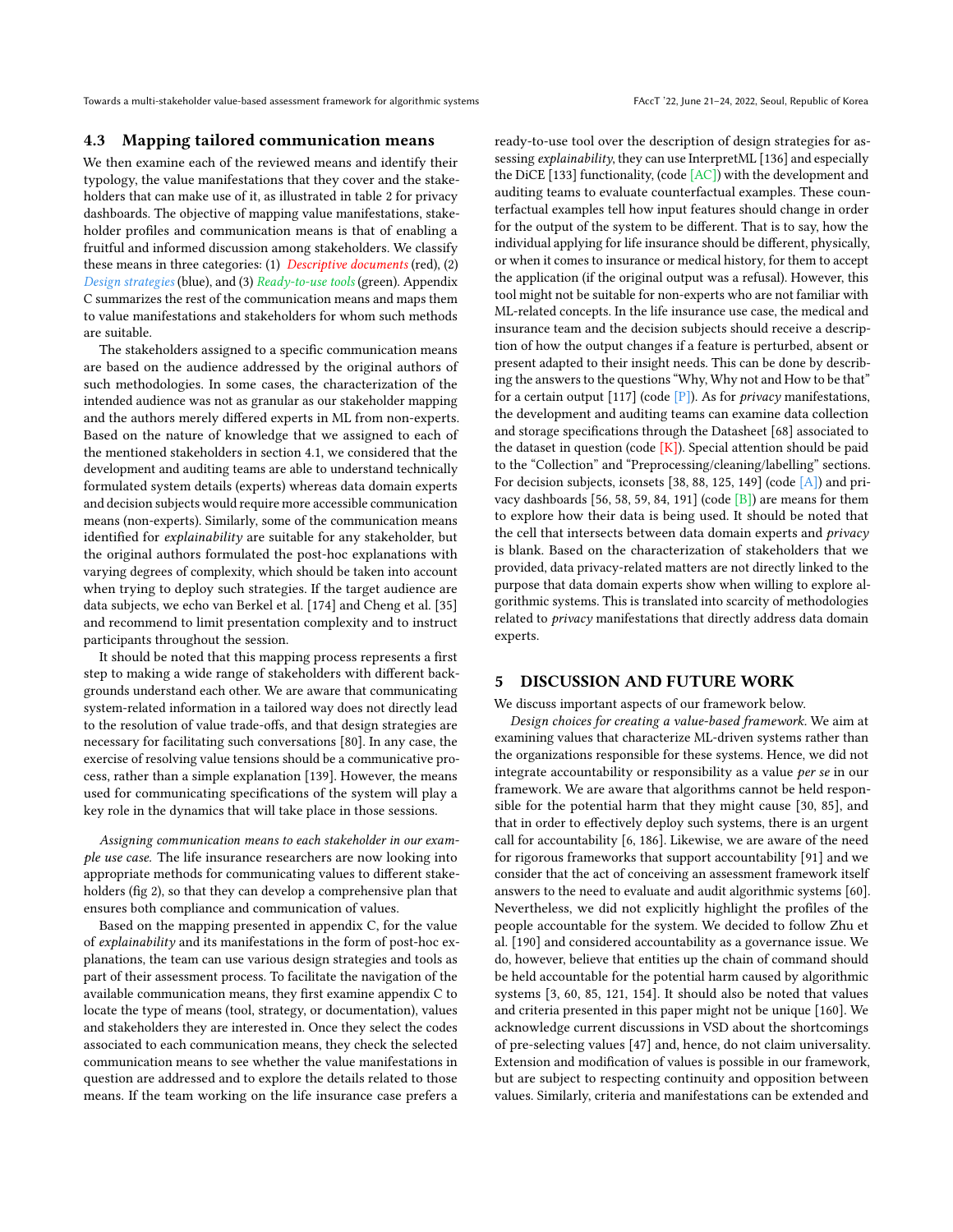<span id="page-9-1"></span>

|     | Means              | Value           | Manifestations                                                                                                  |     | Stakeholder |    |              | Application | Visual elements                               |
|-----|--------------------|-----------------|-----------------------------------------------------------------------------------------------------------------|-----|-------------|----|--------------|-------------|-----------------------------------------------|
|     |                    |                 |                                                                                                                 | DT. | AT          | DE | DS           |             |                                               |
| [B] | Privacy dashboards | Privacy         | of<br>• Description<br>what and why<br>data is collected<br>of<br>• Description<br>data<br>is<br>how<br>handled |     |             |    | $\checkmark$ | Agnostic    | • Timelines<br>• Bar charts<br>$\bullet$ Maps |
|     |                    | Human<br>Agency | • Self-assessment of<br>the system                                                                              |     |             |    |              |             | $\bullet$ Network<br>graphs                   |
|     |                    | Transparency    | • Disclosure of prop-<br>erties of data                                                                         |     |             |    |              |             |                                               |

Table 2: Illustration of how we mapped communication means with values, manifestations and stakeholders (DT = Development Team; AT = Auditing Team; DE = Data Domain Experts; DS = Decision Subjects). Privacy dashboards are tools (green) that allow users to interactively assess the collection and usage of their data. The rest of the reviewed communication means are characterized in appendix [C.](#page-19-0)

subsets could be included to create situationally-specific versions of the framework. Since the aim of our framework is to encourage critical reflection [\[63,](#page-11-37) [172\]](#page-14-17) and we identified some value manifestations that require additional communication means, we particularly encourage those context-specific adaptations to happen. Under no circumstances should the scarcity of communication means for certain values identified in our framework represent an excuse to justify inaction or to ignore such values.

Context dependence and consistency. As echoed by Liscio et al. [\[119\]](#page-12-32), in order to translate values into system requirements [\[145,](#page-13-39) [175\]](#page-14-18), to reason about conflicting values [\[5,](#page-10-24) [134\]](#page-13-40) and to communicate them to different stakeholders [\[176\]](#page-14-19), it is necessary to situate these values within a context. The prioritization of values depends on the application context of such systems [\[3\]](#page-10-3). In this paper, we showed an example of how the framework could be applied to a particular use case. However, considering the differences between value alignments and tensions that may arise due to context dependence, the validity and consistency of our framework is still to be tested. Future work needs to validate our framework across scenarios [\[71,](#page-11-38) [174\]](#page-14-13) through user studies or synthetic experiments [\[165\]](#page-13-41).

Need for standardization. To systematically review and revisit value priorities and tensions among different stakeholders, our framework should be part of a broader evaluation workflow [\[116\]](#page-12-11), such as the one suggested by Raji and Smart [\[147\]](#page-13-11). Besides, practices from software engineering such as the Values Dashboard [\[137\]](#page-13-42) could be adopted [\[161,](#page-13-43) [169\]](#page-13-44). This dashboard promotes awareness of values and aims at triggering discussions among stakeholders. It claims to be beneficial in each phase of the software development process, from inception to release, and establishes strategies, such as Timelines or Issues, that are already common practice on software development platforms like Github.

Implications of our work. Our multi-stakeholder value-based framework facilitates the unveiling of assumptions that encode

political and social values made by developers [\[147\]](#page-13-11). By bringing together a wide range of stakeholders to evaluate and discuss value manifestations, one can anticipate and remedy harmful algorithmic behaviors before deploying a system. Besides, we provide researchers and industry practitioners with a good coverage of values to evaluate their systems and the association of such values to actionable value manifestations. This contributes greatly to the adoption of ethical approaches by practically-minded people [\[132\]](#page-13-0). For researchers, we provide them with an easy-to-navigate mapping of value manifestations, stakeholders and communication means. Our framework also visually illustrates research gaps that need to be addressed. Blank spaces in appendix [C](#page-19-0) or values with a scarce number of associated communication means directly refer to valuable research opportunities. For instance, for the value of fairness, a great deal of effort has been devoted to designing ready-to-use tools for stakeholders with a deep understanding of ML (developers and auditing teams). However, means for addressing fairness manifestations and communicating them to decision subjects have not received the same attention. For industry practitioners, we gathered ready-to-use open source toolkits that can be directly applied to their own use cases. Moreover, since we host this mapping on an online repository <sup>[12](#page-0-0)</sup> open to future contributions, we hope that the number of tools addressing each of the identified value manifestations will grow and that the benefits of designing such a framework will be even more tangible in the future.

### <span id="page-9-0"></span>6 CONCLUSIONS

In this paper, we designed a value-based framework for assessing algorithmic systems from a multi-stakeholder perspective. This provides investigators of algorithmic systems with an actionable set of criteria manifestations to operationalize high-level ethical principles. We arranged eleven prominent values of ML-driven

<sup>12</sup>Check footnote 11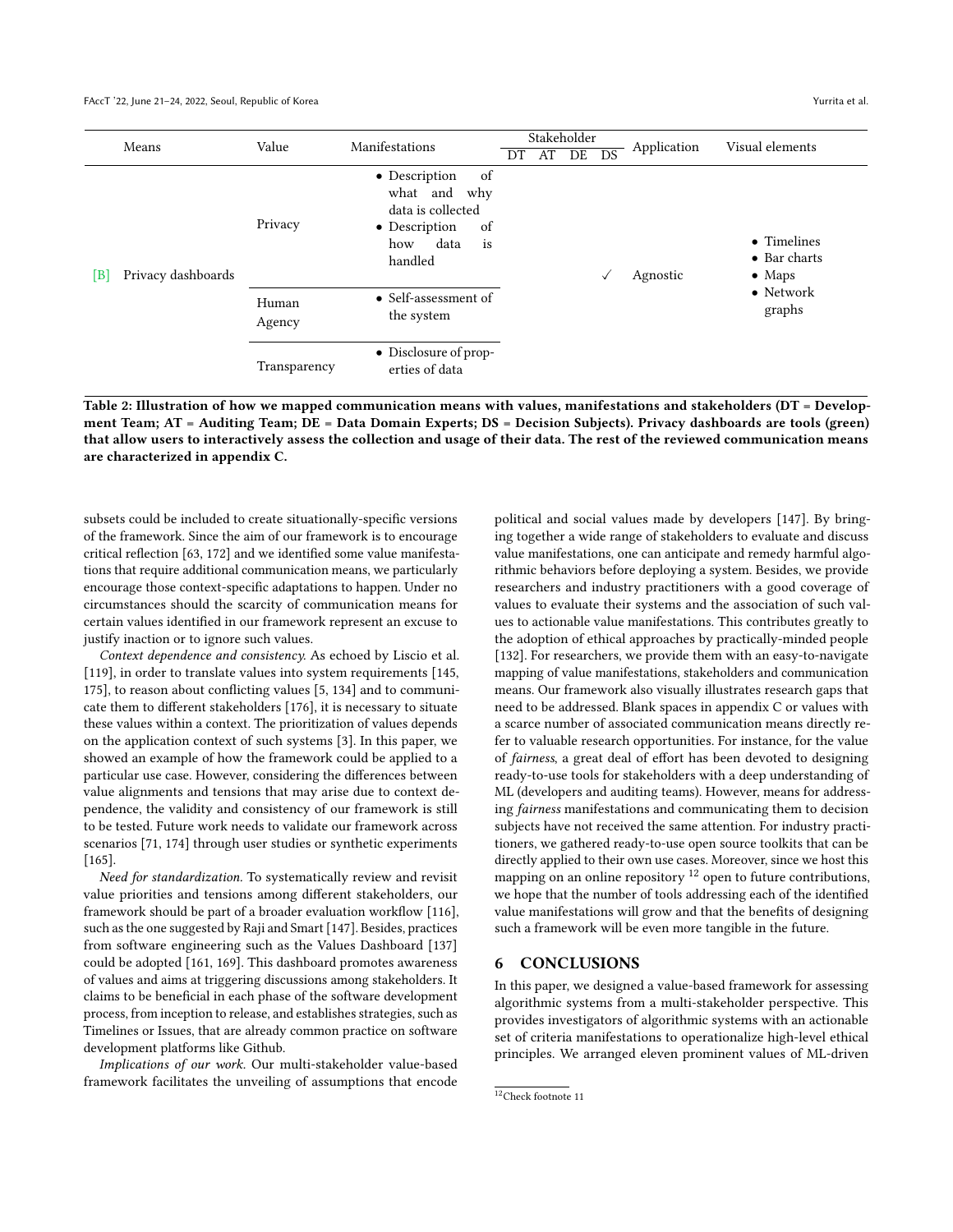systems in a circular composition, so that common motivations and trade-offs can be easily identified.

We then broke down each of these values into a set of criteria and their correspondent manifestations in the form of quantifiable indicators, process-oriented practices, and signifiers. In addition, we examined available tools for communicating those value manifestations to different stakeholders based on the nature of their knowledge and their insight needs. This should enable to bring a wide range of stakeholders together to systematically assess values encoded in a system and facilitate value- and ethics-related discussions among them. This work completes previous studies that claim the need for incorporating a diverse range of stakeholders and viewpoints in the ML workflow, so that conflicting priorities and value tensions can be reviewed, negotiated and consolidated.

### ACKNOWLEDGMENTS

We thank Kars Alfrink for valuable feedback on an earlier version of this paper and our colleagues at the DCODE Network for insightful discussions.

This project has received funding from the European Union's Horizon 2020 research and innovation programme under the Marie Skłodowska-Curie grant agreement No 955990.

### REFERENCES

- <span id="page-10-18"></span>[1] Rediet Abebe, Solon Barocas, Jon Kleinberg, Karen Levy, Manish Raghavan, and David G. Robinson. 2020. Roles for computing in social change. Proceedings of the 2020 Conference on Fairness, Accountability, and Transparency, 252–260. <https://doi.org/10.1145/3351095.3372871>
- <span id="page-10-4"></span>[2] Philip Adler, Casey Falk, Sorelle A Friedler, Tionney Nix, Gabriel Rybeck, Carlos Scheidegger, Brandon Smith, and Suresh Venkatasubramanian. 2018. Auditing black-box models for indirect influence. Knowledge and Information Systems 54
- <span id="page-10-3"></span>(2018), 95–122. Issue 1.<https://doi.org/10.1007/s10115-017-1116-3> [3] AI Ethics Impact Group (AIEIG). 2020. From Principles to Practice An interdisciplinary framework to operationalise AI ethics. [https://www.ai](https://www.ai-ethics-impact.org/resource/blob/1961130/c6db9894ee73aefa489d6249f5ee2b9f/aieig---report---download-hb-data.pdf)[ethics-impact.org/resource/blob/1961130/c6db9894ee73aefa489d6249f5ee2b9f/](https://www.ai-ethics-impact.org/resource/blob/1961130/c6db9894ee73aefa489d6249f5ee2b9f/aieig---report---download-hb-data.pdf) [aieig---report---download-hb-data.pdf](https://www.ai-ethics-impact.org/resource/blob/1961130/c6db9894ee73aefa489d6249f5ee2b9f/aieig---report---download-hb-data.pdf)
- <span id="page-10-13"></span>[4] Evgeni Aizenberg and Jeroen van den Hoven. 2020. Designing for human rights in AI. Big Data & Society 7 (7 2020), 2053951720949566. Issue 2. [https:](https://doi.org/10.1177/2053951720949566) [//doi.org/10.1177/2053951720949566](https://doi.org/10.1177/2053951720949566) doi: 10.1177/2053951720949566.
- <span id="page-10-24"></span>[5] Nirav Ajmeri, Hui Guo, Pradeep K Murukannaiah, and Munindar P Singh. 2020. Elessar: Ethics in Norm-Aware Agents. Proceedings of the 19th International Conference on Autonomous Agents and MultiAgent Systems, 16–24.
- <span id="page-10-21"></span>[6] Kars Alfrink, T. Turel, A. I. Keller, N. Doorn, and G. W. Kortuem. 2020. Contestable City Algorithms. International Conference on Machine Learning Workshop.
- <span id="page-10-30"></span>[7] Ahmed Alqaraawi, Martin Schuessler, Philipp Weiß, Enrico Costanza, and Nadia Berthouze. 2020. Evaluating saliency map explanations for convolutional neural networks. Proceedings of the 25th International Conference on Intelligent User Interfaces.<https://doi.org/10.1145/3377325.3377519>
- <span id="page-10-1"></span>[8] Thayer Alshaabi, David Rushing Dewhurst, Joshua R Minot, Michael V Arnold, Jane L Adams, Christopher M Danforth, and Peter Sheridan Dodds. 2021. The growing amplification of social media: measuring temporal and social contagion dynamics for over 150 languages on Twitter for 2009–2020. EPJ Data Science 10 (2021), 15. Issue 1.<https://doi.org/10.1140/epjds/s13688-021-00271-0>
- <span id="page-10-27"></span>Saleema Amershi, Max Chickering, Steven M. Drucker, Bongshin Lee, Patrice Simard, and Jina Suh. 2015. ModelTracker. Proceedings of the 33rd Annual ACM Conference on Human Factors in Computing Systems. [https://doi.org/10.1145/](https://doi.org/10.1145/2702123.2702509) [2702123.2702509](https://doi.org/10.1145/2702123.2702509)
- <span id="page-10-5"></span>[10] Alexander Amini, Ava P Soleimany, Wilko Schwarting, Sangeeta N Bhatia, and Daniela Rus. 2019. Uncovering and Mitigating Algorithmic Bias through Learned Latent Structure. Proceedings of the 2019 AAAI/ACM Conference on AI, Ethics, and Society, 289–295.<https://doi.org/10.1145/3306618.3314243>
- <span id="page-10-28"></span>[11] Ariful Islam Anik and Andrea Bunt. 2021. Data-Centric Explanations: Explaining Training Data of Machine Learning Systems to Promote Transparency. Proceedings of the 2021 CHI Conference on Human Factors in Computing Systems. <https://doi.org/10.1145/3411764.3445736>
- <span id="page-10-20"></span>[12] Sherry R Arnstein. 2019. A Ladder of Citizen Participation. Journal of the American Planning Association 85 (1 2019), 24–34. Issue 1. [https://doi.org/10.](https://doi.org/10.1080/01944363.2018.1559388)

[1080/01944363.2018.1559388](https://doi.org/10.1080/01944363.2018.1559388) doi: 10.1080/01944363.2018.1559388.

- <span id="page-10-14"></span>[13] Alejandro Barredo Arrieta, Natalia Díaz-Rodríguez, Javier Del Ser, Adrien Bennetot, Siham Tabik, Alberto Barbado, Salvador Garcia, Sergio Gil-Lopez, Daniel Molina, Richard Benjamins, Raja Chatila, and Francisco Herrera. 2020. Explainable Artificial Intelligence (XAI): Concepts, taxonomies, opportunities and challenges toward responsible AI. Information Fusion 58 (6 2020), 82-115. <https://doi.org/10.1016/J.INFFUS.2019.12.012>
- <span id="page-10-19"></span>[14] Mission assigned by the French Prime Minister. 2019. For a Meaningful Artificial Intelligence: Toward a French and European Strategy. [https:](https://www.aiforhumanity.fr/pdfs/MissionVillani_Report_ENG-VF.pdf) [//www.aiforhumanity.fr/pdfs/MissionVillani\\_Report\\_ENG-VF.pdf](https://www.aiforhumanity.fr/pdfs/MissionVillani_Report_ENG-VF.pdf)
- <span id="page-10-17"></span>[15] Mahmoud Assran, Joshua Romoff, Nicolas Ballas, Joelle Pineau, and Michael Rabbat. 2019. Gossip-based Actor-Learner Architectures for Deep Reinforcement Learning. (6 2019).
- <span id="page-10-10"></span>[16] Chloé Bakalar, Renata Barreto, Stevie Bergman, Miranda Bogen, Bobbie Chern, Sam Corbett-Davies, Melissa Hall, Isabel Kloumann, Michelle Lam, Joaquin Quiñonero Candela, Manish Raghavan, Joshua Simons, Jonathan Tannen, Edmund Tong, Kate Vredenburgh, and Jiejing Zhao. 2021. Fairness On The Ground: Applying Algorithmic Fairness Approaches to Production Systems. (3 2021).
- <span id="page-10-22"></span>[17] Agathe Balayn and Seda Gürses. 2021. Beyond Debiasing: Regulating AI and its inequalities. [https://edri.org/our-work/if-ai-is-the-problem-is-debiasing-the](https://edri.org/our-work/if-ai-is-the-problem-is-debiasing-the-solution/)[solution/](https://edri.org/our-work/if-ai-is-the-problem-is-debiasing-the-solution/)
- <span id="page-10-6"></span>[18] Ari Ball-Burack, Michelle Seng Ah Lee, Jennifer Cobbe, and Jatinder Singh. 2021. Differential Tweetment: Mitigating Racial Dialect Bias in Harmful Tweet Detection. Proceedings of the 2021 ACM Conference on Fairness, Accountability, and Transparency, 116–128.<https://doi.org/10.1145/3442188.3445875>
- <span id="page-10-7"></span>[19] R K E Bellamy, K Dey, M Hind, S C Hoffman, S Houde, K Kannan, P Lohia, J Martino, S Mehta, A Mojsilović, S Nagar, K Natesan Ramamurthy, J Richards, D Saha, P Sattigeri, M Singh, K R Varshney, and Y Zhang. 2019. AI Fairness 360: An extensible toolkit for detecting and mitigating algorithmic bias. IBM Journal of Research and Development 63 (2019), 4:1–4:15. Issue 4/5. [https:](https://doi.org/10.1147/JRD.2019.2942287) [//doi.org/10.1147/JRD.2019.2942287](https://doi.org/10.1147/JRD.2019.2942287)
- <span id="page-10-12"></span>[20] Emily M. Bender and Batya Friedman. 2018. Data Statements for Natural Language Processing: Toward Mitigating System Bias and Enabling Better Science. Transactions of the Association for Computational Linguistics 6 (12 2018). [https://doi.org/10.1162/tacl\\_a\\_00041](https://doi.org/10.1162/tacl_a_00041)
- <span id="page-10-2"></span>[21] Emily M Bender, Timnit Gebru, Angelina McMillan-Major, and Shmargaret Shmitchell. 2021. On the Dangers of Stochastic Parrots: Can Language Models Be Too Big? Proceedings of the 2021 ACM Conference on Fairness, Accountability, and Transparency, 610–623.<https://doi.org/10.1145/3442188.3445922>
- <span id="page-10-26"></span>[22] Richard Berk, Hoda Heidari, Shahin Jabbari, Michael Kearns, and Aaron Roth. 2017. Fairness in Criminal Justice Risk Assessments: The State of the Art. (3 2017).
- <span id="page-10-16"></span>[23] Battista Biggio and Fabio Roli. 2018. Wild patterns: Ten years after the rise of adversarial machine learning. Pattern Recognition 84 (12 2018), 317–331. <https://doi.org/10.1016/j.patcog.2018.07.023>
- <span id="page-10-29"></span>[24] Reuben Binns, Max Van Kleek, Michael Veale, Ulrik Lyngs, Jun Zhao, and Nigel Shadbolt. 2018. 'It's Reducing a Human Being to a Percentage'; Perceptions of Justice in Algorithmic Decisions. (1 2018). [https://doi.org/10.1145/3173574.](https://doi.org/10.1145/3173574.3173951) [3173951](https://doi.org/10.1145/3173574.3173951)
- <span id="page-10-25"></span>[25] Sarah Bird, Miro Dudík, Richard Edgar, Brandon Horn, Roman Lutz, Vanessa Milan, Mehrnoosh Sameki, Hanna Wallach, and Kathleen Walker. 2020. Fairlearn: A toolkit for assessing and improving fairness in AI. Issue MSR-TR-2020- 32. [https://www.microsoft.com/en-us/research/publication/fairlearn-a-toolkit](https://www.microsoft.com/en-us/research/publication/fairlearn-a-toolkit-for-assessing-and-improving-fairness-in-ai/)[for-assessing-and-improving-fairness-in-ai/](https://www.microsoft.com/en-us/research/publication/fairlearn-a-toolkit-for-assessing-and-improving-fairness-in-ai/)
- <span id="page-10-11"></span>[26] Abeba Birhane, Pratyusha Kalluri, Dallas Card, William Agnew, Ravit Dotan, and Michelle Bao. 2021. The Values Encoded in Machine Learning Research. (6 2021).
- <span id="page-10-15"></span>[27] Alice Namuli Blazevic, Patrick Mugalula, and Andrew Wandera. 2021. Towards Operationalizing the Data Protection and Privacy Act 2020: Understanding the Draft Data Protection and Privacy Regulations, 2020. SSRN Electronic Journal (2021).<https://doi.org/10.2139/ssrn.3776353>
- <span id="page-10-9"></span>[28] Su Lin Blodgett, Solon Barocas, Hal Daumé, and Hanna Wallach. 2020. Language (Technology) is Power: A Critical Survey of "Bias" in NLP. (5 2020).
- <span id="page-10-8"></span>[29] Dimitrios Bountouridis, Jaron Harambam, Mykola Makhortykh, Mónica Marrero, Nava Tintarev, and Claudia Hauff. 2019. SIREN: A Simulation Framework for Understanding the Effects of Recommender Systems in Online News Environments. Proceedings of the Conference on Fairness, Accountability, and Transparency, 150–159.<https://doi.org/10.1145/3287560.3287583>
- <span id="page-10-23"></span>[30] Joanna J. Bryson, Mihailis E. Diamantis, and Thomas D. Grant. 2017. Of, for, and by the people: the legal lacuna of synthetic persons. Artificial Intelligence and Law 25 (9 2017), 273–291. Issue 3.<https://doi.org/10.1007/s10506-017-9214-9>
- <span id="page-10-0"></span>[31] Joy Buolamwini and Timnit Gebru. 2018. Gender Shades: Intersectional Accuracy Disparities in Commercial Gender Classification, Sorelle A Friedler and Christo Wilson (Eds.). Proceedings of the 1st Conference on Fairness, Accountability and Transparency 81, 77–91. [https://proceedings.mlr.press/v81/](https://proceedings.mlr.press/v81/buolamwini18a.html) [buolamwini18a.html](https://proceedings.mlr.press/v81/buolamwini18a.html)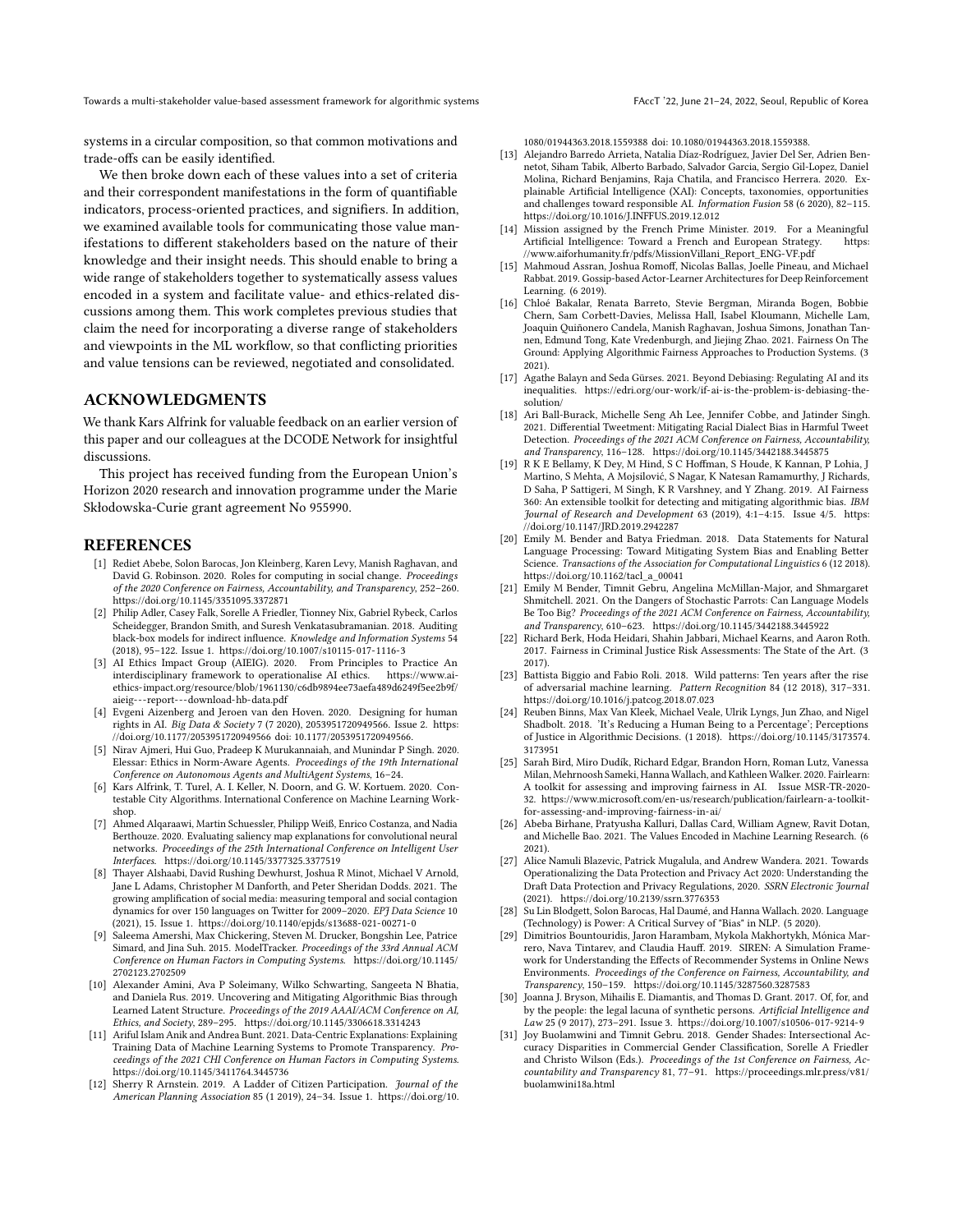FAccT '22, June 21–24, 2022, Seoul, Republic of Korea Yurrita et al. And the Second Second Second Second Second Second Second Second Second Second Second Second Second Second Second Second Second Second Second Second Secon

- <span id="page-11-44"></span>[32] Carrie J. Cai, Jonas Jongejan, and Jess Holbrook. 2019. The effects of examplebased explanations in a machine learning interface. Proceedings of the 24th International Conference on Intelligent User Interfaces. [https://doi.org/10.1145/](https://doi.org/10.1145/3301275.3302289) [3301275.3302289](https://doi.org/10.1145/3301275.3302289)
- <span id="page-11-46"></span>[33] Simeon C Calvert, Daniël D Heikoop, Giulio Mecacci, and Bart Van Arem. 2019. A human centric framework for the analysis of automated driving systems based on meaningful human control. Theoretical Issues in Ergonomics Science 21 (2019), 478–506. Issue 4.<https://doi.org/10.1080/1463922X.2019.1697390>
- <span id="page-11-1"></span>[34] Kyla Chasalow and Karen Levy. 2021. Representativeness in Statistics, Politics, and Machine Learning. Proceedings of the 2021 ACM Conference on Fairness, Accountability, and Transparency, 77–89.<https://doi.org/10.1145/3442188.3445872>
- <span id="page-11-33"></span>[35] Hao-Fei Cheng, Ruotong Wang, Zheng Zhang, Fiona O'Connell, Terrance Gray, F Maxwell Harper, and Haiyi Zhu. 2019. Explaining Decision-Making Algorithms through UI: Strategies to Help Non-Expert Stakeholders. Proceedings of the 2019 CHI Conference on Human Factors in Computing Systems, 1–12. [https:](https://doi.org/10.1145/3290605.3300789) [//doi.org/10.1145/3290605.3300789](https://doi.org/10.1145/3290605.3300789)
- <span id="page-11-41"></span>[36] Alexandra Chouldechova. 2016. Fair prediction with disparate impact: A study of bias in recidivism prediction instruments. (10 2016).
- <span id="page-11-32"></span>[37] Nazli Cila, Gabriele Ferri, Martijn de Waal, Inte Gloerich, and Tara Karpinski. 2020. The Blockchain and the Commons: Dilemmas in the Design of Local Platforms. Proceedings of the 2020 CHI Conference on Human Factors in Computing Systems, 1–14.<https://doi.org/10.1145/3313831.3376660>
- <span id="page-11-18"></span>European Commission. 2018. 2018 reform of EU data protection<br>rules. https://ec.europa.eu/commission/sites/beta-political/files/datahttps://ec.europa.eu/commission/sites/beta-political/files/data[protection-factsheet-changes\\_en.pdf](https://ec.europa.eu/commission/sites/beta-political/files/data-protection-factsheet-changes_en.pdf)
- <span id="page-11-7"></span>[39] European Commission. 2019. Ethics guidelines for trustworthy AI. [https:](https://www.aepd.es/sites/default/files/2019-12/ai-ethics-guidelines.pdf) [//www.aepd.es/sites/default/files/2019-12/ai-ethics-guidelines.pdf](https://www.aepd.es/sites/default/files/2019-12/ai-ethics-guidelines.pdf)
- <span id="page-11-31"></span>[40] Telia Company. 2019. Guiding Principles on Trusted AI Ethics. [https:](https://www.teliacompany.com/globalassets/telia-company/documents/about-telia-company/public-policy/2018/guiding-principles-on-trusted-ai-ethics.pdf) [//www.teliacompany.com/globalassets/telia-company/documents/about-telia](https://www.teliacompany.com/globalassets/telia-company/documents/about-telia-company/public-policy/2018/guiding-principles-on-trusted-ai-ethics.pdf)[company/public-policy/2018/guiding-principles-on-trusted-ai-ethics.pdf](https://www.teliacompany.com/globalassets/telia-company/documents/about-telia-company/public-policy/2018/guiding-principles-on-trusted-ai-ethics.pdf)
- <span id="page-11-8"></span>[41] Technology Council for Science and Innovation Japanese Cabinet Office. 2019. Social Principles of Human-Centric Artificial Intelligence. [https://www8.cao.](https://www8.cao.go.jp/cstp/english/humancentricai.pdf) [go.jp/cstp/english/humancentricai.pdf](https://www8.cao.go.jp/cstp/english/humancentricai.pdf)
- <span id="page-11-2"></span>[42] Kate Crawford and Trevor Paglen. 2019. Excavating AI: The Politics of Training Sets for Machine Learning.
- <span id="page-11-20"></span>[43] Gabriela F. Cretu, Angelos Stavrou, Michael E. Locasto, Salvatore J. Stolfo, and Angelos D. Keromytis. 2008. Casting out Demons: Sanitizing Training Data for Anomaly Sensors. 2008 IEEE Symposium on Security and Privacy (sp 2008), 81–95.<https://doi.org/10.1109/SP.2008.11>
- <span id="page-11-25"></span>[44] Steven Dalton, Iuri Frosio, and Michael Garland. 2019. Accelerating Reinforcement Learning through GPU Atari Emulation. (7 2019).
- <span id="page-11-6"></span>[45] Alexander D'Amour, Hansa Srinivasan, James Atwood, Pallavi Baljekar, D Sculley, and Yoni Halpern. 2020. Fairness is Not Static: Deeper Understanding of Long Term Fairness via Simulation Studies. Proceedings of the 2020 Conference on Fairness, Accountability, and Transparency, 525–534. [https:](https://doi.org/10.1145/3351095.3372878) [//doi.org/10.1145/3351095.3372878](https://doi.org/10.1145/3351095.3372878)
- <span id="page-11-0"></span>[46] Thomas Davidson, Debasmita Bhattacharya, and Ingmar Weber. 2019. Racial Bias in Hate Speech and Abusive Language Detection Datasets. Proceedings of the Third Workshop on Abusive Language Online. [https://doi.org/10.18653/v1/W19-](https://doi.org/10.18653/v1/W19-3504) [3504](https://doi.org/10.18653/v1/W19-3504)
- <span id="page-11-17"></span>[47] Janet Davis and Lisa P. Nathan. 2015. Value Sensitive Design: Applications, Adaptations, and Critiques. , 11-40 pages. [https://doi.org/10.1007/978-94-007-](https://doi.org/10.1007/978-94-007-6970-0_3) [6970-0\\_3](https://doi.org/10.1007/978-94-007-6970-0_3)
- <span id="page-11-15"></span>[48] Emily Denton, Alex Hanna, Razvan Amironesei, Andrew Smart, Hilary Nicole, and Morgan Klaus Scheuerman. 2020. Bringing the People Back In: Contesting Benchmark Machine Learning Datasets. (7 2020). [https://arxiv.org/abs/2007.](https://arxiv.org/abs/2007.07399) [07399](https://arxiv.org/abs/2007.07399)
- <span id="page-11-45"></span>[49] Amit Dhurandhar, Pin-Yu Chen, Ronny Luss, Chun-Chen Tu, Paishun Ting, Karthikeyan Shanmugam, and Payel Das. 2018. Explanations based on the Missing: Towards Contrastive Explanations with Pertinent Negatives. (2 2018).
- <span id="page-11-43"></span>[50] Lucas Dixon, John Li, Jeffrey Sorensen, Nithum Thain, and Lucy Vasserman. 2018. Measuring and Mitigating Unintended Bias in Text Classification. Proceedings of the 2018 AAAI/ACM Conference on AI, Ethics, and Society, 67–73. [https:](https://doi.org/10.1145/3278721.3278729) [//doi.org/10.1145/3278721.3278729](https://doi.org/10.1145/3278721.3278729)
- <span id="page-11-29"></span>[51] Jonathan Dodge, Q. Vera Liao, Yunfeng Zhang, Rachel K. E. Bellamy, and Casey Dugan. 2019. Explaining Models: An Empirical Study of How Explanations Impact Fairness Judgment. (1 2019).<https://doi.org/10.1145/3301275.3302310>
- <span id="page-11-24"></span>[52] Ravit Dotan and Smitha Milli. 2019. Value-laden Disciplinary Shifts in Machine Learning. (12 2019).
- <span id="page-11-3"></span>[53] Tim Draws, Alisa Rieger, Oana Inel, Ujwal Gadiraju, and Nava Tintarev. 2021. A Checklist to Combat Cognitive Biases in Crowdsourcing. Proceedings of the AAAI Conference on Human Computation and Crowdsourcing 9 (10 2021), 48–59. Issue 1.<https://ojs.aaai.org/index.php/HCOMP/article/view/18939>
- <span id="page-11-39"></span>[54] Cynthia Dwork, Moritz Hardt, Toniann Pitassi, Omer Reingold, and Rich Zemel. 2011. Fairness Through Awareness. (4 2011).
- <span id="page-11-23"></span>[55] Cynthia Dwork, Frank McSherry, Kobbi Nissim, and Adam Smith. 2006. Calibrating Noise to Sensitivity in Private Data Analysis. , 265-284 pages. [https:](https://doi.org/10.1007/11681878_14) [//doi.org/10.1007/11681878\\_14](https://doi.org/10.1007/11681878_14)
- <span id="page-11-34"></span>[56] Julia Earp and Jessica Staddon. 2016. "I had no idea this was a thing". Proceedings of the 6th Workshop on Socio-Technical Aspects in Security and Trust, 79–86. <https://doi.org/10.1145/3046055.3046062>
- <span id="page-11-4"></span>[57] Bora Edizel, Francesco Bonchi, Sara Hajian, André Panisson, and Tamir Tassa. 2020. FaiRecSys: mitigating algorithmic bias in recommender systems. International Journal of Data Science and Analytics 9 (2020), 197–213. Issue 2. <https://doi.org/10.1007/s41060-019-00181-5>
- <span id="page-11-35"></span>[58] Florian M. Farke, David G. Balash, Maximilian Golla, Markus Dürmuth, and Adam J. Aviv. 2021. Are Privacy Dashboards Good for End Users? Evaluating User Perceptions and Reactions to Google's My Activity (Extended Version). (5 2021).
- <span id="page-11-36"></span>[59] Simone Fischer-Hübner, Julio Angulo, Farzaneh Karegar, and Tobias Pulls. 2016. Transparency, Privacy and Trust – Technology for Tracking and Controlling My Data Disclosures: Does This Work? , 3-14 pages. [https://doi.org/10.1007/978-3-](https://doi.org/10.1007/978-3-319-41354-9_1) [319-41354-9\\_1](https://doi.org/10.1007/978-3-319-41354-9_1)
- <span id="page-11-9"></span>[60] Jessica Fjeld, Nele Achten, Hannah Hilligoss, Adam Nagy, and Madhulika Srikumar. 2020. Principled Artificial Intelligence: Mapping Consensus in Ethical and Rights-Based Approaches to Principles for AI. SSRN Electronic Journal (2020). <https://doi.org/10.2139/ssrn.3518482>
- <span id="page-11-19"></span>[61] Luciano Floridi. 2019. Translating Principles into Practices of Digital Ethics: Five Risks of Being Unethical. Philosophy & Technology 32 (6 2019). Issue 2. <https://doi.org/10.1007/s13347-019-00354-x>
- <span id="page-11-28"></span>[62] Luciano Floridi, Josh Cowls, Monica Beltrametti, Raja Chatila, Patrice Chazerand, Virginia Dignum, Christoph Luetge, Robert Madelin, Ugo Pagallo, Francesca Rossi, Burkhard Schafer, Peggy Valcke, and Effy Vayena. 2018. AI4People—An Ethical Framework for a Good AI Society: Opportunities, Risks, Principles, and Recommendations. Minds and Machines 28 (12 2018). Issue 4. [https:](https://doi.org/10.1007/s11023-018-9482-5) [//doi.org/10.1007/s11023-018-9482-5](https://doi.org/10.1007/s11023-018-9482-5)
- <span id="page-11-37"></span>[63] Christopher Frauenberger, Marjo Rauhala, and Geraldine Fitzpatrick. 2016. In-Action Ethics: Table 1. Interacting with Computers (6 2016). [https://doi.org/10.](https://doi.org/10.1093/iwc/iww024) [1093/iwc/iww024](https://doi.org/10.1093/iwc/iww024)
- <span id="page-11-11"></span>[64] Batya Friedman, David G. Hendry, and Alan Borning. 2017. A Survey of Value Sensitive Design Methods. Foundations and Trends® in Human–Computer Interaction 11 (2017), 63–125. Issue 2.<https://doi.org/10.1561/1100000015>
- <span id="page-11-13"></span>[65] Georges Gaillard. 2016. La conflictualité : une modalité de lien où s'arrime la destructivité humaine. Connexions 106 (2016), 71. Issue 2. [https://doi.org/10.](https://doi.org/10.3917/cnx.106.0071) [3917/cnx.106.0071](https://doi.org/10.3917/cnx.106.0071)
- <span id="page-11-26"></span>[66] Yanjie Gao, Yu Liu, Hongyu Zhang, Zhengxian Li, Yonghao Zhu, Haoxiang Lin, and Mao Yang. 2020. Estimating GPU memory consumption of deep learning models. Proceedings of the 28th ACM Joint Meeting on European Software Engineering Conference and Symposium on the Foundations of Software Engineering, 1342–1352.<https://doi.org/10.1145/3368089.3417050>
- <span id="page-11-27"></span>[67] Eva García-Martín, Crefeda Faviola Rodrigues, Graham Riley, and Håkan Grahn. 2019. Estimation of energy consumption in machine learning. J. Parallel and Distrib. Comput. 134 (12 2019), 75–88.<https://doi.org/10.1016/j.jpdc.2019.07.007>
- <span id="page-11-16"></span>[68] Timnit Gebru, Google Jamie Morgenstern, Briana Vecchione, and Jennifer Wortman Vaughan. 2020. Datasheets for Datasets.
- <span id="page-11-14"></span>[69] R Stuart Geiger, Kevin Yu, Yanlai Yang, Mindy Dai, Jie Qiu, Rebekah Tang, and Jenny Huang. 2020. Garbage in, Garbage out? Do Machine Learning Application Papers in Social Computing Report Where Human-Labeled Training Data Comes From? Proceedings of the 2020 Conference on Fairness, Accountability, and Transparency, 325–336.<https://doi.org/10.1145/3351095.3372862>
- <span id="page-11-5"></span>[70] Bhavya Ghai, Q. Vera Liao, Yunfeng Zhang, and Klaus Mueller. 2020. Measuring Social Biases of Crowd Workers using Counterfactual Queries. (4 2020).
- <span id="page-11-38"></span>[71] Marzyeh Ghassemi, Luke Oakden-Rayner, and Andrew L Beam. 2021. The false hope of current approaches to explainable artificial intelligence in health care. The Lancet Digital Health 3 (11 2021), e745–e750. Issue 11. [https://doi.org/10.](https://doi.org/10.1016/S2589-7500(21)00208-9) [1016/S2589-7500\(21\)00208-9](https://doi.org/10.1016/S2589-7500(21)00208-9)
- <span id="page-11-21"></span>[72] Amir Globerson and Sam Roweis. 2006. Nightmare at test time. Proceedings of the 23rd international conference on Machine learning - ICML '06, 353–360. <https://doi.org/10.1145/1143844.1143889>
- <span id="page-11-22"></span>[73] Ian J. Goodfellow, Jonathon Shlens, and Christian Szegedy. 2014. Explaining and Harnessing Adversarial Examples. (12 2014).
- <span id="page-11-10"></span>[74] Google. 2018. AI at Google: Our Principles. [https://www.blog.google/](https://www.blog.google/technology/ai/ai-principles/) [technology/ai/ai-principles/](https://www.blog.google/technology/ai/ai-principles/)
- <span id="page-11-30"></span>[75] Ben Green and Lily Hu. 2018. The Myth in the Methodology: Towards a Recontextualization of Fairness in Machine Learning. Machine Learning: The Debates workshop at the 35th International Conference on Machine Learning (ICML).
- <span id="page-11-42"></span>[76] Nina Grgic-Hlaca, Muhammad Bilal Zafar, Krishna P Gummadi, and Adrian Weller. 2018. Beyond Distributive Fairness in Algorithmic Decision Making: Feature Selection for Procedurally Fair Learning.
- <span id="page-11-12"></span>[77] Christopher Groves. 2015. Logic of Choice or Logic of Care? Uncertainty, Technological Mediation and Responsible Innovation. NanoEthics 9 (12 2015), 321–333. Issue 3.<https://doi.org/10.1007/s11569-015-0238-x>
- <span id="page-11-40"></span>[78] Moritz Hardt, Eric Price, and Nathan Srebro. 2016. Equality of Opportunity in Supervised Learning. Proceedings of the 30th International Conference on Neural Information Processing Systems, 3323–3331.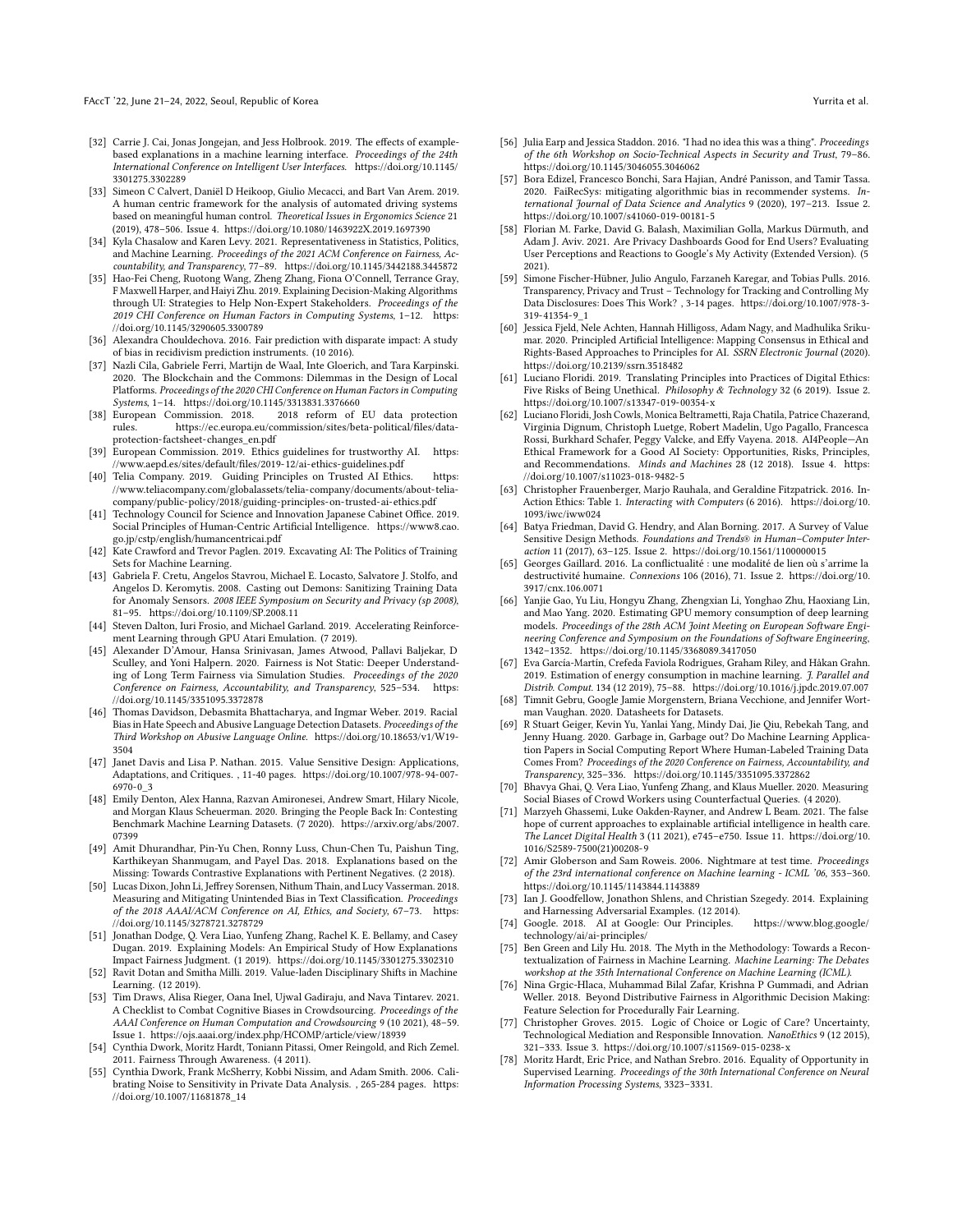- <span id="page-12-24"></span>[79] Galen Harrison, Julia Hanson, Christine Jacinto, Julio Ramirez, and Blase Ur. 2020. An empirical study on the perceived fairness of realistic, imperfect machine learning models. Proceedings of the 2020 Conference on Fairness, Accountability, and Transparency, 392–402.<https://doi.org/10.1145/3351095.3372831>
- <span id="page-12-29"></span>[80] Katrina Heijne and Han van der Meer. 2019. Road Map for Creative Problem Solving Techniques Organizing and facilitating group sessions. Boom Uitgevers Amsterdam.
- <span id="page-12-42"></span>[81] Drew Hemment, Ruth Aylett, Vaishak Belle, Dave Murray-Rust, Ewa Luger, Jane Hillston, Michael Rovatsos, and Frank Broz. 2019. Experiential AI. AI Matters 5 (4 2019), 25–31. Issue 1.<https://doi.org/10.1145/3320254.3320264>
- <span id="page-12-45"></span>[82] Peter Henderson, Jieru Hu, Joshua Romoff, Emma Brunskill, Dan Jurafsky, and Joelle Pineau. 2020. Towards the Systematic Reporting of the Energy and Carbon Footprints of Machine Learning. (1 2020).
- <span id="page-12-37"></span>[83] Clément Henin and Daniel Le Métayer. 2021. Beyond explainability: justifiability and contestability of algorithmic decision systems. AI & SOCIETY (7 2021). <https://doi.org/10.1007/s00146-021-01251-8>
- <span id="page-12-31"></span>[84] Eelco Herder and Olaf van Maaren. 2020. Privacy Dashboards: The Impact of the Type of Personal Data and User Control on Trust and Perceived Risk. Adjunct Publication of the 28th ACM Conference on User Modeling, Adaptation and Personalization, 169–174.<https://doi.org/10.1145/3386392.3399557>
- <span id="page-12-14"></span>[85] C{é}sar Hidalgo, Diana Orghian, Jordi Albo-Canals, Filipa de Almeida, and Natalia Martin. 2021. How Humans Judge Machines. MIT Press. [https://hal.](https://hal.archives-ouvertes.fr/hal-03058652) [archives-ouvertes.fr/hal-03058652](https://hal.archives-ouvertes.fr/hal-03058652)
- <span id="page-12-28"></span>[86] Tad Hirsch, Kritzia Merced, Shrikanth Narayanan, Zac E. Imel, and David C. Atkins. 2017. Designing Contestability. Proceedings of the 2017 Conference on Designing Interactive Systems.<https://doi.org/10.1145/3064663.3064703>
- <span id="page-12-13"></span>[87] Sarah Holland, Ahmed Hosny, Sarah Newman, Joshua Joseph, and Kasia Chmielinski. 2018. The Dataset Nutrition Label: A Framework To Drive Higher Data Quality Standards. (5 2018).
- <span id="page-12-30"></span>[88] Leif-Erik Holtz, Katharina Nocun, and Marit Hansen. 2011. Towards Displaying Privacy Information with Icons. , 338-348 pages. [https://doi.org/10.1007/978-3-](https://doi.org/10.1007/978-3-642-20769-3_27) [642-20769-3\\_27](https://doi.org/10.1007/978-3-642-20769-3_27)
- <span id="page-12-44"></span>[89] Matthew K. Hong, Adam Fourney, Derek DeBellis, and Saleema Amershi. 2021. Planning for Natural Language Failures with the AI Playbook. Proceedings of the 2021 CHI Conference on Human Factors in Computing Systems, 1–11. [https:](https://doi.org/10.1145/3411764.3445735) [//doi.org/10.1145/3411764.3445735](https://doi.org/10.1145/3411764.3445735)
- <span id="page-12-2"></span>[90] Christoph Hube, Besnik Fetahu, and Ujwal Gadiraju. 2019. Understanding and Mitigating Worker Biases in the Crowdsourced Collection of Subjective Judgments. Proceedings of the 2019 CHI Conference on Human Factors in Computing Systems, 1–12.<https://doi.org/10.1145/3290605.3300637>
- <span id="page-12-12"></span>[91] Ben Hutchinson, Andrew Smart, Alex Hanna, Emily Denton, Christina Greer, Oddur Kjartansson, Parker Barnes, and Margaret Mitchell. 2021. Towards Accountability for Machine Learning Datasets: Practices from Software Engineering and Infrastructure. Proceedings of the 2021 ACM Conference on Fairness, Accountability, and Transparency, 560–575. [https://doi.org/10.1145/3442188.](https://doi.org/10.1145/3442188.3445918) [3445918](https://doi.org/10.1145/3442188.3445918)
- <span id="page-12-7"></span>[92] IBM. 2019. IBM Everyday Ethics for AI. [https://www.ibm.com/watson/assets/](https://www.ibm.com/watson/assets/duo/pdf/everydayethics.pdf) [duo/pdf/everydayethics.pdf](https://www.ibm.com/watson/assets/duo/pdf/everydayethics.pdf)
- <span id="page-12-6"></span>[93] IEEE. 2008. IEEE Standard for Software Reviews and Audits. IEEE Std 1028-2008 (2008), 1–53.<https://doi.org/10.1109/IEEESTD.2008.4601584>
- <span id="page-12-8"></span>[94] China Electronics Standardization Institute. 2018. Original CSET Translation of "Artificial Intelligence Standardization White Paper". [https://cset.georgetown.](https://cset.georgetown.edu/research/artificial-intelligence-standardization-white-paper/) [edu/research/artificial-intelligence-standardization-white-paper/](https://cset.georgetown.edu/research/artificial-intelligence-standardization-white-paper/)
- <span id="page-12-9"></span>[95] Access Now Amnesty International. 2018. Toronto Declaration: Protecting the Right to Equality and Non-Discrimination in Machine Learning Systems. [https://www.accessnow.org/cms/assets/uploads/2018/08/The-Toronto-](https://www.accessnow.org/cms/assets/uploads/2018/08/The-Toronto-Declaration_ENG_08-2018.pdf)[Declaration\\_ENG\\_08-2018.pdf](https://www.accessnow.org/cms/assets/uploads/2018/08/The-Toronto-Declaration_ENG_08-2018.pdf)
- <span id="page-12-4"></span>[96] Stefania Ionescu, Anikó Hannák, and Kenneth Joseph. 2021. An Agent-Based Model to Evaluate Interventions on Online Dating Platforms to Decrease Racial Homogamy. Proceedings of the 2021 ACM Conference on Fairness, Accountability, and Transparency, 412–423.<https://doi.org/10.1145/3442188.3445904>
- <span id="page-12-16"></span>[97] Jinyuan Jia, Ahmed Salem, Michael Backes, Yang Zhang, and Neil Zhenqiang Gong. 2019. MemGuard: Defending against Black-Box Membership Inference Attacks via Adversarial Examples. (9 2019).
- <span id="page-12-40"></span>[98] Weina Jin, Jianyu Fan, Diane Gromala, Philippe Pasquier, and Ghassan Hamarneh. 2021. EUCA: A Practical Prototyping Framework towards End-User-Centered Explainable Artificial Intelligence. (2 2021). [https://arxiv.org/](https://arxiv.org/abs/2102.02437) [abs/2102.02437](https://arxiv.org/abs/2102.02437)
- <span id="page-12-1"></span>[99] Jonas Kaiser and Adrian Rauchfleisch. 2020. Birds of a Feather Get Recommended Together: Algorithmic Homophily in YouTube's Channel Recommendations in the United States and Germany. Social Media + Society 6 (10 2020), 2056305120969914. Issue 4.<https://doi.org/10.1177/2056305120969914> doi: 10.1177/2056305120969914.
- <span id="page-12-26"></span>[100] Pratyusha Kalluri. 2020. Don't ask if artificial intelligence is good or fair, ask how it shifts power. Nature 583 (2020). Issue 7815. [https://doi.org/10.1038/d41586-](https://doi.org/10.1038/d41586-020-02003-2) [020-02003-2](https://doi.org/10.1038/d41586-020-02003-2)
- <span id="page-12-33"></span>[101] Yigitcan Kaya, Sanghyun Hong, and Tudor Dumitras. 2020. On the Effectiveness of Regularization Against Membership Inference Attacks. (6 2020).
- <span id="page-12-35"></span>[102] Michael Kearns, Seth Neel, Aaron Roth, and Zhiwei Steven Wu. 2018. Preventing Fairness Gerrymandering: Auditing and Learning for Subgroup Fairness, Jennifer Dy and Andreas Krause (Eds.). Proceedings of the 35th International Conference on Machine Learning 80, 2564–2572. [https://proceedings.mlr.press/](https://proceedings.mlr.press/v80/kearns18a.html) [v80/kearns18a.html](https://proceedings.mlr.press/v80/kearns18a.html)
- <span id="page-12-23"></span>[103] Michael Kearns and Aaron Roth. 2019. The Ethical Algorithm: The Science of Socially Aware Algorithm Design. Oxford University Press, Inc.
- <span id="page-12-21"></span>[104] Os Keyes, Jevan Hutson, and Meredith Durbin. 2019. A Mulching Proposal: Analysing and Improving an Algorithmic System for Turning the Elderly into High-Nutrient Slurry. Extended Abstracts of the 2019 CHI Conference on Human Factors in Computing Systems, 1–11.<https://doi.org/10.1145/3290607.3310433>
- <span id="page-12-36"></span>[105] Jon Kleinberg, Sendhil Mullainathan, and Manish Raghavan. 2016. Inherent Trade-Offs in the Fair Determination of Risk Scores. (9 2016).
- <span id="page-12-43"></span>[106] Daniel Kluttz, Nitin Kohli, and Deirdre K. Mulligan. 2018. Contestability and Professionals: From Explanations to Engagement with Algorithmic Systems. SSRN Electronic Journal (2018).<https://doi.org/10.2139/ssrn.3311894>
- <span id="page-12-22"></span>[107] kobi leins, Jey Han Lau, and Timothy Baldwin. 2020. Give Me Convenience and Give Her Death: Who Should Decide What Uses of NLP are Appropriate, and on What Basis? Proceedings of the 58th Annual Meeting of the Association for Computational Linguistics.<https://doi.org/10.18653/v1/2020.acl-main.261>
- <span id="page-12-38"></span>[108] TD Krafft and K Zweig. 2019. Transparenz und Nachvollziehbarkeit algorithmenbasierter Entscheidungsprozesse. Ein Regulierungsvorschlag (2019).
- <span id="page-12-5"></span>[109] Lenneke Kuijer and Elisa Giaccardi. 2018. Co-Performance: Conceptualizing the Role of Artificial Agency in the Design of Everyday Life. Proceedings of the 2018 CHI Conference on Human Factors in Computing Systems, 1–13. [https:](https://doi.org/10.1145/3173574.3173699) [//doi.org/10.1145/3173574.3173699](https://doi.org/10.1145/3173574.3173699)
- <span id="page-12-17"></span>[110] Bogdan Kulynych, Rebekah Overdorf, Carmela Troncoso, and Seda Gürses. 2018. POTs: Protective Optimization Technologies. (6 2018). [https://doi.org/10.1145/](https://doi.org/10.1145/3351095.3372853) [3351095.3372853](https://doi.org/10.1145/3351095.3372853)
- <span id="page-12-34"></span>[111] Matt J Kusner, Joshua Loftus, Chris Russell, and Ricardo Silva. 2017. Counterfactual Fairness, I Guyon, U V Luxburg, S Bengio, H Wallach, R Fergus, S Vishwanathan, and R Garnett (Eds.). Advances in Neural Information Processing Systems 30. [https://proceedings.neurips.cc/paper/2017/file/](https://proceedings.neurips.cc/paper/2017/file/a486cd07e4ac3d270571622f4f316ec5-Paper.pdf) [a486cd07e4ac3d270571622f4f316ec5-Paper.pdf](https://proceedings.neurips.cc/paper/2017/file/a486cd07e4ac3d270571622f4f316ec5-Paper.pdf)
- <span id="page-12-0"></span>[112] Claire Larsonneur. 2021. Intelligence artificielle ET/OU diversité linguistique : les paradoxes du traitement automatique des langues. [http://www.hybrid.univ](http://www.hybrid.univ-paris8.fr/lodel/index.php?id=1542)[paris8.fr/lodel/index.php?id=1542](http://www.hybrid.univ-paris8.fr/lodel/index.php?id=1542)
- <span id="page-12-18"></span>[113] Douglass B. Lee. 1973. Requiem for Large-Scale Models. Journal of the American Institute of Planners 39 (5 1973), 163–178. Issue 3. [https://doi.org/10.1080/](https://doi.org/10.1080/01944367308977851) [01944367308977851](https://doi.org/10.1080/01944367308977851)
- <span id="page-12-27"></span>[114] Min Kyung Lee and Su Baykal. 2017. Algorithmic Mediation in Group Decisions: Fairness Perceptions of Algorithmically Mediated vs. Discussion-Based Social Division. Proceedings of the 2017 ACM Conference on Computer Supported Cooperative Work and Social Computing, 1035–1048. [https://doi.org/10.1145/](https://doi.org/10.1145/2998181.2998230) [2998181.2998230](https://doi.org/10.1145/2998181.2998230)
- <span id="page-12-25"></span>[115] Min Kyung Lee, Daniel Kusbit, Anson Kahng, Ji Tae Kim, Xinran Yuan, Allissa Chan, Daniel See, Ritesh Noothigattu, Siheon Lee, Alexandros Psomas, and Ariel D Procaccia. 2019. WeBuildAI: Participatory Framework for Algorithmic Governance. Proc. ACM Hum.-Comput. Interact. 3 (11 2019). Issue CSCW. <https://doi.org/10.1145/3359283>
- <span id="page-12-11"></span>[116] Michelle Seng Ah Lee and Jatinder Singh. 2021. Risk Identification Questionnaire for Unintended Bias in Machine Learning Development Lifecycle. SSRN Electronic Journal (2021).<https://doi.org/10.2139/ssrn.3777093>
- <span id="page-12-20"></span>[117] Q. Vera Liao, Daniel Gruen, and Sarah Miller. 2020. Questioning the AI: Informing Design Practices for Explainable AI User Experiences. (1 2020). <https://doi.org/10.1145/3313831.3376590>
- <span id="page-12-39"></span>[118] Q. Vera Liao, Milena Pribić, Jaesik Han, Sarah Miller, and Daby Sow. 2021. Question-Driven Design Process for Explainable AI User Experiences. (4 2021).
- <span id="page-12-32"></span>[119] Enrico Liscio, Michiel van der Meer, Luciano C Siebert, Catholijn M Jonker, Niek Mouter, and Pradeep K Murukannaiah. 2021. Axies: Identifying and Evaluating Context-Specific Values. Proceedings of the 20th International Conference on Autonomous Agents and MultiAgent Systems, 799–808.
- <span id="page-12-41"></span>[120] Duri Long and Brian Magerko. 2020. What is AI Literacy? Competencies and Design Considerations. Proceedings of the 2020 CHI Conference on Human Factors in Computing Systems, 1–16.<https://doi.org/10.1145/3313831.3376727>
- <span id="page-12-10"></span>[121] Henrietta Lyons, Eduardo Velloso, and Tim Miller. 2021. Conceptualising Contestability: Perspectives on Contesting Algorithmic Decisions. (2 2021). <https://doi.org/10.1145/3449180>
- <span id="page-12-15"></span>[122] Chunchuan Lyu, Kaizhu Huang, and Hai-Ning Liang. 2015. A Unified Gradient Regularization Family for Adversarial Examples. 2015 IEEE International Conference on Data Mining, 301–309.<https://doi.org/10.1109/ICDM.2015.84>
- <span id="page-12-19"></span>[123] N. Mahendran. 2021. Analysis of memory consumption by neural networks based on hyperparameters. (10 2021).
- <span id="page-12-3"></span>[124] Donald Martin, Jr Google Vinodkumar Prabhakaran Google Jill Kuhlberg, and Andrew S Smart Google William Isaac DeepMind. 2020. Extending the Machine Learning Abstraction Boundary: A Complex Systems Approach to Incorporate Societal Context. (2020).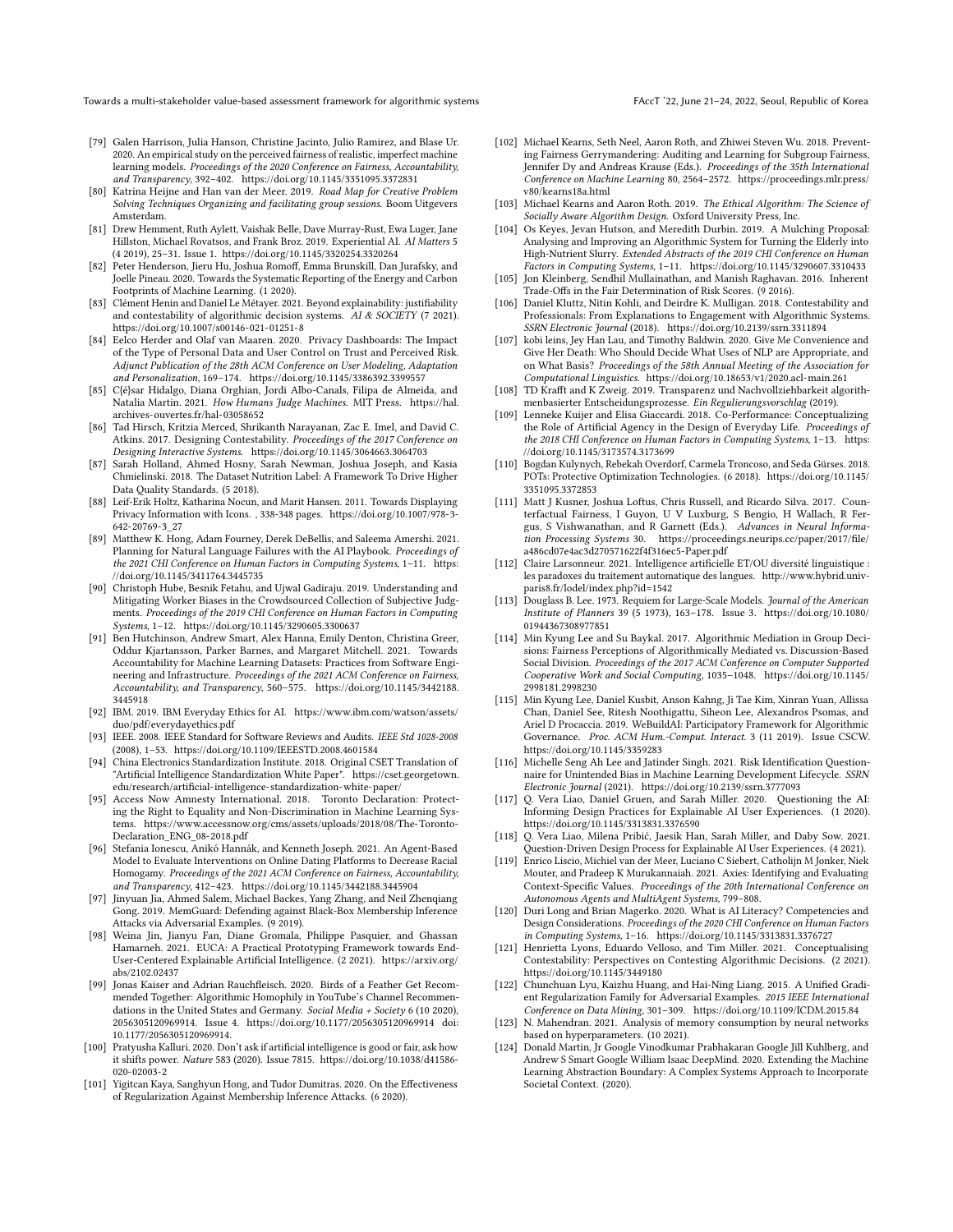- <span id="page-13-25"></span>[125] M. Mehldau. 2007. Iconset for data-privacy declarations v 0.1. [https://netzpolitik.](https://netzpolitik.org/wp-upload/data-privacy-icons-v01.pdf) [org/wp-upload/data-privacy-icons-v01.pdf](https://netzpolitik.org/wp-upload/data-privacy-icons-v01.pdf)
- <span id="page-13-30"></span>[126] Ninareh Mehrabi, Fred Morstatter, Nripsuta Saxena, Kristina Lerman, and Aram Galstyan. 2021. A Survey on Bias and Fairness in Machine Learning. ACM Comput. Surv. 54 (7 2021). Issue 6.<https://doi.org/10.1145/3457607><br>Microsoft. 2018. AI Principles. https://www.microsoft.com/en-us/ai/
- <span id="page-13-12"></span> $[127]$  Microsoft. 2018. AI Principles. [responsible-ai?activetab=pivot1%3aprimaryr6](https://www.microsoft.com/en-us/ai/responsible-ai?activetab=pivot1%3aprimaryr6)
- <span id="page-13-46"></span>[128] Swati Mishra and Jeffrey M Rzeszotarski. 2021. Designing Interactive Transfer Learning Tools for ML Non-Experts. Proceedings of the 2021 CHI Conference on Human Factors in Computing Systems.<https://doi.org/10.1145/3411764.3445096>
- <span id="page-13-19"></span>[129] Margaret Mitchell, Simone Wu, Andrew Zaldivar, Parker Barnes, Lucy Vasserman, Ben Hutchinson, Elena Spitzer, Inioluwa Deborah Raji, and Timnit Gebru. 2018. Model Cards for Model Reporting. (10 2018). [https://doi.org/10.1145/](https://doi.org/10.1145/3287560.3287596) [3287560.3287596](https://doi.org/10.1145/3287560.3287596)
- <span id="page-13-31"></span>[130] Tanushree Mitra. 2021. Provocation: Contestability in Large-Scale Interactive {NLP} Systems. Proceedings of the First Workshop on Bridging Human{–}Computer Interaction and Natural Language Processing, 96–100.
- <span id="page-13-21"></span>[131] Brent Mittelstadt. 2019. Principles alone cannot guarantee ethical AI. Nature Machine Intelligence 1 (2019), 501–507. Issue 11. [https://doi.org/10.1038/s42256-](https://doi.org/10.1038/s42256-019-0114-4) [019-0114-4](https://doi.org/10.1038/s42256-019-0114-4)
- <span id="page-13-0"></span>[132] Jessica Morley, Luciano Floridi, Libby Kinsey, and Anat Elhalal. 2020. From What to How: An Initial Review of Publicly Available AI Ethics Tools, Methods and Research to Translate Principles into Practices. Science and Engineering Ethics 26 (2020), 2141–2168.<https://doi.org/10.1007/s11948-019-00165-5>
- <span id="page-13-36"></span>[133] Ramaravind Kommiya Mothilal, Amit Sharma, and Chenhao Tan. 2019. Explaining Machine Learning Classifiers through Diverse Counterfactual Explanations. (5 2019).<https://doi.org/10.1145/3351095.3372850>
- <span id="page-13-40"></span>[134] Pradeep K Murukannaiah and Munindar P Singh. 2014. Xipho: Extending Tropos to Engineer Context-Aware Personal Agents. Proceedings of the 2014 International Conference on Autonomous Agents and Multi-Agent Systems, 309– 316.
- <span id="page-13-27"></span>[135] Milad Nasr, Reza Shokri, and Amir Houmansadr. 2018. Machine Learning with Membership Privacy using Adversarial Regularization. (7 2018).
- <span id="page-13-35"></span>[136] Harsha Nori, Samuel Jenkins, Paul Koch, and Rich Caruana. 2019. InterpretML: A Unified Framework for Machine Learning Interpretability. (9 2019).
- <span id="page-13-42"></span>[137] Arif Nurwidyantoro, Mojtaba Shahin, Michel Chaudron, Waqar Hussain, Harsha Perera, Rifat Ara Shams, and Jon Whittle. 2021. Towards a Human Values Dashboard for Software Development: An Exploratory Study. (7 2021).
- <span id="page-13-13"></span>[138] OECD. 2019. Recommendation of the Council on Artificial Intelligence. [https:](https://legalinstruments.oecd.org/en/instruments/OECD-LEGAL-0406) [//legalinstruments.oecd.org/en/instruments/OECD-LEGAL-0406](https://legalinstruments.oecd.org/en/instruments/OECD-LEGAL-0406)
- <span id="page-13-34"></span>[139] Kieron O'Hara. 2020. Explainable AI and the philosophy and practice of explanation. Computer Law & Security Review 39 (11 2020), 105474. [https:](https://doi.org/10.1016/J.CLSR.2020.105474) [//doi.org/10.1016/J.CLSR.2020.105474](https://doi.org/10.1016/J.CLSR.2020.105474)
- <span id="page-13-24"></span>[140] The IEEE Global Initiative on Ethics of Autonomous and Intelligent Systems. 2019. Ethically Aligned Design: A Vision for Prioritizing Human Well-being with Autonomous and Intelligent Systems (first edition ed.). IEEE.
- <span id="page-13-26"></span>[141] Nicolas Papernot, Patrick McDaniel, Xi Wu, Somesh Jha, and Ananthram Swami. 2016. Distillation as a Defense to Adversarial Perturbations Against Deep Neural Networks. 2016 IEEE Symposium on Security and Privacy (SP), 582–597. <https://doi.org/10.1109/SP.2016.41>
- <span id="page-13-5"></span>[142] Lorenza Parisi and Francesca Comunello. 2020. Dating in the time of "relational filter bubbles": exploring imaginaries, perceptions and tactics of Italian dating app users. The Communication Review 23 (2020), 66–89. Issue 1. [https://doi.org/](https://doi.org/10.1080/10714421.2019.1704111) [10.1080/10714421.2019.1704111](https://doi.org/10.1080/10714421.2019.1704111)
- <span id="page-13-32"></span>[143] Reema Patel. 2021. Reboot AI with human values. Nature 598 (10 2021). Issue 7879.<https://doi.org/10.1038/d41586-021-02693-2>
- <span id="page-13-8"></span>[144] Amandalynne Paullada, Inioluwa Deborah Raji, Emily M. Bender, Emily Denton, and Alex Hanna. 2020. Data and its (dis)contents: A survey of dataset development and use in machine learning research. (12 2020). [http://arxiv.org/abs/](http://arxiv.org/abs/2012.05345) [2012.05345](http://arxiv.org/abs/2012.05345)
- <span id="page-13-39"></span>[145] Alina Pommeranz, Christian Detweiler, Pascal Wiggers, and Catholijn Jonker. 2012. Elicitation of situated values: need for tools to help stakeholders and designers to reflect and communicate. Ethics and Information Technology 14 (12 2012), 285–303. Issue 4.<https://doi.org/10.1007/s10676-011-9282-6>
- <span id="page-13-4"></span>[146] Manish Raghavan, Solon Barocas, Jon Kleinberg, and Karen Levy. 2020. Mitigating Bias in Algorithmic Hiring: Evaluating Claims and Practices. Proceedings of the 2020 Conference on Fairness, Accountability, and Transparency, 469–481. <https://doi.org/10.1145/3351095.3372828>
- <span id="page-13-11"></span>[147] Inioluwa Deborah Raji, Andrew Smart, Rebecca N. White, Margaret Mitchell, Timnit Gebru, Ben Hutchinson, Jamila Smith-Loud, Daniel Theron, and Parker Barnes. 2020. Closing the AI accountability gap. Proceedings of the 2020 Conference on Fairness, Accountability, and Transparency, 33–44. [https://doi.org/10.](https://doi.org/10.1145/3351095.3372873) [1145/3351095.3372873](https://doi.org/10.1145/3351095.3372873)
- <span id="page-13-6"></span>[148] Manoel Horta Ribeiro, Raphael Ottoni, Robert West, Virg{1}lio A F Almeida, and Wagner Meira. 2020. Auditing Radicalization Pathways on YouTube. Proceedings of the 2020 Conference on Fairness, Accountability, and Transparency, 131–141. <https://doi.org/10.1145/3351095.3372879>
- <span id="page-13-37"></span>[149] Arianna Rossi and Monica Palmirani. 2017. A Visualization Approach for Adaptive Consent in the European Data Protection Framework. 2017 Conference for E-Democracy and Open Government (CeDEM), 159–170. [https://doi.org/10.](https://doi.org/10.1109/CeDEM.2017.23) [1109/CeDEM.2017.23](https://doi.org/10.1109/CeDEM.2017.23)
- <span id="page-13-23"></span>[150] Stuart Russell, Daniel Dewey, and Max Tegmark. 2015. Research Priorities for Robust and Beneficial Artificial Intelligence. AI Magazine 36 (12 2015). Issue 4. <https://doi.org/10.1609/aimag.v36i4.2577>
- <span id="page-13-9"></span>[151] Pedro Saleiro, Benedict Kuester, Loren Hinkson, Jesse London, Abby Stevens, Ari Anisfeld, Kit T Rodolfa, and Rayid Ghani. 2018. Aequitas: A Bias and Fairness Audit Toolkit.
- <span id="page-13-10"></span>[152] Christian Sandvig, Kevin Hamilton, Karrie Karahalios, and Cedric Langbort. 2014. Auditing algorithms: Research methods for detecting discrimination on internet platforms. Data and discrimination: converting critical concerns into productive inquiry 22.
- <span id="page-13-2"></span>[153] Maarten Sap, Dallas Card, Saadia Gabriel, Yejin Choi, and Noah A. Smith. 2019. The Risk of Racial Bias in Hate Speech Detection. ACL 2019 - 57th Annual Meeting of the Association for Computational Linguistics, Proceedings of the Conference (2019), 1668–1678.<https://doi.org/10.18653/V1/P19-1163>
- <span id="page-13-38"></span>[154] Enrique Schaerer, Richard Kelley, and Monica Nicolescu. 2009. Robots as animals: A framework for liability and responsibility in human-robot interactions. RO-MAN 2009 - The 18th IEEE International Symposium on Robot and Human Interactive Communication.<https://doi.org/10.1109/ROMAN.2009.5326244>
- <span id="page-13-18"></span>[155] Morgan Klaus Scheuerman, Emily Denton, and Alex Hanna. 2021. Do Datasets Have Politics? Disciplinary Values in Computer Vision Dataset Development. Proc. ACM Hum.-Comput. Interact. 5, CSCW2, Article 317 (2021). [https://doi.org/](https://doi.org/10.1145/3476058) [10.1145/3476058](https://doi.org/10.1145/3476058)
- <span id="page-13-20"></span>[156] Shalom H. Schwartz. 2012. An Overview of the Schwartz Theory of Basic Values. Online Readings in Psychology and Culture 2 (12 2012). Issue 1. [https:](https://doi.org/10.9707/2307-0919.1116) [//doi.org/10.9707/2307-0919.1116](https://doi.org/10.9707/2307-0919.1116)
- <span id="page-13-14"></span>[157] National Science and United States Executive Office of the President Technology Council Committee on Technology. 2016. Preparing for the Future of Artificial Intelligence. [https://obamawhitehouse.archives.gov/sites/default/files/](https://obamawhitehouse.archives.gov/sites/default/files/whitehouse_files/microsites/ostp/NSTC/preparing_for_the_future_of_ai.pdf) [whitehouse\\_files/microsites/ostp/NSTC/preparing\\_for\\_the\\_future\\_of\\_ai.pdf](https://obamawhitehouse.archives.gov/sites/default/files/whitehouse_files/microsites/ostp/NSTC/preparing_for_the_future_of_ai.pdf)
- <span id="page-13-17"></span>[158] Mojtaba Shahin, Waqar Hussain, Arif Nurwidyantoro, Harsha Perera, Rifat Shams, John Grundy, and Jon Whittle. 2021. Operationalizing Human Values in Software Engineering: A Survey. (8 2021).
- <span id="page-13-1"></span>[159] Hong Shen, Alicia DeVos, Motahhare Eslami, and Kenneth Holstein. 2021. Everyday algorithm auditing: Understanding the power of everyday users in surfacing harmful algorithmic behaviors. (5 2021).<https://doi.org/10.1145/3479577>
- <span id="page-13-16"></span>[160] Irina Shklovski and Carolina Némethy. 2022. Nodes of certainty and spaces for doubt in AI ethics for engineers. Information, Communication & Society (1 2022), 1–17.<https://doi.org/10.1080/1369118X.2021.2014547>
- <span id="page-13-43"></span>[161] Ben Shneiderman. 2020. Bridging the Gap Between Ethics and Practice: Guidelines for Reliable, Safe, and Trustworthy Human-Centered AI Systems. ACM Trans. Interact. Intell. Syst. 10 (10 2020). Issue 4.<https://doi.org/10.1145/3419764>
- <span id="page-13-28"></span>[162] Reza Shokri, Marco Stronati, Congzheng Song, and Vitaly Shmatikov. 2016. Membership Inference Attacks against Machine Learning Models. (10 2016).
- <span id="page-13-22"></span>[163] Dasha Simons. 2019. Design for fairness in AI: Cooking a fair AI Dish. [http:](http://resolver.tudelft.nl/uuid:5a116c17-ce0a-4236-b283-da6b8545628c) [//resolver.tudelft.nl/uuid:5a116c17-ce0a-4236-b283-da6b8545628c](http://resolver.tudelft.nl/uuid:5a116c17-ce0a-4236-b283-da6b8545628c)
- <span id="page-13-15"></span>[164] The Royal Society. 2019. Explainable AI: the basics. [https://doi.org/10.1177/](https://doi.org/10.1177/1461444816676645) [1461444816676645](https://doi.org/10.1177/1461444816676645)
- <span id="page-13-41"></span>[165] Kacper Sokol and Peter Flach. 2020. Explainability fact sheets. Proceedings of the 2020 Conference on Fairness, Accountability, and Transparency. [https:](https://doi.org/10.1145/3351095.3372870) [//doi.org/10.1145/3351095.3372870](https://doi.org/10.1145/3351095.3372870)
- <span id="page-13-45"></span>[166] Megha Srivastava, Hoda Heidari, and Andreas Krause. 2019. Mathematical Notions vs. Human Perception of Fairness. Proceedings of the 25th ACM SIGKDD International Conference on Knowledge Discovery & Data Mining, 2459–2468. <https://doi.org/10.1145/3292500.3330664>
- <span id="page-13-33"></span>[167] Harini Suresh, Steven R. Gomez, Kevin K. Nam, and Arvind Satyanarayan. 2021. Beyond Expertise and Roles: A Framework to Characterize the Stakeholders of Interpretable Machine Learning and their Needs. Proceedings of the 2021 CHI Conference on Human Factors in Computing Systems, 1–16. [https://doi.org/10.](https://doi.org/10.1145/3411764.3445088) [1145/3411764.3445088](https://doi.org/10.1145/3411764.3445088)
- <span id="page-13-7"></span>[168] Harini Suresh and John Guttag. 2021. A Framework for Understanding Sources of Harm throughout the Machine Learning Life Cycle. Equity and Access in Algorithms, Mechanisms, and Optimization, 1–9. [https://doi.org/10.1145/3465416.](https://doi.org/10.1145/3465416.3483305) [3483305](https://doi.org/10.1145/3465416.3483305)
- <span id="page-13-44"></span>[169] Sarah Thew and Alistair Sutcliffe. 2018. Value-based requirements engineering: method and experience. Requirements Engineering 23 (11 2018). Issue 4. [https:](https://doi.org/10.1007/s00766-017-0273-y) [//doi.org/10.1007/s00766-017-0273-y](https://doi.org/10.1007/s00766-017-0273-y)
- <span id="page-13-3"></span>[170] Songül Tolan, Marius Miron, Emilia Gómez, and Carlos Castillo. 2019. Why Machine Learning May Lead to Unfairness: Evidence from Risk Assessment for Juvenile Justice in Catalonia. Proceedings of the Seventeenth International Conference on Artificial Intelligence and Law, 83–92. [https://doi.org/10.1145/](https://doi.org/10.1145/3322640.3326705) [3322640.3326705](https://doi.org/10.1145/3322640.3326705)
- <span id="page-13-29"></span>[171] Dimitrios Tsarapatsanis and Nikolaos Aletras. 2021. On the Ethical Limits of Natural Language Processing on Legal Text. (5 2021).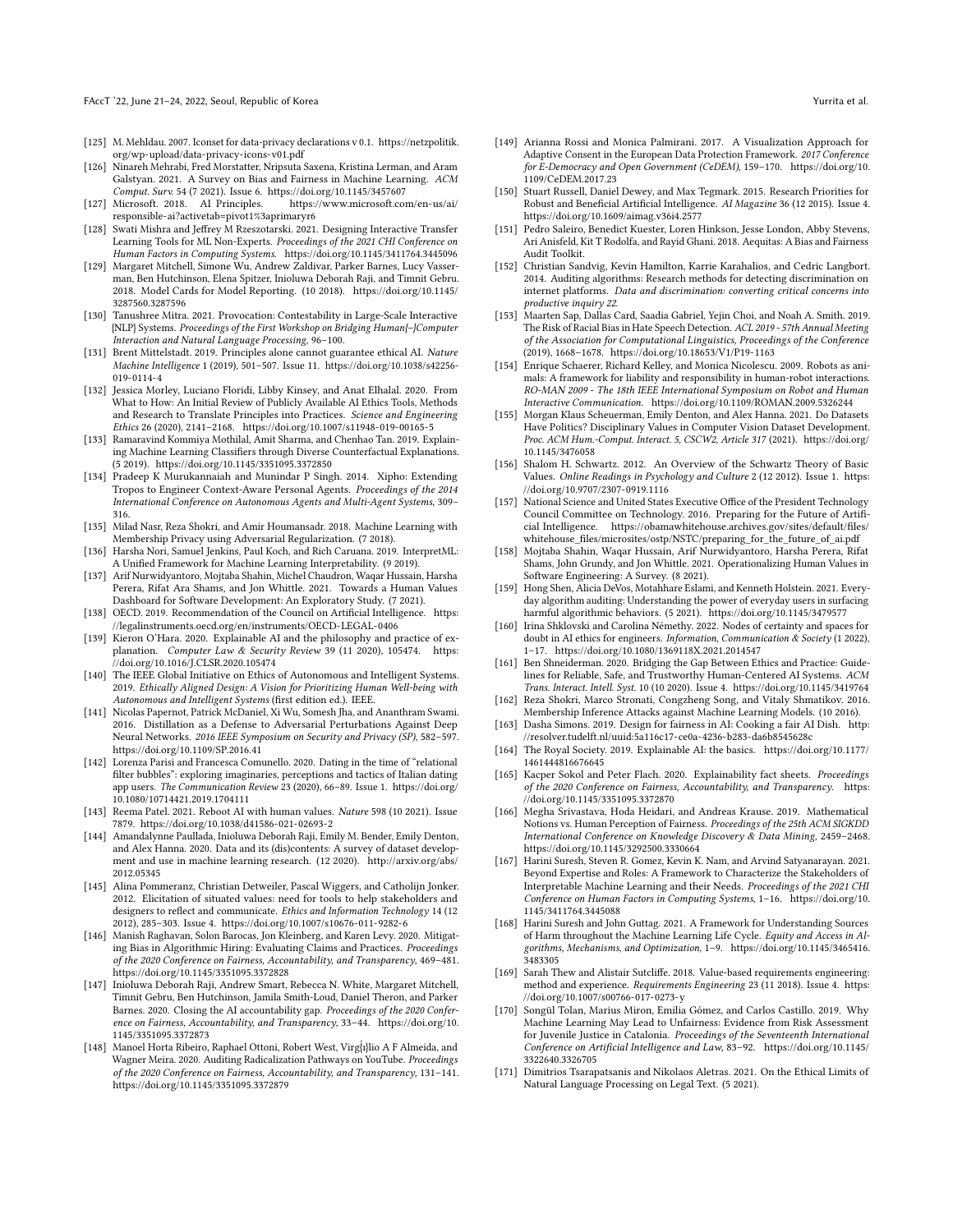- <span id="page-14-17"></span>[172] Funda Ustek-Spilda, Alison Powell, and Selena Nemorin. 2019. Engaging with ethics in Internet of Things: Imaginaries in the social milieu of technology developers. Big Data & Society 6 (7 2019), 205395171987946. Issue 2. [https:](https://doi.org/10.1177/2053951719879468) [//doi.org/10.1177/2053951719879468](https://doi.org/10.1177/2053951719879468)
- <span id="page-14-12"></span>[173] Kristen Vaccaro, Christian Sandvig, and Karrie Karahalios. 2020. "At the End of the Day Facebook Does What ItWants". Proceedings of the ACM on Human-Computer Interaction 4 (10 2020), 1–22. Issue CSCW2. [https://doi.org/10.1145/](https://doi.org/10.1145/3415238) [3415238](https://doi.org/10.1145/3415238)
- <span id="page-14-13"></span>[174] Niels van Berkel, Jorge Goncalves, Daniel Russo, Simo Hosio, and Mikael B. Skov. 2021. Effect of Information Presentation on Fairness Perceptions of Machine Learning Predictors. Proceedings of the 2021 CHI Conference on Human Factors in Computing Systems, 1–13.<https://doi.org/10.1145/3411764.3445365>
- <span id="page-14-18"></span>[175] Ibo van de Poel. 2013. Translating Values into Design Requirements. , 253- 266 pages. [https://doi.org/10.1007/978-94-007-7762-0\\_20](https://doi.org/10.1007/978-94-007-7762-0_20)
- <span id="page-14-19"></span>[176] W. Fred van Raaij and Theo M.M. Verhallen. 1994. Domain-specific Market Segmentation. European Journal of Marketing 28 (10 1994), 49-66. Issue 10. <https://doi.org/10.1108/03090569410075786>
- <span id="page-14-6"></span>[177] Sahil Verma and Julia Rubin. 2018. Fairness definitions explained. Proceedings of the International Workshop on Software Fairness, 1–7. [https://doi.org/10.1145/](https://doi.org/10.1145/3194770.3194776) [3194770.3194776](https://doi.org/10.1145/3194770.3194776)
- <span id="page-14-7"></span>[178] Sandra Wachter and Brent Mittelstadt. 2019. Right to Reasonable Inferences: Re-Thinking Data Protection Law in the Age of Big Data and AI. Columbia Business Law Review 2 (2019), 494–620.
- <span id="page-14-20"></span>[179] Ruotong Wang, F. Maxwell Harper, and Haiyi Zhu. 2020. Factors Influencing Perceived Fairness in Algorithmic Decision-Making. Proceedings of the 2020 CHI Conference on Human Factors in Computing Systems, 1–14. [https://doi.org/10.](https://doi.org/10.1145/3313831.3376813) [1145/3313831.3376813](https://doi.org/10.1145/3313831.3376813)
- <span id="page-14-9"></span>[180] James Wexler, Mahima Pushkarna, Tolga Bolukbasi, Martin Wattenberg, Fernanda Viegas, and Jimbo Wilson. 2019. The What-If Tool: Interactive Probing of Machine Learning Models. (7 2019).<https://doi.org/10.1109/TVCG.2019.2934619>
- <span id="page-14-1"></span>[181] Christo Wilson, Avijit Ghosh, Shan Jiang, Alan Mislove, Lewis Baker, Janelle Szary, Kelly Trindel, and Frida Polli. 2021. Building and Auditing Fair Algorithms: A Case Study in Candidate Screening. Proceedings of the 2021 ACM Conference on Fairness, Accountability, and Transparency, 666–677. [https://doi.org/10.1145/](https://doi.org/10.1145/3442188.3445928) [3442188.3445928](https://doi.org/10.1145/3442188.3445928)
- <span id="page-14-11"></span>[182] Langdon Winner. 1980. Do Artifacts Have Politics? Daedalus 109 (1980), 121–136. Issue 1.<http://www.jstor.org/stable/20024652>
- <span id="page-14-5"></span>[183] Pulei Xiong, Scott Buffett, Shahrear Iqbal, Philippe Lamontagne, Mohammad Mamun, and Heather Molyneaux. 2021. Towards a Robust and Trustworthy Machine Learning System Development. (1 2021).
- <span id="page-14-2"></span>[184] Depeng Xu, Shuhan Yuan, Lu Zhang, and Xintao Wu. 2018. FairGAN: Fairnessaware Generative Adversarial Networks. 2018 IEEE International Conference on Big Data (Big Data), 570–575.<https://doi.org/10.1109/BigData.2018.8622525>
- <span id="page-14-3"></span>[185] An Yan and Bill Howe. 2020. Fairness-Aware Demand Prediction for New Mobility. Proceedings of the AAAI Conference on Artificial Intelligence 34 (4 2020), 1079–1087. Issue 01.<https://doi.org/10.1609/aaai.v34i01.5458>
- <span id="page-14-15"></span>[186] Vahid Yazdanpanah, Enrico Gerding, Sebastian Stein, Mehdi Dastani, Catholijn M Jonker, and Timothy Norman. 2021. Responsibility Research for Trustworthy Autonomous Systems. 20th International Conference on Autonomous Agents and Multiagent Systems (03/05/21 - 07/05/21), 57–62. [https:](https://eprints.soton.ac.uk/447511/) [//eprints.soton.ac.uk/447511/](https://eprints.soton.ac.uk/447511/)
- <span id="page-14-8"></span>[187] Jiayuan Ye, Aadyaa Maddi, Sasi Kumar Murakonda, and Reza Shokri. 2021. Enhanced Membership Inference Attacks against Machine Learning Models. (11 2021).
- <span id="page-14-4"></span>[188] Brian Hu Zhang, Blake Lemoine, and Margaret Mitchell. 2018. Mitigating Unwanted Biases with Adversarial Learning. Proceedings of the 2018 AAAI/ACM Conference on AI, Ethics, and Society, 335–340. [https://doi.org/10.1145/3278721.](https://doi.org/10.1145/3278721.3278779) [3278779](https://doi.org/10.1145/3278721.3278779)
- <span id="page-14-10"></span>[189] Angela Zhou, David Madras, Inioluwa Raji Raji, Bogdan Kulynych, Smitha Mili, and Richard Zemel. [n. d.]. Call for participation: Participatory Approaches to Machine Learning.<https://participatoryml.github.io/>
- <span id="page-14-16"></span>[190] Liming Zhu, Xiwei Xu, Qinghua Lu, Guido Governatori, and Jon Whittle. 2021. AI and Ethics – Operationalising Responsible AI. (5 2021).
- <span id="page-14-14"></span>[191] Christian Zimmermann, Rafael Accorsi, and Gunter Muller. 2014. Privacy Dashboards: Reconciling Data-Driven Business Models and Privacy. 2014 Ninth International Conference on Availability, Reliability and Security, 152–157. [https:](https://doi.org/10.1109/ARES.2014.27) [//doi.org/10.1109/ARES.2014.27](https://doi.org/10.1109/ARES.2014.27)
- <span id="page-14-0"></span>[192] Arkaitz Zubiaga, Bo Wang, Maria Liakata, and Rob Procter. 2019. Political Homophily in Independence Movements: Analyzing and Classifying Social Media Users by National Identity. IEEE Intelligent Systems 34 (2019), 34–42. Issue 6.<https://doi.org/10.1109/MIS.2019.2958393>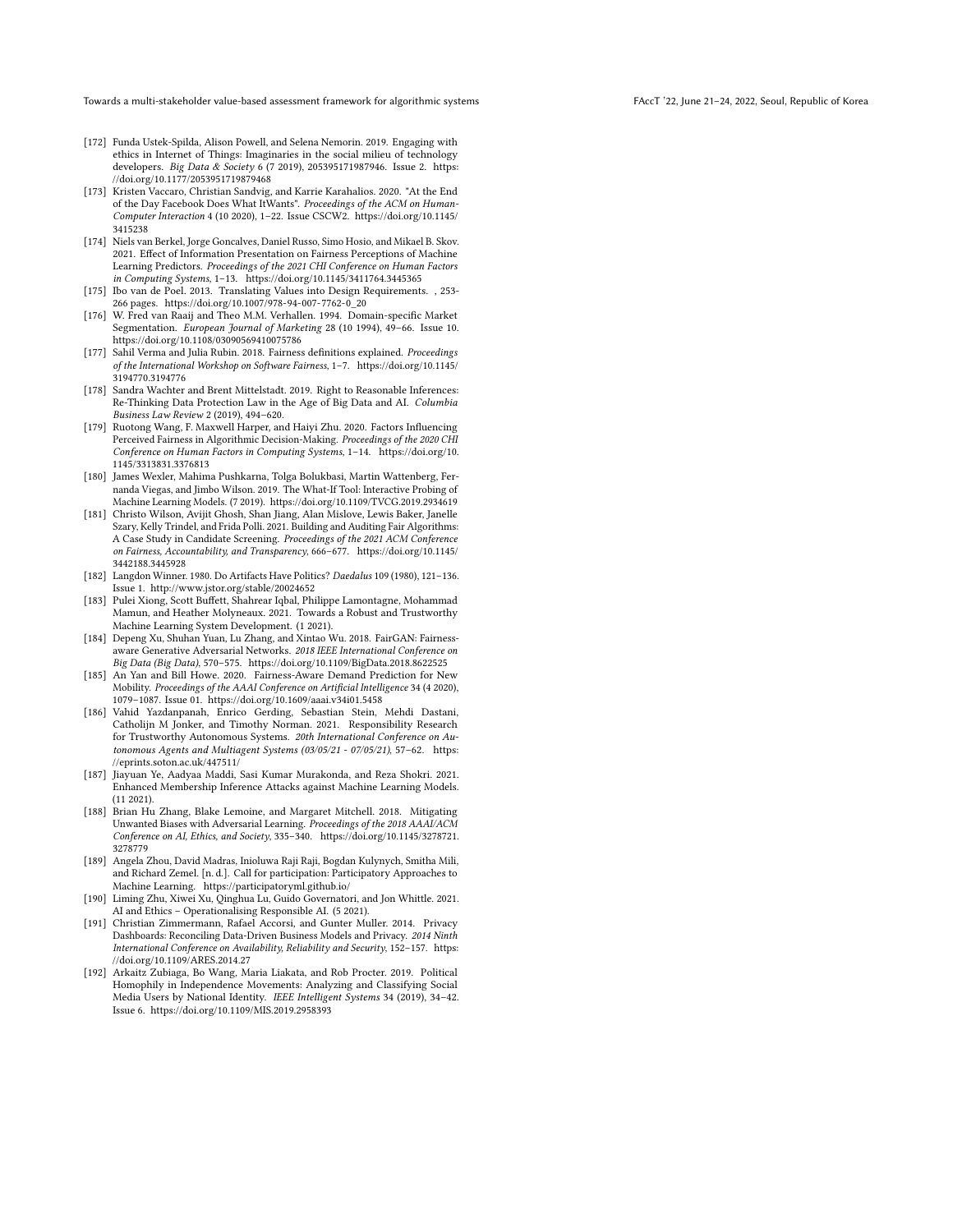| Value    | Criteria                                                                                                                                                                                                                                                                                                        | Manifestations                                                                                                                                                                                                                                                                                                                                                                                                                                                                                        |
|----------|-----------------------------------------------------------------------------------------------------------------------------------------------------------------------------------------------------------------------------------------------------------------------------------------------------------------|-------------------------------------------------------------------------------------------------------------------------------------------------------------------------------------------------------------------------------------------------------------------------------------------------------------------------------------------------------------------------------------------------------------------------------------------------------------------------------------------------------|
| Privacy  | (1) Consent for data usage $[3, 38, 60]$<br>(2) Data protection $[3, 60, 61]$<br>(3) Control over data / ability to restrict<br>processing [38, 60]<br>(4) Right to rectification $[3, 38, 60]$<br>$(5)$ Right to erase the data $[3, 38, 60]$<br>(6) Right of access by data subject, data<br>agency [38, 140] | • Written declaration of consent [38]<br>• Description of what data is collected [125]<br>• Description of how data is handled [125]<br>• Purpose statement of data collection [125]<br>• Statement of how long the data is kept [125]<br>• Form and submission mechanisms to object<br>data collection and to make complaints [27]<br>• Obfuscation of data [3]                                                                                                                                      |
|          |                                                                                                                                                                                                                                                                                                                 | AGAINST INTEGRITY THREATS [183]:<br>• Training time [183] Ex.:<br>- Data sanitization $^{13}$ [23, 43]                                                                                                                                                                                                                                                                                                                                                                                                |
|          |                                                                                                                                                                                                                                                                                                                 | • Prediction time [183]<br>- Model enhancement [23, 73, 122, 141] Ex.:<br>* Adversarial Learning <sup>15</sup><br>* Gradient masking <sup>16</sup><br>* Defensive Distillation 17                                                                                                                                                                                                                                                                                                                     |
| Security | (1) Resilience to attacks: protection of<br>privacy [85, 127, 178], vulnerabilities,<br>fallback plans [3, 60, 74, 132]<br>(2) Predictability $[3, 39, 60]$<br>(3) Robustness / reliability: prevent<br>manipulation [3]                                                                                        | <b>AGAINST PRIVACY THREATS [183]:</b><br>• Mitigation techniques [135]:<br>- Restrict prediction vector to top k classes<br>$18$ [162]<br>- Coarsen the precision of the prediction vec-<br>tor $19$ [162]<br>- Increase entropy of the prediction vector<br>$20$ [162]<br>- Use regularization $^{21}$ [101, 162]<br>• Differential privacy mechanisms [135]:<br>- Differential privacy $^{22}$ [55, 187]. Ex.:<br>* Adversarial regularization <sup>23</sup> [135]<br>* MemGuard <sup>24</sup> [97] |

# <span id="page-15-0"></span>A FROM VALUES TO SPECIFIC CRITERIA MANIFESTATIONS

- 14<sub>It</sub> ensures that algorithms are trained on statistically robust datasets, with little sensitivity to outliers [\[183\]](#page-14-5).
- <sup>15</sup>Adversarial samples are introduced to the training set [\[183\]](#page-14-5).
- $^{16}$ Input gradients are modified to enhance model robustness [\[183\]](#page-14-5).
- <sup>17</sup>The dimensionality of the network is reduced [\[183\]](#page-14-5).

- <sup>21</sup>Technique to avoid overfitting in ML that penalizes large parameters by adding a regularization factor λ to the loss function [\[162\]](#page-13-28).
- 22It prevents any adversary from distinguishing the predictions of a model when its training dataset is used compared to when other dataset is used [\[187\]](#page-14-8)

 $^{13}{\rm It}$  ensures data soundness by identifying abnormal input samples and by removing them [\[183\]](#page-14-5).

<sup>&</sup>lt;sup>18</sup>Applicable when the number of classes is very large. Even if the model only outputs the most likely k classes, it will still be useful [\[162\]](#page-13-28).

<sup>&</sup>lt;sup>19</sup>It consists in rounding the classification probabilities down [\[162\]](#page-13-28).

 $^{20}$ Modification of the softmax layer (in neural networks) to increase its normalizing temperature [\[162\]](#page-13-28).

<sup>23</sup> Membership privacy is modeled as a min-max optimization problem, where a model is trained to achieve minimum loss of accuracy and maximum robustness against the strongest inference attack [\[135\]](#page-13-27).

<sup>&</sup>lt;sup>24</sup>Noise is added to the confidence vector of the attacker so as to mislead the attacker's classifier [\[97\]](#page-12-16)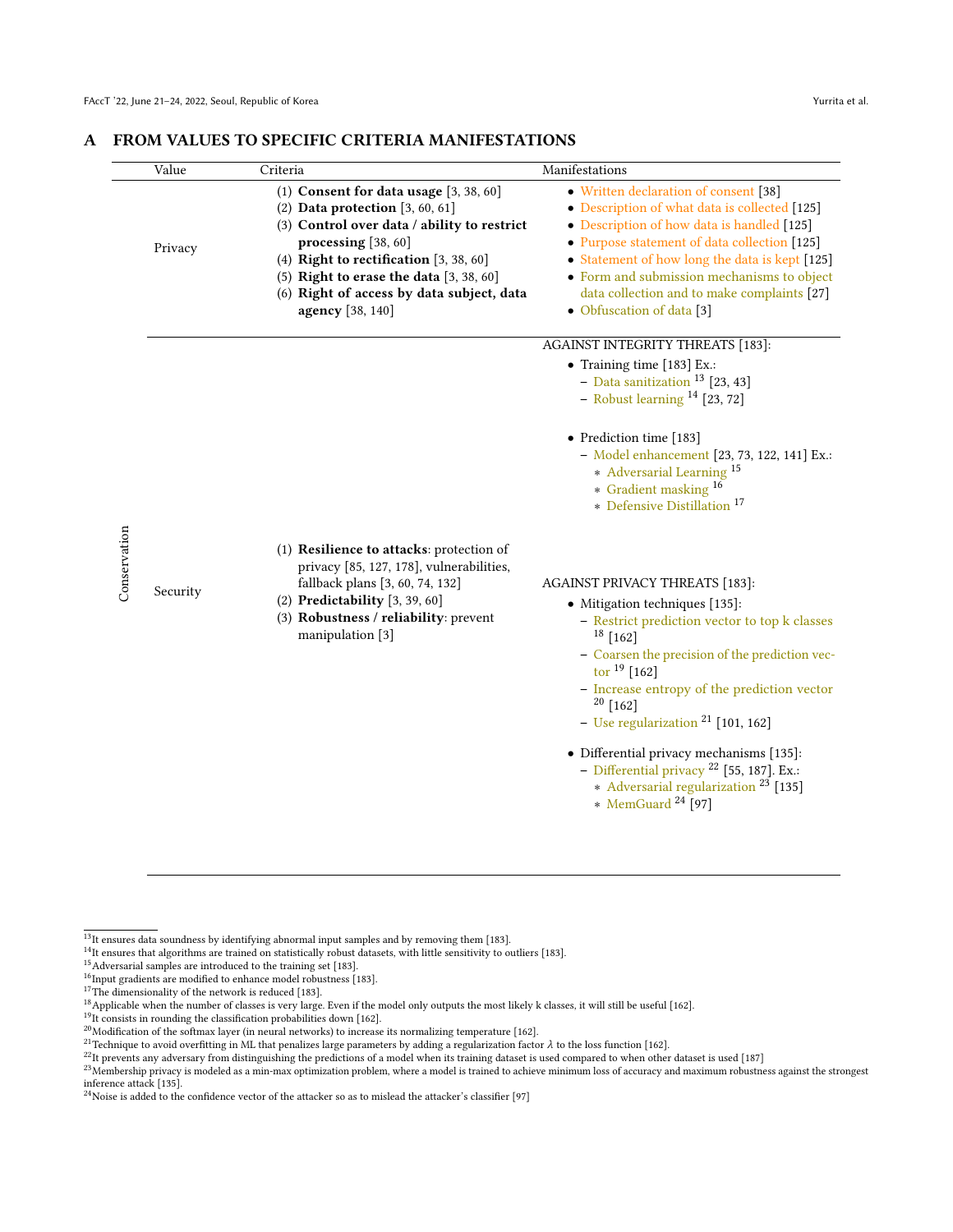|              | Value                          | Criteria                                                                                                                                                                                                                                                                                                                                                                                                                | Manifestations                                                                                                                                                                                                                                                                                                                                                                                                                                                                                                                                                                                                             |
|--------------|--------------------------------|-------------------------------------------------------------------------------------------------------------------------------------------------------------------------------------------------------------------------------------------------------------------------------------------------------------------------------------------------------------------------------------------------------------------------|----------------------------------------------------------------------------------------------------------------------------------------------------------------------------------------------------------------------------------------------------------------------------------------------------------------------------------------------------------------------------------------------------------------------------------------------------------------------------------------------------------------------------------------------------------------------------------------------------------------------------|
| Conservation | Performance                    | (1) Correctness of predictions<br>[26, 39, 60]<br>(2) Memory efficiency [3, 26]<br>(3) Training efficiency [26]<br>(4) Energy efficiency $[3, 26]$<br>(5) Data efficiency [26]                                                                                                                                                                                                                                          | • Accuracy (for classification, sum of true posi-<br>tive and true negative rates) [129, 180]<br>• False Positive and False Negative rates [129,<br>180<br>• False Discovery and Omission Rate [129]<br>• Mean and median error [180]<br>• R2 score $[25]$<br>• Precision and recall rates [180]<br>• Area under ROC curve (AUC) [25]<br>• Estimation of energy consumption through<br>$[67]$ :<br>- performance counters<br>- simulation<br>- instruction- or architecture-level estima-<br>tions<br>- real-time estimation<br>• Estimation of GPU memory consumption [66,<br>123]<br>• Wall-clock training time [15, 44] |
|              | Respect for<br>public interest | (1) Desirability of technology $[1, 34, 104]$<br>(2) Benefit to society $[60-62, 132]$<br>(3) Environmental impact [3, 21]                                                                                                                                                                                                                                                                                              | • Diverse and inclusive forum for discussion<br>[14, 60]<br>• Measure of social and environmental impact<br>[21, 132, 147]                                                                                                                                                                                                                                                                                                                                                                                                                                                                                                 |
| Universalism | Fairness                       | (1) Individual fairness $^{25}[13, 54, 111, 126]$<br>(2) Demographic parity $^{26}$ [13, 54, 79, 85,<br>102, 111, 126, 166, 177]<br>(3) Conditional Statistical parity $27$ [126,<br>177]<br>(4) Equality of opportunity $28$ [78, 126,<br>174]<br>(5) Equalized odds $^{29}$ [126]<br>(6) Treatment equality $30$ [22, 126]<br>(7) Test fairness $31$ [36, 126, 177]<br>(8) Procedural fairness $^{32}$ [76, 111, 126] | • Accuracy across groups (for classification,<br>sum of true positive and true negative rates)<br>[36, 79, 105, 132]<br>· False positive and negative rates across<br>groups [36, 105, 126, 151, 179]<br>· False discovery and omission rates across<br>groups [129, 151]<br>• Pinned AUC [50, 129]<br>• Debiasing algorithms [19]<br>• Election of protected classes based on user<br>considerations [76]                                                                                                                                                                                                                 |

<sup>32</sup>It deals with the fairness of the decision-making process that leads to the outcome in question [\[76\]](#page-11-42).

 $^{25}$ Similar individuals should be treated in a similar way. Diverging definitions state that: two individuals that are similar with respect to a common metric should receive the same outcome (fairness through awareness); or any protected attribute should not be used when making a decision (fairness through unawareness); or the outcome obtained by an individual should be the same if this individual belonged to a counterfactual world or group (*counterfactual fairness*) [\[126\]](#page-13-30).<br><sup>26</sup>The probability of getting a positive outcome should be the same whether the individual be

<sup>&</sup>lt;sup>27</sup>Given a set of factors L, individuals belonging to the protected or unprotected group should have the same probability of getting a positive outcome [\[126\]](#page-13-30).

<sup>&</sup>lt;sup>28</sup>The probability for a person from class A (positive class) of getting a positive outcome, which should be the same regardless of the group (protected group or not) that the individual belongs to [\[126\]](#page-13-30).

 $^{29}$ The probability for a person from class A (positive class) of getting a positive outcome and the probability for a person from class B (negative class) of getting a negative outcome should be the same [\[126\]](#page-13-30).

<sup>30</sup>The ratio of false positives and negatives has to be the same for both groups [\[126\]](#page-13-30).

<sup>&</sup>lt;sup>31</sup>For any probability score S, the probability of correctly belonging to the positive class should be the same for both the protected and unprotected group [\[126\]](#page-13-30).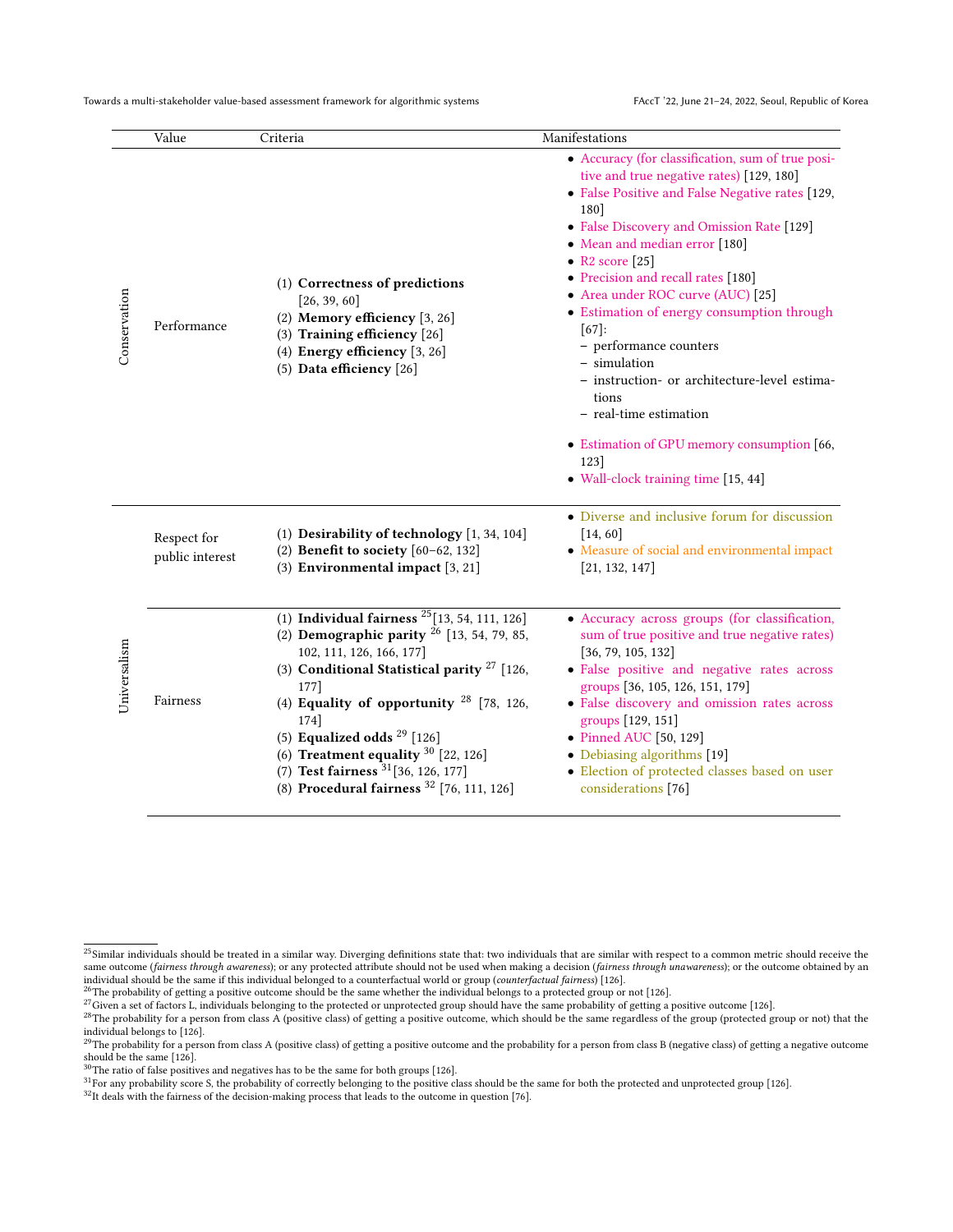|                        | Value                  | Criteria                                                                                                                                                                                                                           | Manifestations                                                                                                                                                                                                                                                                                                                                                                                                                                 |
|------------------------|------------------------|------------------------------------------------------------------------------------------------------------------------------------------------------------------------------------------------------------------------------------|------------------------------------------------------------------------------------------------------------------------------------------------------------------------------------------------------------------------------------------------------------------------------------------------------------------------------------------------------------------------------------------------------------------------------------------------|
|                        | Non-<br>discrimination | (1) Quality and integrity of data<br>[60, 69, 85, 132, 144]<br>$(2)$ Inclusiveness in design $[39, 60, 132]$<br>(3) Accessibility [3, 26, 60, 132]                                                                                 | · Inclusive data generation process [3, 34, 69,<br>132<br>· Analysis of data for potential biases, data qual-<br>ity assessment [3, 60, 68, 85, 126]<br>· Diversity of participant in development pro-<br>cess [3, 60, 115, 189]<br>• Access to code and technology to all [3, 26,<br>60, 132]                                                                                                                                                 |
| Openness               | Transparency           | (1) Interpretability of data and models<br>[26, 164]<br>(2) Enabling human oversight of opera-<br>tions [60, 132]<br>(3) Accessibility of data and algorithm<br>[3, 60, 164]<br>(4) Traceability [132]<br>(5) Reproducibility [26] | • Description of data generation process [3, 20,<br>34, 68, 69, 132]<br>• Disclosure of origin and properties of models<br>and data [3, 129, 164]<br>• Open access to data and algorithm [3, 26, 60,<br>164]<br>• Notification of usage/interaction [60]<br>• Regular reporting $[60]$                                                                                                                                                         |
|                        | Explainability         | (1) Ability to understand AI systems<br>and the decision reached [26, 39, 61,<br>62, 138, 164]<br>(2) Traceability [132]<br>$(3)$ Enable evaluation $[60, 132]$                                                                    | • Interpretability by design [13]<br>• Post-hoc explanations [13]                                                                                                                                                                                                                                                                                                                                                                              |
| Individual empowerment | Contestability         | (1) Enable argumentation / negotiation<br>against a decision<br>[6, 17, 39, 60, 100, 114, 121, 164]<br>(2) Citizen empowerment [17, 39, 100]                                                                                       | • Information of who determines and what con-<br>stitutes a contestable decision and who is ac-<br>countable [121]<br>· Determination of who can contest the deci-<br>sion (subject or representative) [121]<br>• Indication of type of review in place [121]<br>· Information regarding the contestability<br>workflow [121]<br>$\bullet$ Mechanisms for users to ask questions and<br>record disagreements with system behavior<br>[86, 130] |
|                        | Human Control          | (1) User/collective influence [26, 114]<br>(2) Human review of automated deci-<br>sion $[60]$<br>(3) Choice of how and whether to dele-<br>gate [60]                                                                               | • Continuous monitoring of system to inter-<br>vene [39, 40, 60]<br>• Establishment levels of human discretion dur-<br>ing the use of the system [39, 127]<br>• Ability to override the decision made by a<br>system $[39]$                                                                                                                                                                                                                    |
|                        | Human agency           | (1) Respect for human autonomy $[39, 60, 60]$<br>132<br>(2) Power to decide. Ability to make in-<br>formed autonomous decision [26, 39]<br>(3) Ability to opt out of an automated de-<br>cision [39, 60]                           | • Give knowledge and tools to comprehend and<br>interact with AI system [39]<br>• Opportunity to self-assess the system [39]                                                                                                                                                                                                                                                                                                                   |

Table 3: Summary of the specific criteria that relate to each value considered in our ML assessment framework. These criteria are then translated into specific manifestations in the form of signifiers (orange), process-oriented practices (olive) or quantifiable indicators (magenta).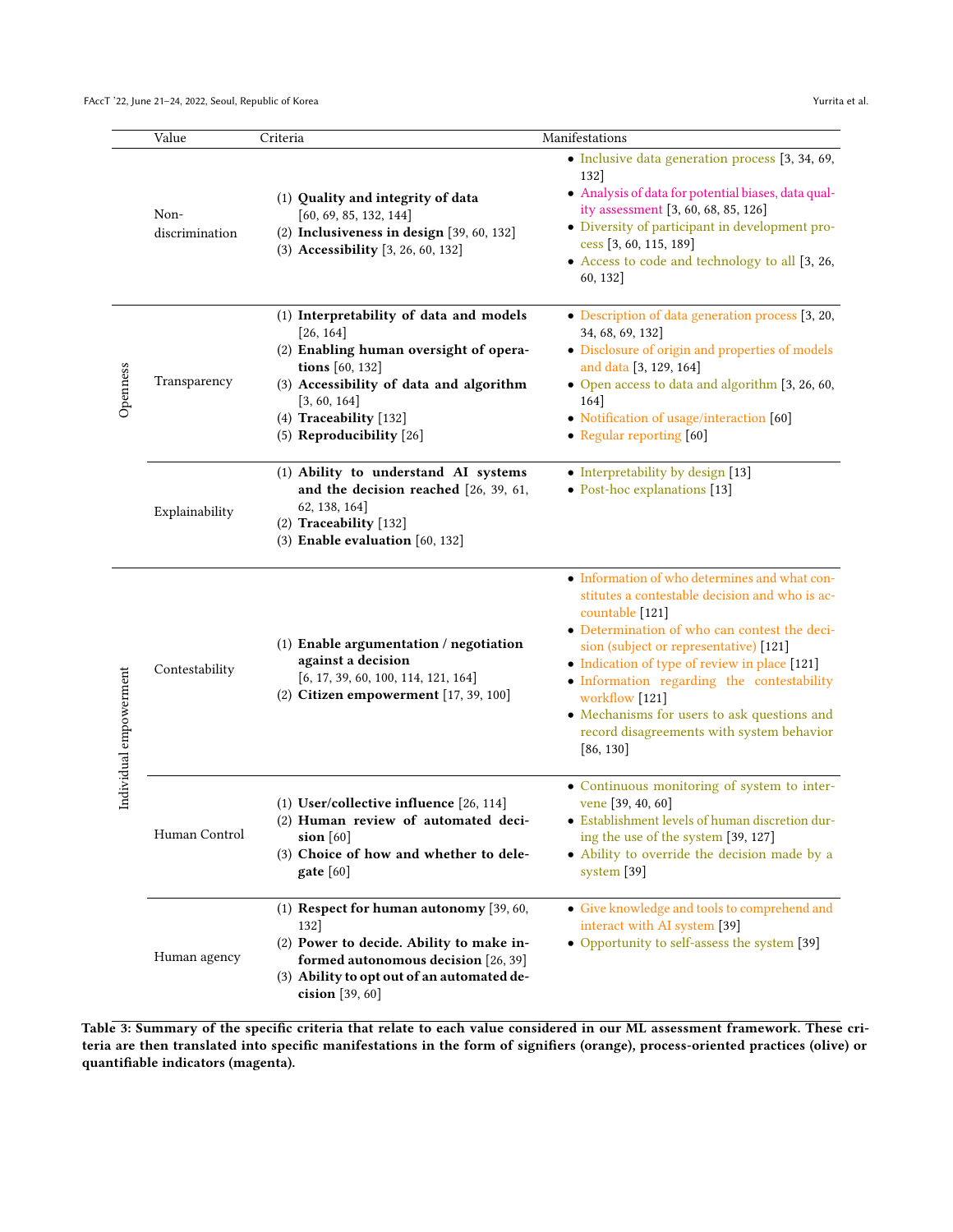<span id="page-18-0"></span>

| <b>Stakeholder</b>  | Mapping [167]                              | Nature of knowledge                                                                                                                                                | Purpose of insight                                                                                                                                 |
|---------------------|--------------------------------------------|--------------------------------------------------------------------------------------------------------------------------------------------------------------------|----------------------------------------------------------------------------------------------------------------------------------------------------|
| Development team    | ML, Formal +<br>Instrumental +<br>Personal | • "Knowledge of the math behind<br>the architecture" [167]<br>• "Stakeholder involved in an ex-<br>ante impact assessment of the<br>automatic decision system"[83] | • Ensure/improve product effi-<br>ciency and debug [13]<br>• Research new functionalities<br>$[13]$                                                |
| Auditing team       | Milieu, Formal +<br>Instrumental           | • "Familiarity with broader ML-<br>enabled systems" [167]<br>• "Experts who intervene wither<br>upstream or downstream" [83]                                       | • Verify model compliance with<br>legislation [13]                                                                                                 |
| Data domain experts | Data domain, Formal<br>+ Instrumental      | • "Theories relevant to the data<br>domain" $[167]$<br>• "Professional involved in the<br>operational phase of the auto-<br>matic decision system" [83]            | • Gain scientific or domain-<br>specific knowledge [13, 167]<br>• Trust the model $[13, 167]$<br>• Act based on the output [167]                   |
| Decision subjects   | Data domain +<br>Milieu, Personal          | • "Lived experience and cultural<br>knowledge" [167]<br>• "Layperson affected by the out-<br>comes of the automatic deci-<br>sion system" [83]                     | • Understand their situation [13]<br>• Verify fair decision [13]<br>• Contest decision [167]<br>• Understand how one's data is<br>being used [167] |

Table 4: Description of potential stakeholders that can be brought together as part of our value-based framework. These stakeholders have been mapped following the two dimensional criteria (type of knowledge —formal, instrumental or personal and contexts in which this knowledge manifests —ML, data domain, milieu—) outlined by Suresh et al. [\[167\]](#page-13-33). The nature of their knowledge and the purpose of gaining insight for each of them have also been defined.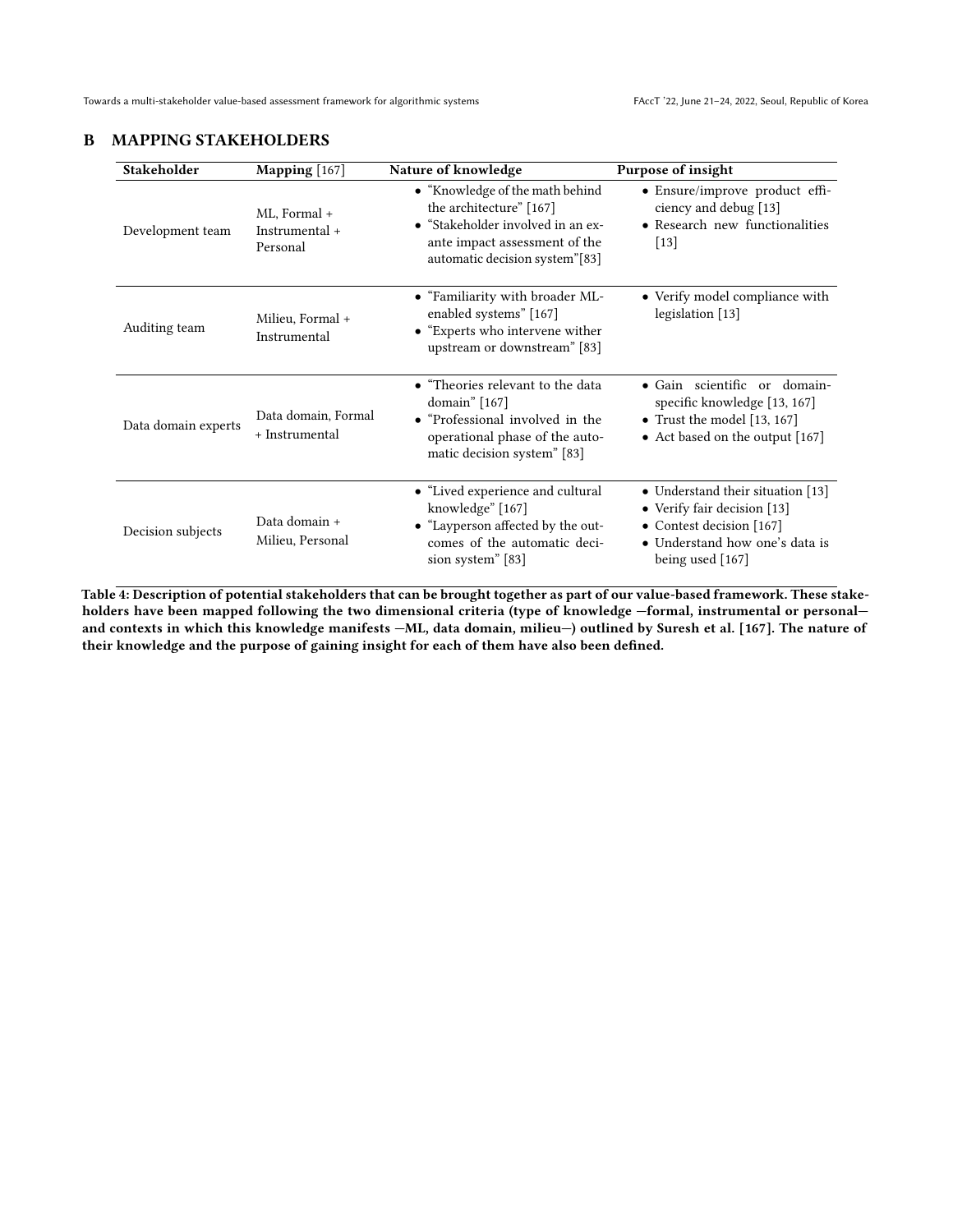|              |                        | Development team                                 | Auditing team                        | Data Domain experts | Decision subjects        |
|--------------|------------------------|--------------------------------------------------|--------------------------------------|---------------------|--------------------------|
|              | Privacy                | $[\mathrm{K}]$                                   | $[\mathrm{K}]$                       |                     | [A] [B]                  |
| Conservation | Security               | $\lceil W \rceil$<br>[AB]<br>K                   | ΪK<br>$\lceil W \rceil$              |                     |                          |
|              | Performance            | Z<br>H<br>F<br>[AE]                              | Ή<br>G<br>Z<br>[AE]                  | Π<br>- I T          | $\left[ \text{J}\right]$ |
|              | Respect for pub-       | $[E]$ [AE]                                       | [E] [AE]                             | $\bm{\Xi}$          | $[C]$ $[D]$              |
|              | lic interest           |                                                  |                                      |                     |                          |
| Universalism | Fairness               | [G]<br>ΙH<br> K <br> X <br>W<br>$[Z]$ [AD]<br>YJ | Gl<br>H<br>(1K)<br>IXI<br>$Z$ $[AD]$ | $[1]$ $[$ $]$       | J                        |
|              | Non-<br>discrimination | $[H] [K] [X] [Y] [AD]$                           | [H][K] [X] [Y] [AD]                  | $[J] [L]$           | $[J] [L]$                |
|              | Transparency           | [H]<br> K <br>[M]                                | [H][K][M]                            | M                   | [M]<br>B                 |
| Openness     | Explainability         | [AC]<br>IMI<br>IΝ                                | ſО<br>M                              |                     | [O]                      |
|              |                        | [AD]<br>[P]                                      | [AC] [AD] [P]                        | P                   | [S]<br>$\mathbb{P}$<br>R |
| Individual   | Contestability         | $\left[ \mathrm{U}\right]$                       | U                                    | T<br>[U]            | [AF]                     |
|              | Human Control          | [V]                                              | V                                    | $[T]$ $[V]$         | V                        |
| empowerment  | Human Agency           |                                                  |                                      | т                   | [B] [AA]<br>T            |

# <span id="page-19-1"></span><span id="page-19-0"></span>C TAILORED COMMUNICATION OF SYSTEM-RELATED INFORMATION

Table 5: Mapping of available means for transmitting value-specific manifestations to different stakeholders based on the purpose of their insight and the nature of their knowledge. These means have been classified into three main categories: descriptive documents specifying whether/how a value manifestation is fulfilled (red), strategies for fulfilling value manifestations (blue), and complete tools for enabling the fulfillment of value manifestations (green). This table aims at facilitating the navigation of table [6,](#page-20-0) where each means is documented.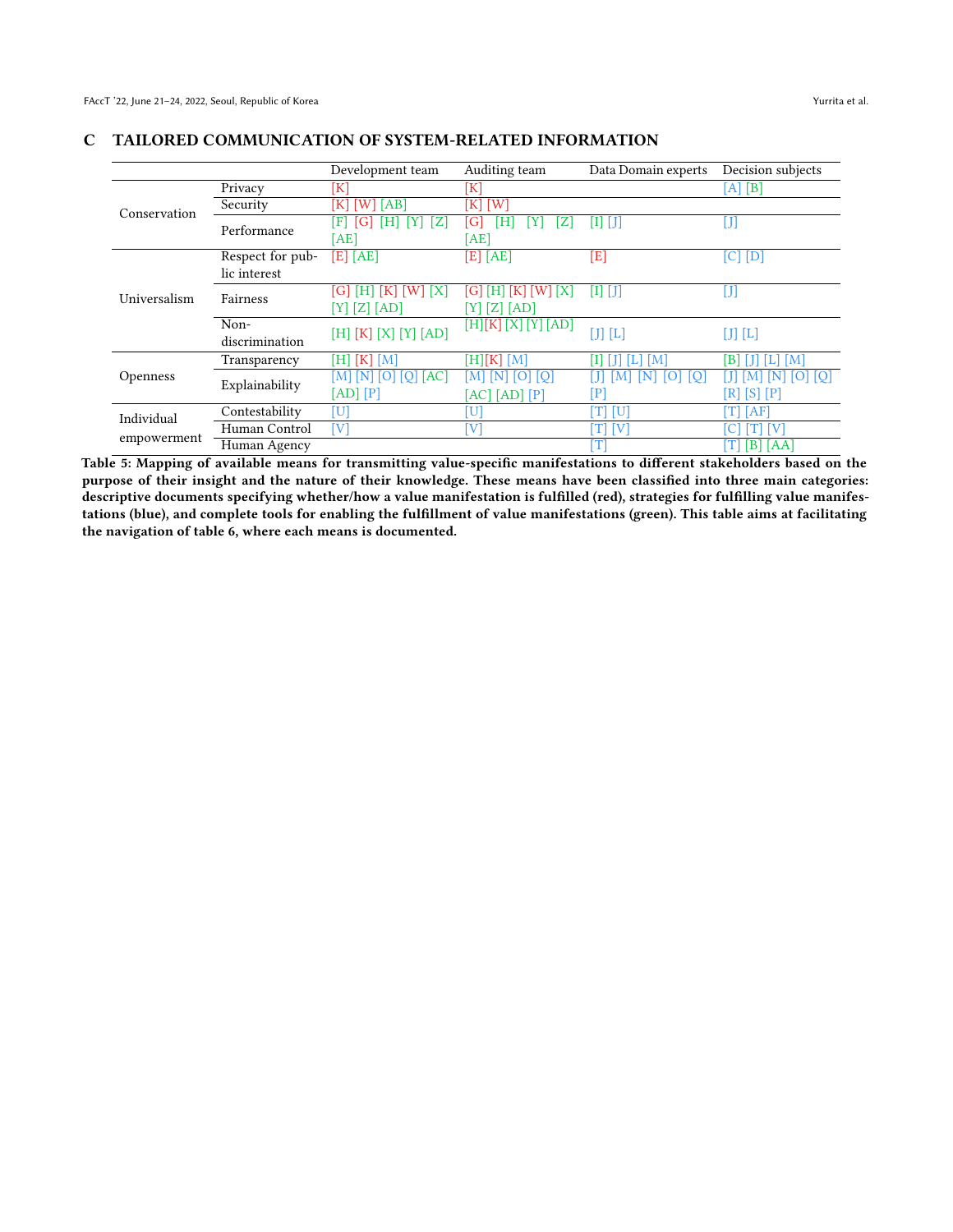<span id="page-20-0"></span>

|                   | Means                                                                 | Value                             | Manifestation(s)                                                                                                                                                                   | DS<br>Stakeholder<br>DE<br><b>AT</b><br>$\overline{\mathbb{Z}}$ | Application<br>(model) | Approach                    | Visual elements                                                                            | Additional<br>details |
|-------------------|-----------------------------------------------------------------------|-----------------------------------|------------------------------------------------------------------------------------------------------------------------------------------------------------------------------------|-----------------------------------------------------------------|------------------------|-----------------------------|--------------------------------------------------------------------------------------------|-----------------------|
| $\overline{A}$    | data privacy<br>declarations<br>Iconsets for<br>[38, 88, 125,<br>149] | Privacy                           | · Purpose statement of<br>what<br>· Description of how data<br>Statement of how long<br>· Description of<br>data is collected<br>the data is kept<br>data collection<br>is handled | $\overline{\phantom{0}}$                                        | Agnostic               |                             | Iconsets                                                                                   |                       |
| 亘                 | dashboards<br>[56, 58, 59,<br>Privacy                                 | Privacy                           | what<br>Description of how data<br>Purpose statement of<br>ð<br>data is collected<br>$\operatorname{collection}$<br>• Description<br>is handled<br>data                            |                                                                 | Agnostic               |                             | Bar charts<br>· Timelines<br>Maps<br>$\bullet$                                             |                       |
|                   | 84, 191]                                                              | Human<br>agency                   | self-<br>• Opportunity to<br>assess the system                                                                                                                                     |                                                                 |                        |                             | • Network<br>graphs                                                                        |                       |
|                   |                                                                       | parency<br>Trans-                 | • Disclosure of origin and<br>properties of data                                                                                                                                   |                                                                 |                        |                             |                                                                                            |                       |
|                   | Risk matrix                                                           | for public<br>Respect<br>interest | • Measure of social im-<br>$_{\rm part}$                                                                                                                                           |                                                                 |                        |                             | space (vulnerability vs<br>Two dimensional                                                 |                       |
| $\overline{C}$    | [3, 108]                                                              | Control<br>Human                  | $\bullet$ Ability to override the<br>decision made by a sys-<br>tem                                                                                                                | $\searrow$                                                      | Agnostic               |                             | dependence of the<br>decision)                                                             |                       |
| $\boxed{\square}$ | Moral space<br>$[85]$                                                 | for public<br>Respect<br>interest | • Measure of social<br>impact                                                                                                                                                      |                                                                 | Agnostic               | Based on human<br>judgement | moral space. Wrong-<br>ness as a function of<br>dimensional<br>intention and harm<br>Three |                       |
| $\Xi$             | assessment<br>impact<br>Social<br>$[147]$                             | for public<br>Respect<br>interest | • Measure of social<br>impact                                                                                                                                                      | $\rightarrow$<br>$\searrow$                                     | Agnostic               | Anticipate<br>scenarios     |                                                                                            |                       |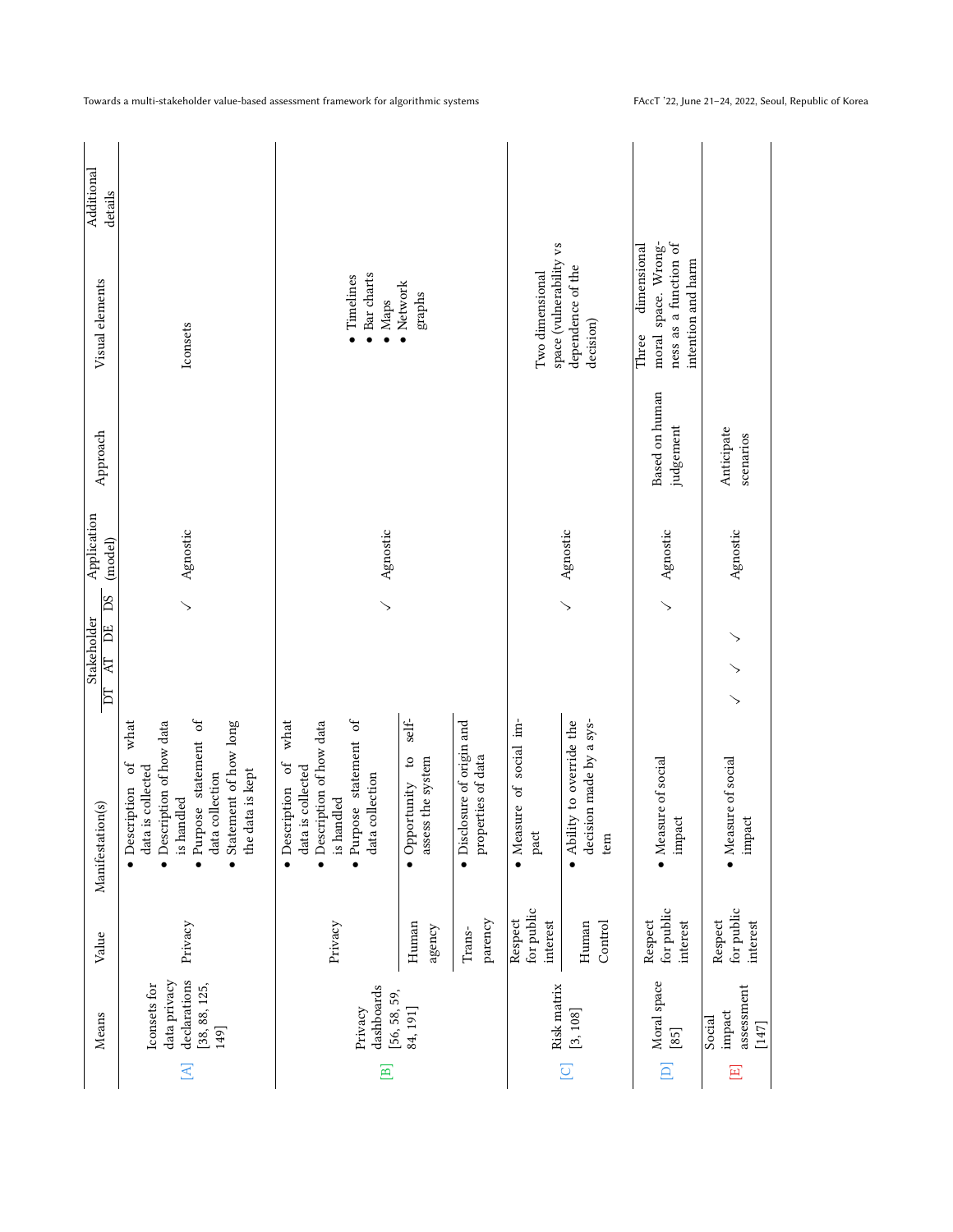| Additional<br>details                       | and                                                                                                                                                                                                                                                               |                                                                                                                                                                                                                                                                      |
|---------------------------------------------|-------------------------------------------------------------------------------------------------------------------------------------------------------------------------------------------------------------------------------------------------------------------|----------------------------------------------------------------------------------------------------------------------------------------------------------------------------------------------------------------------------------------------------------------------|
| Visual elements                             | • Confusion ma-<br>to identify simi-<br>boxes for corre-<br>Connector lines<br>lar examples in<br>lations between<br>target classes<br>feature space<br>recall curves<br>Labels chart<br>Highlighted<br>Precision-<br>features<br>Summary<br>statistics<br>trices | · Confidence<br>• Bar charts<br>bars                                                                                                                                                                                                                                 |
| Approach                                    |                                                                                                                                                                                                                                                                   |                                                                                                                                                                                                                                                                      |
| Application<br>(model)                      | Classification<br>tasks                                                                                                                                                                                                                                           | Agnostic                                                                                                                                                                                                                                                             |
| <b>PS</b><br>Stakeholder<br>Ë<br>R          |                                                                                                                                                                                                                                                                   |                                                                                                                                                                                                                                                                      |
| $\overline{\mathbf{D}}$<br>Manifestation(s) | $\bullet$ False Positive and<br>Negative rates<br>$\bullet$ Accuracy                                                                                                                                                                                              | $\bullet$ False Positive and Nega-<br>· False Positive and Nega-<br>and<br>tive rates across groups<br>· False Discovery and<br>omission rates across<br>Accuracy across groups<br>· False Discovery<br>omission rates<br>tive rates<br>$\bullet$ Accuracy<br>groups |
| Value                                       | Perfor-<br>mance                                                                                                                                                                                                                                                  | Fairness<br>Perfor-<br>mance                                                                                                                                                                                                                                         |
| Means                                       | interactive<br>visualiza-<br>Tracker<br>Model<br>$\lim_{\left[\mathcal{O}\right]}$                                                                                                                                                                                | Model cards<br>[G] for models<br>[129]                                                                                                                                                                                                                               |
|                                             | $\overline{E}$                                                                                                                                                                                                                                                    |                                                                                                                                                                                                                                                                      |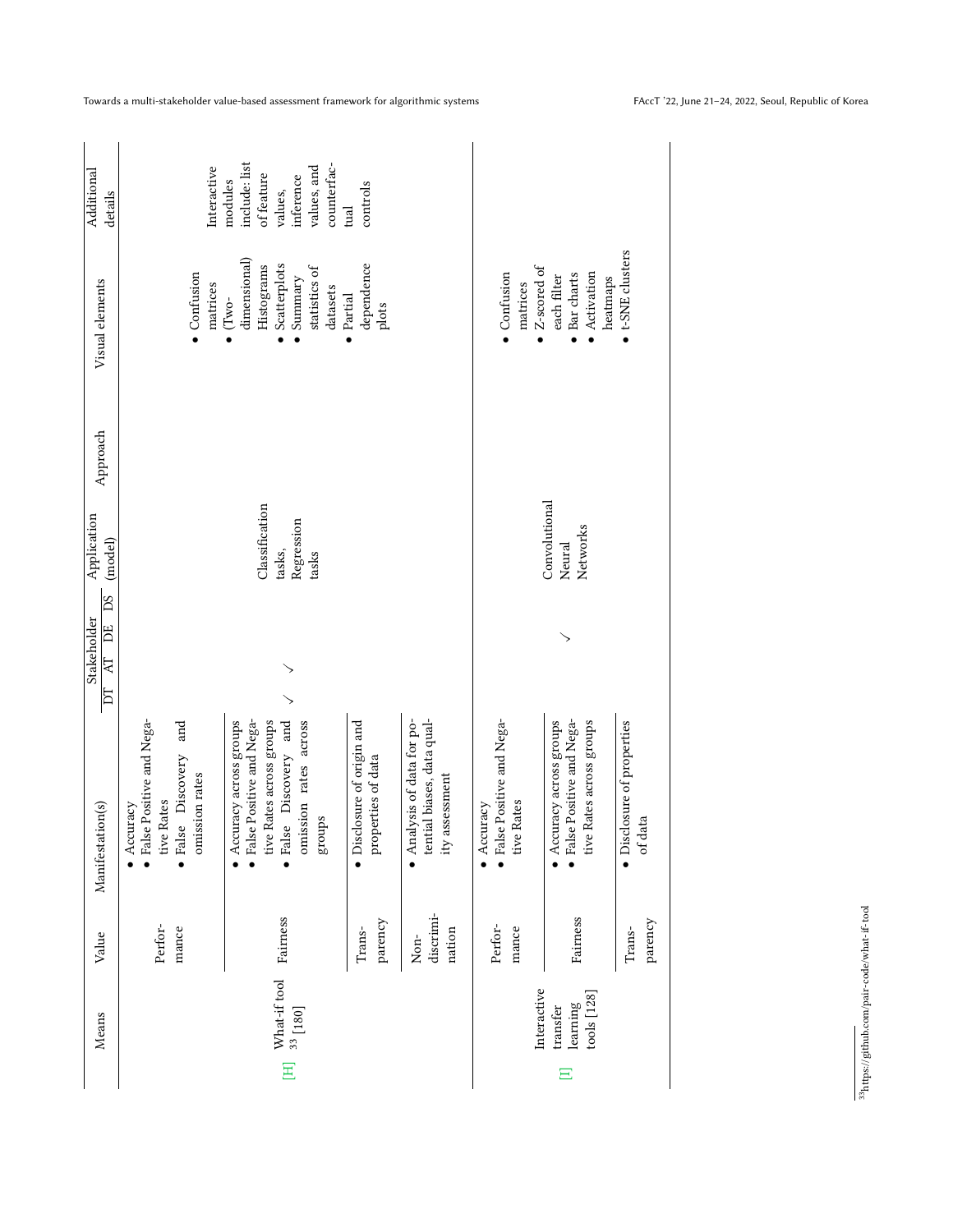| Additional<br>details                   |                   | End users                 | the limitation<br>interested in<br>were more     | of the model:<br>uncertainty                                                  |                                       |                                                                                                                      |                                                                               |                                                                                                                                                                                                                                                                                                        |                        |
|-----------------------------------------|-------------------|---------------------------|--------------------------------------------------|-------------------------------------------------------------------------------|---------------------------------------|----------------------------------------------------------------------------------------------------------------------|-------------------------------------------------------------------------------|--------------------------------------------------------------------------------------------------------------------------------------------------------------------------------------------------------------------------------------------------------------------------------------------------------|------------------------|
| Visual elements                         | $\bullet$ Summary | (percentage<br>statistics | scores) for data<br>explanations<br>$_{\rm and}$ | performance<br>importance<br>Feature<br>metrics<br>$\bullet$                  | explanations<br>$\bullet$ Contrastive |                                                                                                                      | Summary                                                                       | examples of<br>images, for<br>datasets (if<br>instance)<br>statistics<br>Visual                                                                                                                                                                                                                        |                        |
| Approach                                |                   |                           |                                                  |                                                                               |                                       |                                                                                                                      |                                                                               |                                                                                                                                                                                                                                                                                                        |                        |
| Application<br>(model)                  |                   |                           | Agnostic                                         |                                                                               |                                       |                                                                                                                      |                                                                               | Agnostic                                                                                                                                                                                                                                                                                               |                        |
| <b>PS</b><br>Stakeholder<br>DE<br>$\Xi$ |                   |                           | ↘                                                |                                                                               |                                       |                                                                                                                      |                                                                               | ↘                                                                                                                                                                                                                                                                                                      |                        |
| E<br>Manifestation(s)                   | Accuracy          | • Accuracy across groups  | • Disclosure of origin and<br>properties of data | tential biases, data qual-<br>• Analysis of data for po-<br>assessment<br>ity | · Post-hoc explanations               | • Description of data gen-<br>origin<br>of models<br>· Disclosure of<br>eration process<br>properties<br>data<br>and | tential biases, data qual-<br>• Analysis of data for po-<br>assessment<br>ity | $\searrow$<br>what<br>• Written declaration of<br>· Purpose statement of<br>· Description of how data<br>protected<br>Statement of how long<br>• Description of<br>data is collected<br>the data is kept<br>data collection<br>$\sigma$<br>is handled<br>• Election<br>consent<br>classes<br>$\bullet$ | · Membership inference |
| Value                                   | Perfor-<br>mance  | Fairness                  | parency<br>Trans-                                | discrimi-<br>nation<br>Non-                                                   | Explain-<br>ability                   | parency<br>Trans-                                                                                                    | discrimi-<br>nation<br>$\mbox{Non}$                                           | Fairness<br>Privacy                                                                                                                                                                                                                                                                                    | Security               |
| Means                                   |                   |                           | Driven XAI<br>Question-<br>Design<br>$\Box$      | $[118]$                                                                       |                                       |                                                                                                                      |                                                                               | for datasets<br>Datasheets<br>$[68]$<br>$\mathbb K$                                                                                                                                                                                                                                                    |                        |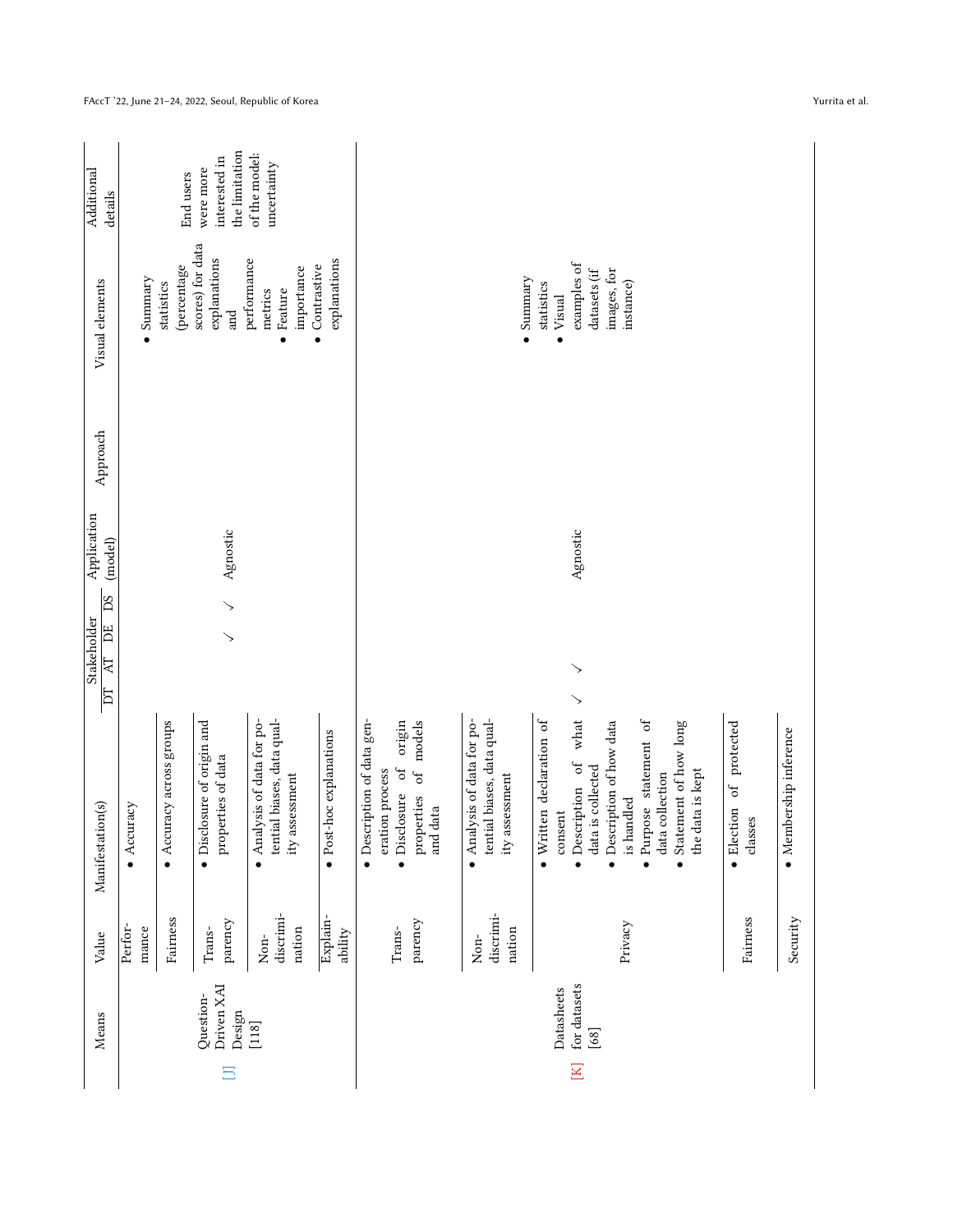|                         | Means                                                                            | Value                         | Manifestation(s)                                                                                                    | $\overline{D}$ | Stakeholder<br>Ë<br>$\mathbb{R}$ | DS         | Application<br>(model) | Approach                                                                                                                                                                     | Visual elements                                                                                           | Additional<br>details                                                                                                       |
|-------------------------|----------------------------------------------------------------------------------|-------------------------------|---------------------------------------------------------------------------------------------------------------------|----------------|----------------------------------|------------|------------------------|------------------------------------------------------------------------------------------------------------------------------------------------------------------------------|-----------------------------------------------------------------------------------------------------------|-----------------------------------------------------------------------------------------------------------------------------|
| Ξ                       | Data centric<br>explana-<br>tions<br>$[11]$                                      | parency<br>Trans-             | · Description of data gen-<br>• Disclosure of origin and<br>properties of the models<br>eration process<br>and data |                | ↘                                | $\searrow$ | Agnostic               |                                                                                                                                                                              | $\bullet$ Interactive list<br>Q&A format<br>• Bar charts<br>• Pie charts<br>diagrams<br>$\bullet$ Process |                                                                                                                             |
|                         |                                                                                  | discrimi-<br>nation<br>$Non-$ | tential biases, data qual-<br>• Analysis of data for po-<br>ity assessment                                          |                |                                  |            |                        |                                                                                                                                                                              | Timelines<br>$\bullet$ Icons                                                                              |                                                                                                                             |
| $\overline{\Xi}$        | tions $[13, 24,$<br>98,<br>Example-<br>explana-<br>32, 51,<br>117, 118]<br>based | parency<br>Trans-             | • Disclosure of properties<br>of data                                                                               | $\searrow$     | ↘<br>↘                           | $\searrow$ | Agnostic               | Counter-<br>example<br>example<br>Typical<br>Similar                                                                                                                         | dataset if in the<br>visual domain<br>images from<br>$\bullet$ Example                                    | Normative vs<br>explanations<br>comparative<br>$[32]$                                                                       |
|                         |                                                                                  | Explain-<br>ability           | • Post-hoc explanations                                                                                             |                |                                  |            |                        | factual<br>ex                                                                                                                                                                |                                                                                                           |                                                                                                                             |
| $\overline{\mathsf{z}}$ | Explanation<br>by simplifi-<br>[13, 98]<br>cation                                | Explain-<br>ability           | · Post-hoc explanations                                                                                             | $\searrow$     | ↘<br>↘                           | ↘          | Agnostic               | Decision<br>$\bullet$ Decision<br>rule<br>tree                                                                                                                               |                                                                                                           |                                                                                                                             |
| $\overline{\circ}$      | explanation<br>51, 98, 118]<br>relevance<br>$[7, 13, 24,$<br>Feature             | Explain-<br>ability           | · Post-hoc explanations                                                                                             | $\searrow$     | $\searrow$<br>$\searrow$         | $\searrow$ | Agnostic               | · Feature at-<br>Feature in-<br>pertur-<br>Sensitivity<br>teraction<br>Saliency<br>domain)<br>Feature<br>tribute<br>bation<br>(visual<br>$_{\mbox{shape}}$<br>-based<br>maps | Visualization of<br>saliency (visual<br>importance,<br>• Bar charts<br>element<br>domain)                 | saliency maps<br>accompanied<br>non-experts<br>Usability of<br>descriptors<br>should be<br>$[7]$ . They<br>by global<br>for |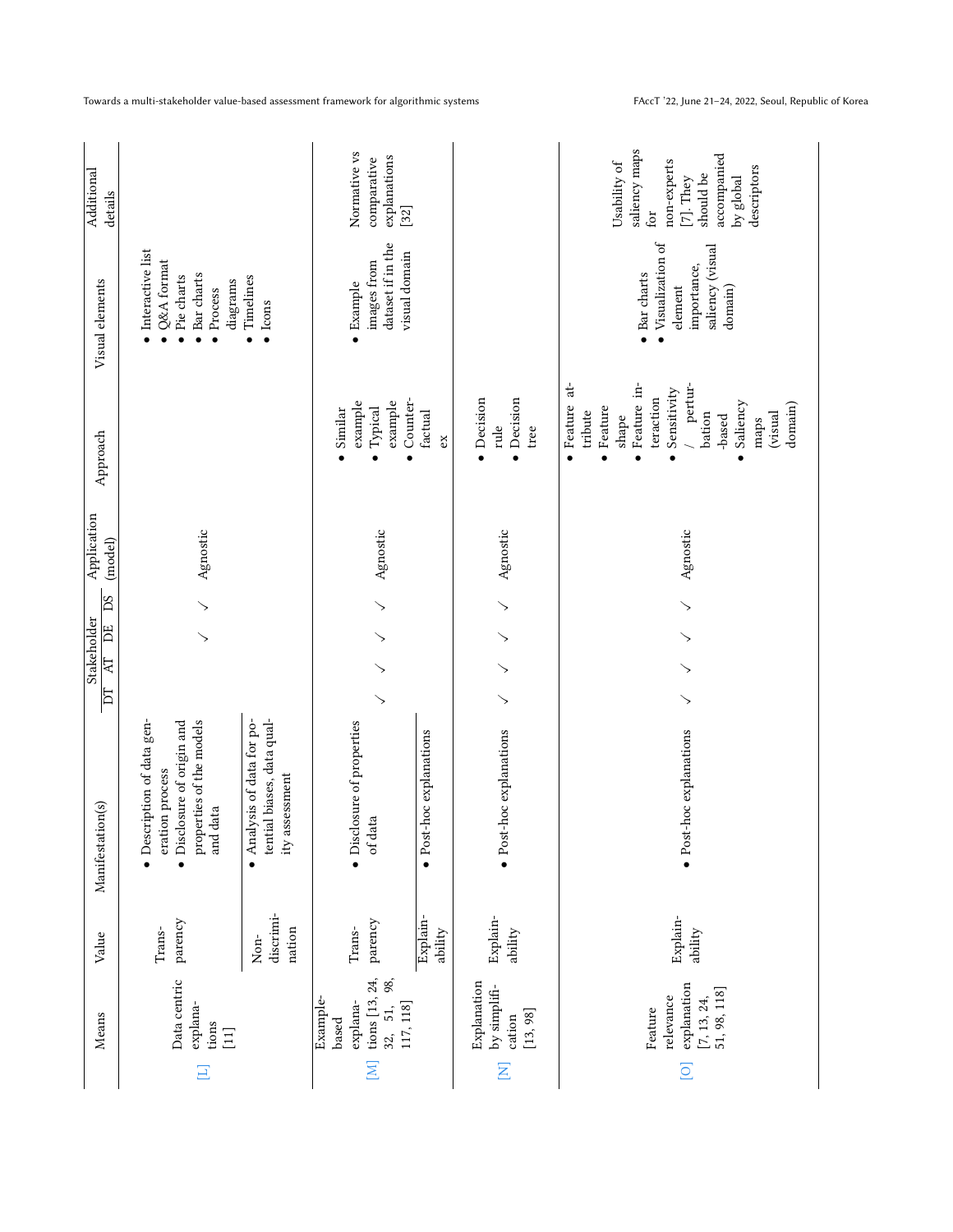|                         | Means                                                | Value               | Manifestation(s)                                                                               | Stakeholder<br>$\Xi$<br>E | <b>DS</b><br>DE             | Application<br>(model) | Approach                                                                                            | Visual elements | Additional<br>details |
|-------------------------|------------------------------------------------------|---------------------|------------------------------------------------------------------------------------------------|---------------------------|-----------------------------|------------------------|-----------------------------------------------------------------------------------------------------|-----------------|-----------------------|
| $\Xi$                   | Contrastive<br>tions $[49,$<br>118, 133]<br>explana- | Explain-<br>ability | · Post-hoc explanations                                                                        | ↘<br>↘                    | $\searrow$<br>$\gt$         | Agnostic               | Example of<br>that leads<br>to different<br>minimum<br>outcomes<br>change<br>$\bullet$              |                 |                       |
| $\overline{Q}$          | explanation<br>Text-based<br>[13, 174]               | Explain-<br>ability | · Post-hoc explanations                                                                        | $\searrow$<br>$\searrow$  | $\searrow$<br>$\rightarrow$ | Agnostic               | ðr<br>compari-<br>outcome<br>without<br>$\bullet$ With<br>son                                       |                 |                       |
| $\Xi$                   | Interactive<br>strations<br>demon-<br>$[120]$        | Explain-<br>ability | · Post-hoc explanations                                                                        |                           | ↘                           | Agnostic               |                                                                                                     |                 |                       |
| $\overline{\mathbb{S}}$ | Experiential<br>AI[81]                               | Explain-<br>ability | · Post-hoc explanations                                                                        |                           | ↘                           | Agnostic               | me-<br>and<br>computer<br>between<br>compre-<br>hension<br>human<br>diated<br>code<br>$\bullet$ Art |                 |                       |
|                         | Interactive                                          | Contest-<br>ability | to ask questions and<br>record disagreements<br>• Mechanisms for users<br>with system behavior |                           |                             |                        | • Statements                                                                                        |                 |                       |
| Ξ                       | contesta-<br>[83, 106]<br>tions                      | Control<br>Human    | • Ability to override the<br>decision made by the<br>system                                    |                           | ↘<br>↘                      | Agnostic               | to natural<br>restricted<br>language                                                                |                 |                       |
|                         |                                                      | Human<br>agency     | self-<br>• Opportunity to<br>assess the system                                                 |                           |                             |                        |                                                                                                     |                 |                       |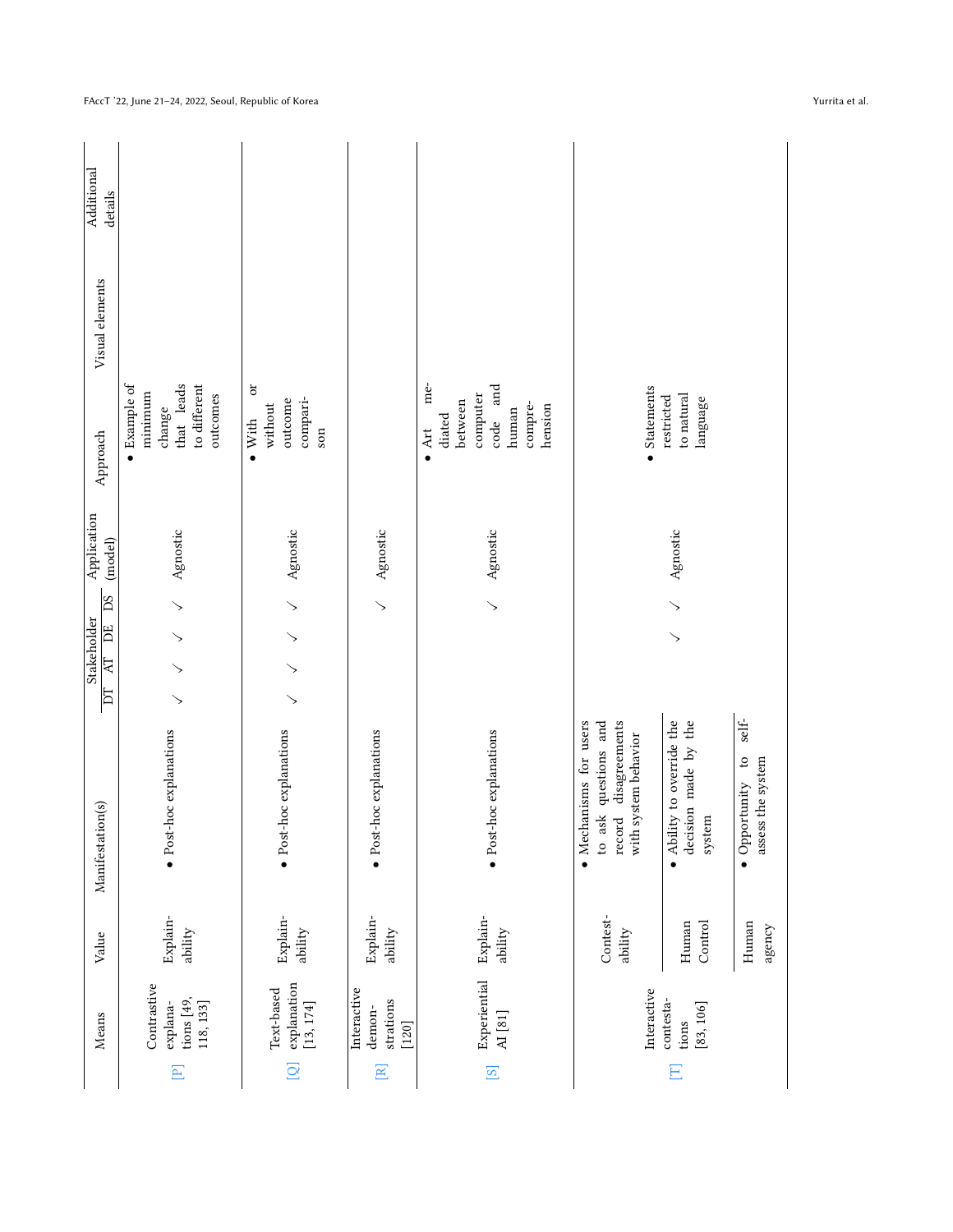|                       | Means                                                                                                      | Value                         | Manifestation(s)                                                                                                                                                                                  | $\overline{\rm{h}}$ | DS<br>Stakeholder<br>DE<br>$\mathbb{R}$ | Application<br>(model) | Approach                        | Visual elements            | Additional<br>details |
|-----------------------|------------------------------------------------------------------------------------------------------------|-------------------------------|---------------------------------------------------------------------------------------------------------------------------------------------------------------------------------------------------|---------------------|-----------------------------------------|------------------------|---------------------------------|----------------------------|-----------------------|
| E                     | by operator<br>same means<br>$\mathbf{d}$<br>Challenge<br>provided<br>cations<br>using<br>justifi-<br>[83] | Contest-<br>ability           | • Mechanisms for users<br>with system behavior<br>record disagreements<br>to ask questions and                                                                                                    | ↘                   |                                         | Agnostic               | Further testing<br>Verification |                            |                       |
| Σ                     | de-<br>pending on<br>Mapping of<br>and<br>automation<br>level [33]<br>actors<br>tasks                      | Control<br>Human              | • Establishment of levels<br>during the use of the<br>of human discretion<br>system                                                                                                               | ↘                   | ↘                                       | Agnostic               |                                 | • Relationship<br>diagrams |                       |
| $\sum$                | Modes and<br>Failure<br>Effects                                                                            | Security                      | $\dot{H}$<br>and mitiga-<br>(adversarial<br>against<br>tion techniques<br>learning)<br>$\bullet$ Threats<br>tegrity                                                                               | ↘                   |                                         | Agnostic               |                                 |                            |                       |
|                       | Analysis<br>$[147]$                                                                                        | Fairness                      | $\bullet$ False positives and neg-<br>Accuracy across groups<br>atives across groups                                                                                                              |                     |                                         |                        |                                 |                            |                       |
| $\overline{\text{K}}$ | Aequitas $^{\rm 34}$<br>$[151]$                                                                            | Fairness                      | • False Positive and Nega-<br>exam-<br>tive rates across groups<br>• Accuracy across groups<br>False Discovery and<br>Omission rates across<br>Counterfactual<br>groups<br>ples<br>$\bullet$<br>ė | ↘                   |                                         | Agnostic               |                                 |                            |                       |
|                       |                                                                                                            | discrimi-<br>nation<br>$Non-$ | tential biases, data qual-<br>• Analysis of data for po-<br>assessment<br>ity                                                                                                                     |                     |                                         |                        |                                 |                            |                       |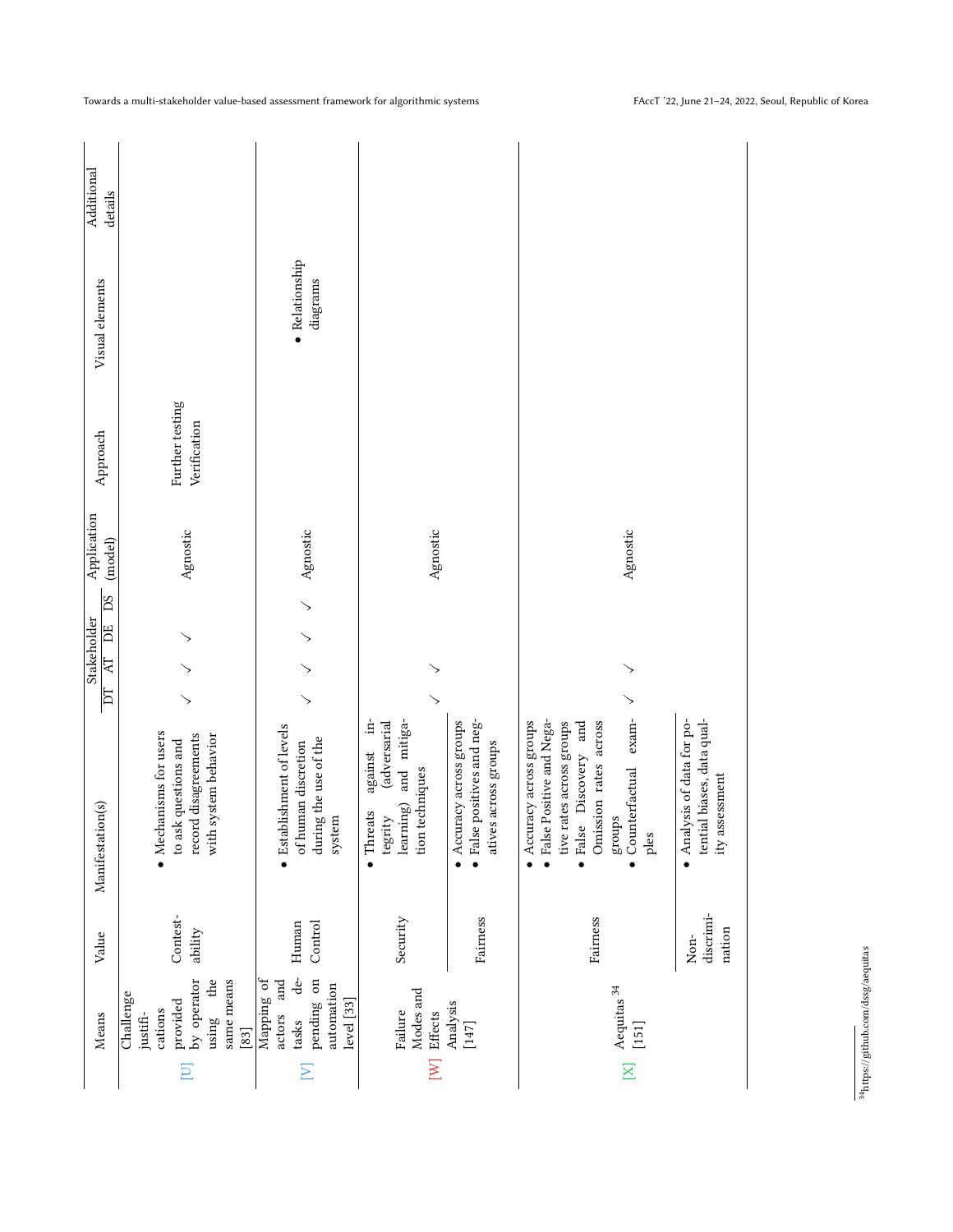| Means                                      | Value                       | Manifestation(s)                                                                                                                                     | <b>DS</b><br>Stakeholder<br>Ë<br>R<br>DT | Application<br>(model)                                     | Approach                | Visual elements                              | Additional<br>details |
|--------------------------------------------|-----------------------------|------------------------------------------------------------------------------------------------------------------------------------------------------|------------------------------------------|------------------------------------------------------------|-------------------------|----------------------------------------------|-----------------------|
|                                            | Perfor-<br>mance            | • False Positive and Nega-<br>tive rates                                                                                                             |                                          | Classifiers:                                               |                         |                                              |                       |
| AI Fairness<br>$360^{35}$ [19]<br>$\Xi$    | Fairness                    | False positive and nega-<br>tive rates across groups<br>$\bullet$ Debiasing algorithms<br>$\bullet$                                                  | ↘                                        | random forest<br>classifier and<br>regression,<br>logistic |                         | $\bullet$ Confidence<br>• Bar charts<br>bars |                       |
|                                            | discrimi-<br>nation<br>Non- | Analysis of data for po-<br>tential biases, data qual-<br>ity assessment<br>$\bullet$                                                                |                                          | networks<br>neural                                         |                         |                                              |                       |
| Fairlearn $^{36}\,$<br>$\overline{\Xi}$    | Perfor-<br>mance            | • False Positive and False<br>$_{\rm{recall}}$<br>· Precision and<br>Negative rates<br>Accuracy<br>rates                                             | ↘                                        | Agnostic                                                   |                         | • Bar charts                                 |                       |
| $[25]$                                     | Fairness                    | $\bullet$ False negative and false<br>positive rates across<br>Accuracy across groups<br>Debiasing algorithms<br>groups<br>$\bullet$                 |                                          |                                                            |                         | • Pie charts                                 |                       |
| [AA] 37 [89]<br>[AA] 37 [89]               | Human<br>agency             | self-<br>knowledge and<br>to comprehend<br>interact with AI<br>· Opportunity to<br>assess the system<br>systems<br>tools<br>Give<br>and<br>$\bullet$ | $\searrow$                               | $\overline{H}$                                             | prototyping<br>Early AI | $\bullet$ Interactive<br>survey              |                       |
| $_{\rm [AB]}$ $_{\rm 38}^{\rm Counterfit}$ | Security                    | $\frac{1}{2}$<br>$\bullet$ Defence against privacy<br>against<br>tegrity threats<br>· Defence<br>threats                                             | ↘                                        | Agnostic                                                   |                         |                                              |                       |
|                                            |                             |                                                                                                                                                      |                                          |                                                            |                         |                                              |                       |

FAccT '22, June 21–24, 2022, Seoul, Republic of Korea Yurrita et al.

 $^{35}\mathrm{htps.}//github.com/Trusted-AI/AF360$   $^{36}\mathrm{htps.}/github.com/fairlearn/fairedman/37htps.}/github.com/microsoftHAZPhybook$   $^{38}\mathrm{htps.}/github.com/Axuc/counterft$